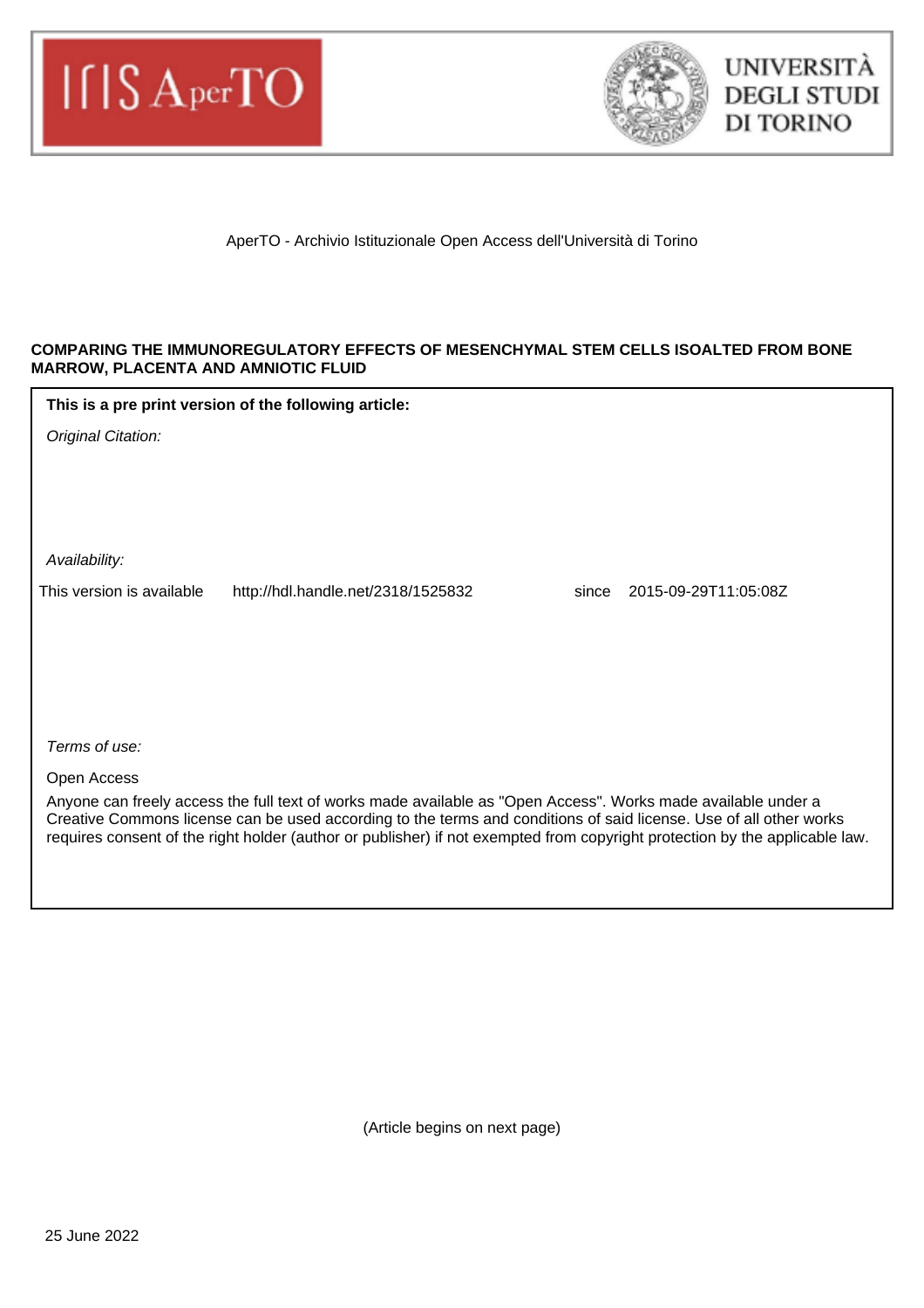



### **Effect of Low-Dose Ionizing Radiations on the Biology of Human Mesenchymal Stromal Cells**

Stefania Capasso', Nicola Alessio', Salvatore Cappabianca<sup>2</sup>, Giovanni Di Bernardo', Marilena Cipollaro', Gianfranco Peluso<sup>3</sup> and Umberto **Galderisi1,3,4**

1 Department of Experimental Medicine, Biotechnology and Molecular Biology Section, Second University of Naples, Naples, Italy 2 Department "F. Magrassi – A. Lanzara" Second University of Naples, Naples, Italy 3 Institute for Biosciences and Bioresources, CNR, Naples, Italy

4 Sbarro Institute for Cancer Research and Molecular Medicine, Center for Biotechnology, Temple University, Philadelphia, PA, USA

DNA damage induced by ionizing radiations may either trigger a neoplastic transformation of target cells or impair their activity triggering senescence and/or apoptosis. Cellular senescence has been proposed to be an anti-cancer mechanism. Nevertheless, senescence is considered deleterious because it contributed to decrements in tissue renewal and function [1,2].

Exposure of Ionizing radiation (IR) may cause damage to living organisms. The thyroid gland and bone marrow are particularly sensitive to radiations. Several studies have focused their attention on the effect of IR on hematopoietic stem cells and their progeny. However, bone marrow of mammals comprises several different components that support hematopoiesis and bone homeostasis. Among these are mesenchymal stem cells (MSCs) which are non-hematopoietic stem cells that possess multilineage potential. Aside from differentiation in mesenchymal tissues, MSCs support hematopoiesis and contribute to the homeostatic maintenance of many organs and tissues. Impairment of MSC functions can have profound consequences on body physiology. IR may alter functions of the bone marrow microenvironment and hence affect MSCs [3].

We evaluated the effects of IR on the biology of MSCs. In particular, we evaluated if different IR doses may elicit, preferentially, senescence and/or apoptosis.

Human MSCs were irradiated with 40 and 2,000 m Gray gamma rays. The 40 mGray induced a G2/M arrest 6 hours post IR, while at 48 hours we detected a significant reduction of S-phase cells. Same results were obtained with 2,000 mGray IR treatment.

MSCs showed a significant increase in senescence 48 hours post IR treatments. Of note, even the lowest IR treatment (40 mGray) induced a strong increase in senescent cells. At the opposite, the IR treatment reduced the percentage of apoptotic cells. This is in line with the alternative effects of DNA damaging agents on senescence and apoptosis, i.e. some damaging agents may trigger preferentially one or the other phenomenon.

Changes in apoptosis and senescence rates in MSCs prompted us to investigate the degree of DNA damage in our cell system.

DNA damage was evaluated 6 and 48 hours post irradiation. We determined the level of DNA damage by looking at ATM staining in IR exposed MSCs as compared to untreated cells. MSCs were proficient in repairing DNA damage and the percentage of ATM-positive cells, as determined by semi-quantitative immunocytochemistry (ICC), showed a significant reduction 48 hours post irradiation compared with 6 hours

The control of the stem cell properties (self-renewal, multipotentiality) is strictly linked to regulation of the cell cycle; hence it is reasonable to have perturbation in stem cell status in IR treated MSC. We carried out a CFU-F assay on these cells to test their clonogenicity, i.e., their ability to expand at a single-cell level, which is an important feature of self-renewing stem cells. IR treatments reduced the number of clones in all the experimental conditions we tested.

We deciphered also the molecular pathways associated with MSC response to IR radiations. We focused our attention on the retinoblastoma gene family-related pathways, since these genes have a major role in controlling the cell cycle G1/S transition through negative regulation of the E2F family of transcription factors. In addition, this gene family plays an important role in regulating other cellular processes, such as terminal differentiation, senescence and their inactivation is associated with several forms of cancer [4].

#### References

1. [Campisi J, d'Adda di Fagagna F \(2007\) Cellular senescence: when bad things happen to good cells. Nat Rev Mol Cell Biol 8: 729-740.](http://www.ncbi.nlm.nih.gov/pubmed/17667954)

- 2. [Kuilman T, Peeper DS \(2009\) Senescence-messaging secretome: SMS-ing cellular stress. Nat Rev Cancer](http://www.ncbi.nlm.nih.gov/pubmed/19132009) 9: 81-94.
- 3. [Galderisi U, Giordano A \(2014\) The Gap Between the Physiological and Therapeutic Roles of Mesenchymal Stem Cells. Med Res Rev](http://onlinelibrary.wiley.com/doi/10.1002/med.21322/abstract) 34: 1100-1126.
- 4. [Alessio N, Bohn W, Rauchberger V, Rizzolio F, Cipollaro M, et al. \(2013\) Silencing of RB1 but not of RB2/P130 induces cellular senescence and impairs the](http://link.springer.com/article/10.1007%2Fs00018-012-1224-x) [differentiation potential of human mesenchymal stem cells. Cellular and molecular life sciences. Cell Mol Life Sci](http://link.springer.com/article/10.1007%2Fs00018-012-1224-x) 70: 1637-1651.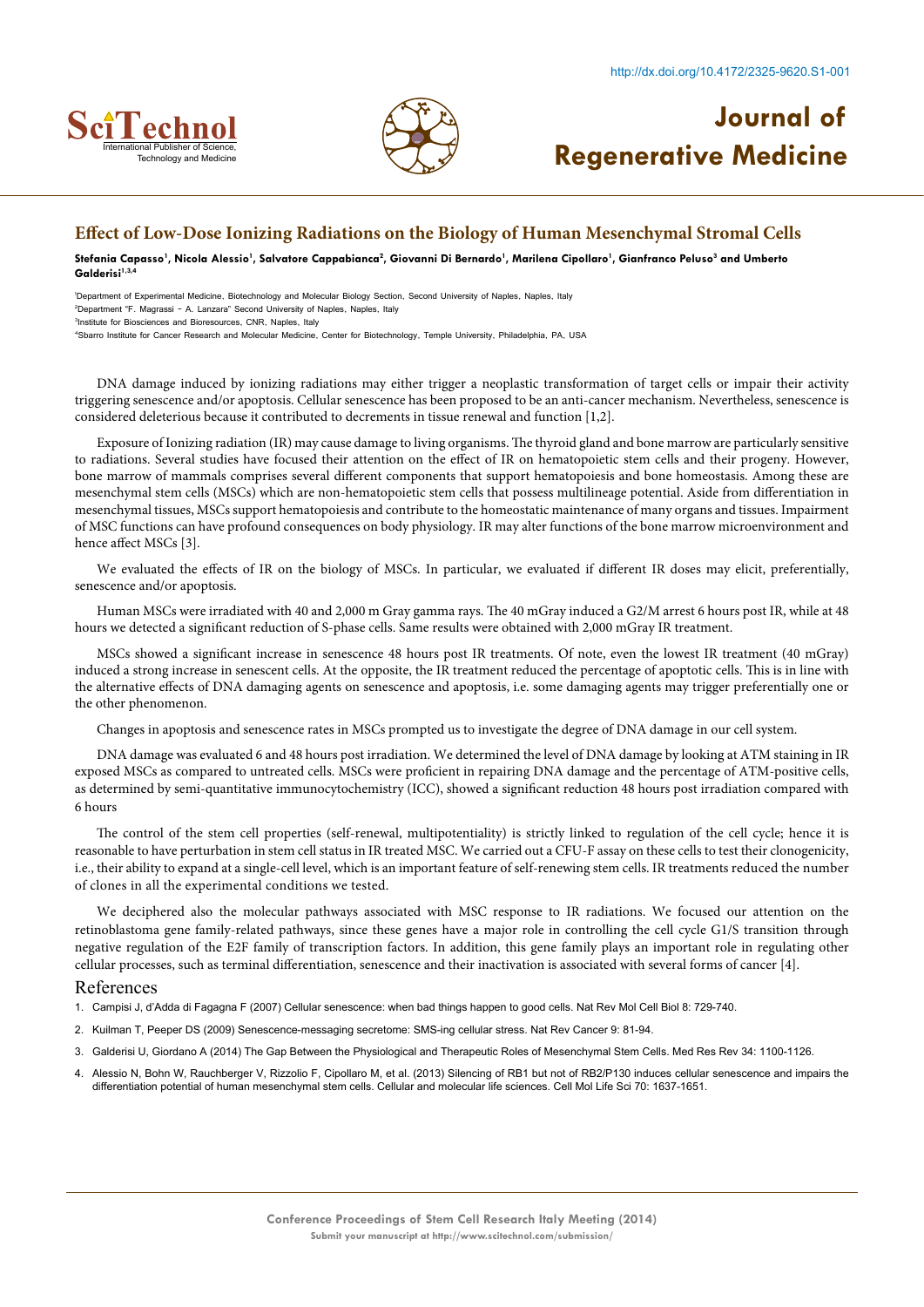



### **Anti-Tumor and Anti-Angiogenic Activity of Paclitaxel Primed MSCs**

 $\bf G$  Alessandri<sup>1</sup>, A Pessina<sup>2</sup>, L Pascucci<sup>3</sup>, C Leonetti<sup>4</sup>, A Bonomi<sup>2</sup>, V Coccè<sup>2</sup>, R Pallini<sup>5</sup>, A Benetti<sup>6</sup> and AE Parati<sup>1</sup>

1 Cellular Neurobiology Laboratory, Department of Cerebrovascular Diseases; Fondazione IRCCS Neurological Institute Carlo Besta, Milan, Italy

2 Department of Public Health, Microbiology-Virology, University of Milan, Italy 3 Department of Veterinary Medicine, University of Perugia, Perugia, Italy

4 Preclinical Experimental Laboratory Regina Elena National Institute for Cancer Research of Rome, Italy

5 Institute of Neurosurgery, Catholic University School of Medicine, Roma, Italy

6 Department of Pathology, University of Brescia, Civili Hospital, Brescia, Italy

Mesenchymal stem cells (MSCs) have been shown to home neoplastic environment and to interact with tumor vasculature, thus MSCs may represent an ideal candidate to deliver anti-cancer and anti-angiogenic drugs [1]. Recently our group have demonstrated that *in vitro*  MSCs (derived either from bone marrow or adipose tissue), without any genetic manipulation but simply exposing the cells to very high doses of the chemotherapeutic and anti-angiogenic agent Paclitaxel (PTX), can incorporate the drug. MSCs can subsequently release the drug in the culture medium [2,3]. We thus hypothesized that MSCs, once primed *in vitro* with PTX can acquire anti-tumor and anti-angiogenic activity if localized near cancer cells. To verify this hypothesis we performed *in vitro* and in vivo experiments using different tumor models and culture of endothelial cells (ECs) and aorta ring assay to test the anti-angiogenic activity of MSCs primed with PTX (MSCsPTX). In summary, we found that MSCsPTX acquired a potent anti-tumor and anti-angiogenic activity *in vitro* that was dose dependent*,* and demonstrable by using their conditioned medium or by co-culture assay. MSCsPTX co-injected in immunodeficient mice with DU145 (prostate carcinoma), U87GM (glioblastoma) or B16 (melanoma) cancer cells significantly delayed tumor takes and reduced tumor growth [3]. Additionally, when MSCsPTX were tested on MOLT-4 and L1210, two Leukemia cell (LC) lines of human and mouse origin respectively, we found a strong anti-LC activity. MSCsPTX co-injected with MOLT-4 or intra-tumor injected into an established subcutaneous MOLT-4 nodule strongly inhibited growth and angiogenesis. In syngenic BDF1 mice-bearing L1210, the intraperitoneal administration of mouse MSCs (SR4987PTX) doubled mouse survival time [4]. *In vitro,* both untreated MSCs and MSCsPTX released chemotactic factors, bound and formed rosettes with LCs. By ultrastructural analysis of rosettes, MSCsPTX showed no morphological alterations while the attached LCs were apoptotic and necrotic. Finally, both untreated MSCs and MSCsPTX released molecules that reduced LCs adhesion to microvascular endothelium (hMECs) and down-modulated the adhesion molecules ICAM-1 and VCAM-1 on hMECs [4].

Our data are the first demonstration that, without any genetic manipulation, mature stromal cells can uptake and subsequently slowly release PTX leading the possibility to deliver the drug into tumor environment more efficiently than the standard drug administration.

Tumor neovessels are abnormal, this do not permit a sufficient entry of anti-cancer molecules into tumor microenvironment thus leading many cancer cells to escape from drug cytotoxic activity. We think that to bypass this problem the most effective way is to use cells for drug delivery. To our opinion, among the different approaches and kind of stem cells that can be applied in cancer therapy, MSCs could be the most effective since of their unique properties to uptake/release significant amount of anti-cancer drugs.

- 1. Hall B, [Dembinski J, Sasser AK, Studeny M, Andreeff M, et al \(2007\) Mesenchymal stem cells in cancer: tumor-associated fibroblasts and cell-based delivery](http://www.ncbi.nlm.nih.gov/pubmed/17675260) [vehicles. Int J Hematol 86: 8-16.](http://www.ncbi.nlm.nih.gov/pubmed/17675260)
- 2. [Bonomi A, Coccè V, Cavicchini L, Sisto F, Dossena M, et al \(2013\) Adipose tissue-derived stromal cells primed](http://www.ncbi.nlm.nih.gov/pubmed/24046947) *in vitro* with paclitaxel acquire anti-tumor activity. [Int J Immunopathol Pharmacol. 26: 33-41.](http://www.ncbi.nlm.nih.gov/pubmed/24046947)
- [Pessina a, Bonomi a, Coccè V, Invernici G, Navone S, et al \(2011\) Mesenchymal stromal cells primed with paclitaxel provide a new approach for cancer](http://www.plosone.org/article/info%3Adoi%2F10.1371%2Fjournal.pone.0028321http:/www.ncbi.nlm.nih.gov/pubmed/22205945) [therapy. PLoS One 6: e28321.](http://www.plosone.org/article/info%3Adoi%2F10.1371%2Fjournal.pone.0028321http:/www.ncbi.nlm.nih.gov/pubmed/22205945)
- [Pessina A, Coccè V, Pascucci L, Bonomi A, Cavicchini L, et al \(2013\) Mesenchymal stromal cells primed with Paclitaxel attract and kill leukaemia cells, inhibit](http://www.ncbi.nlm.nih.gov/pubmed/23293837) [angiogenesis and improve survival of leukaemia-bearing mice. Br J Haematol 160: 766-78.](http://www.ncbi.nlm.nih.gov/pubmed/23293837)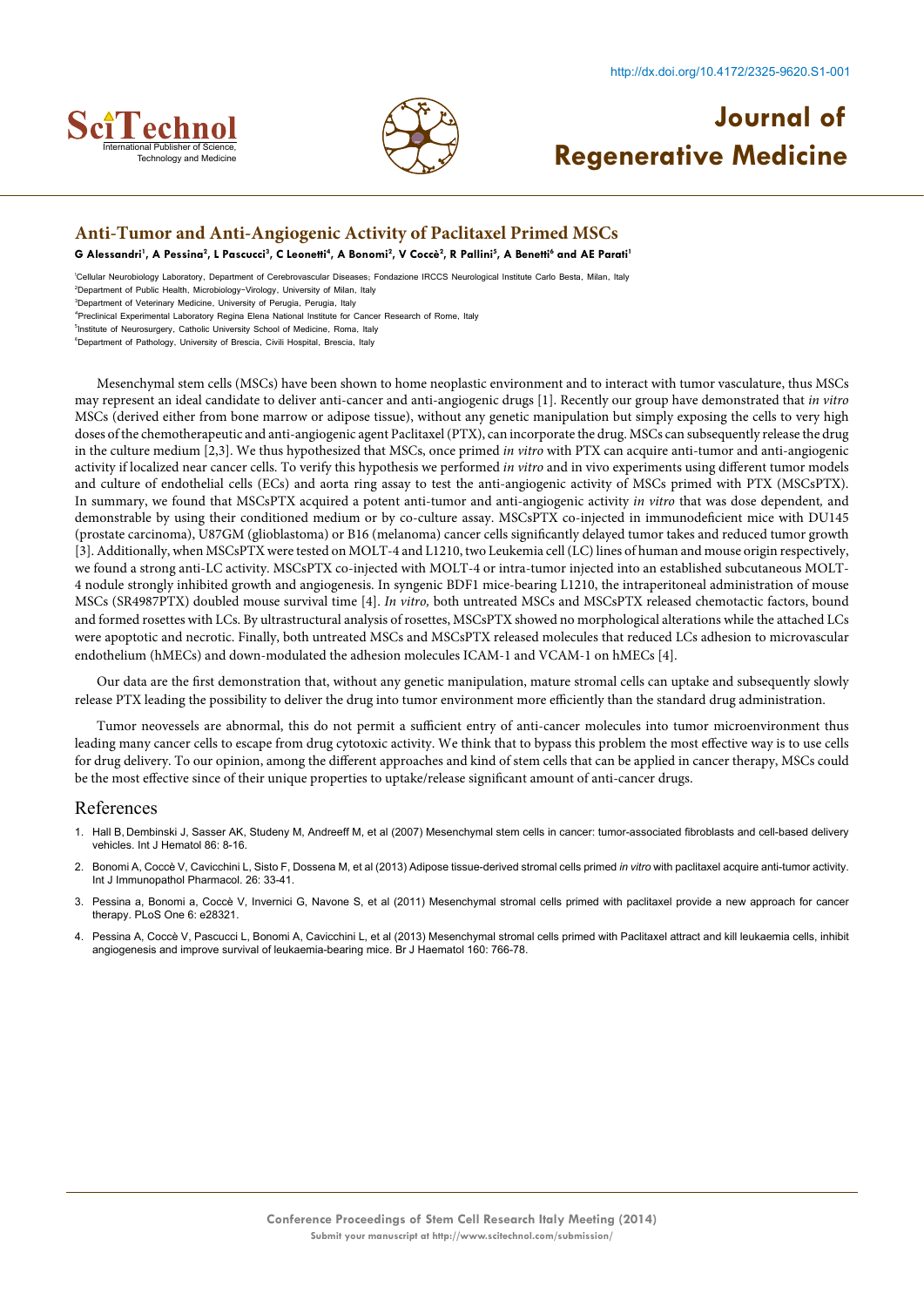



### **Encapsulation of Dedifferentiated Nasal Septal Chondrocytes in Alginate Based Scaffolds for Cartilage Tissue Engineering**

Marco Angelozzi<sup>1</sup>, Letizia Penolazzi<sup>1</sup>, Elisabetta Lambertini<sup>1</sup>, Andrea Lolli<sup>1</sup>, Martina Miotto<sup>1</sup>, Eleonora Gallerani<sup>2</sup>, Federica Vezzali<sup>1</sup>, Stefania **Mazzitelli2 , Claudio Nastruzzi2 and Roberta Piva1**

1 Department of Biomedical and Specialty Surgical Sciences, University of Ferrara, Italy 2 Department of Life Sciences and Biotechnology, University of Ferrara, Italy

**\*Corresponding author:** Roberta Piva, PhD, Department of Biomedical and Specialty Surgical Sciences, Via Fossato di Mortara, 74, 44121 Ferrara - Italy, Tel: +39- 0532974405; E-mail: piv@unife.it

The use of mesenchymal stromal stem cells (MSCs) in the field of tissue engineering for cartilage repair is a very promising tool since these cells are readily expandable and capable of differentiating into chondrocytes. However, *in vitro* manipulation of these cells for the production of an implantable construct for cartilage defect healing presents still many challenges [1]. In this regard, several studies are aimed at developing alternative protocols to obtain chondrogenic differentiation from cells able to express those proteins required for optimal in vivo chondrogenesis and subsequent tissue repair. The use of MSCs traditionally requires the use of TGFβ since *in vitro*  treatment with TGFβ is a well accepted system by which MSCs become chondrocyte-like cells. However, it is taken into account that this is a forced system and, according to recent evidences, it may give rise to unexpected side effects which are worth some considerations. On the other hand, clinical outcome of the use of mature chondrocytes in conventional autologous chondrocyte implantation (ACI) is not entirely satisfactory since stable hyaline-like cartilage in vivo is not convincing produced. Recent evidences suggest that the employment of heterogeneous populations of uncharacterized cells may also account for the disparate results in cell therapy studies. In search of new strategies for the assessment of chondrogenic differentiation we focused on the potential of human de-differentiated chondrocytes (p3Ch) obtained after subculturing chondrocytes (Ch) from human nasal septum. We demonstrated, by immunocytochemical analysis, that p3Ch lost cartilaginous phenotype and acquired an expression profile really close to that of hMSCs [2]. In addition, FACS analysis of specific markers showed that p3Ch population had a degree of homogeneity higher than Ch from which they derived. These evidences prompted us to use p3Ch cells in combination with alginate based scaffolds to generate a construct to be proposed for cartilage tissue engineering. We produced alginate microfibers (2% w/v) in combination or not with gelatin (2.25% w/v) or urinary bladder matrix (UBM) (0.5% w/v), in the purpose of taking advantage from association of different biomaterials and improving the differentiation ability of encapsulated cells without adding chondrogenic inducers. Microfibers were produced by an extrusion method [3] where biomaterial solution containing p3Ch has let been flowed by a syringe-pump in BaCl, gelling solution. Interestingly, microfibrous shape makes our scaffold manageable and adaptable to the structure and size of damaged tissue site for a possible in vivo application. Cells were successfully embedded in all tested conditions, showing rounded morphology and maintaining specific alignment and high viability. Scaffolds containing cells were maintained in culture without adding chemical inducers and monitored for 14 days. After an adequate set up of cell recovery, we were able to analyse gene expression by immunocytochemistry, RT-PCR and FACS. An effective redifferentiation ability of encapsulated cells was obtained as demonstrated by increase of typical chondrogenic markers including collagen type II and aggrecan, Alcian Blue staining of cartilage specific proteoglycans, associated with a desirable low level of collagen type I and X (a typical marker of hypertrophic cartilage), since day 7 of culture. In addition, transmission electron microscope (TEM) analysis showed that encapsulated p3Ch during redifferentiation process presented an appreciable production of secretory vesicles, containing extracellular matrix (ECM) dense materials, and collagen fibers with their typical banding pattern, in the surrounding lacuna, remembering the natural microenvironment of chondrocytes. As a whole, our data indicate that the cell-microfiber combinations here produced may be efficient in the production of the ECM in its correct form in a short time to support cartilage repair and regeneration.

- 1. [Johnstone B, Alini M, Cucchiarini M, Dodge GR, Eglin D, et al. \(2013\) Tissue engineering for articular cartilage repair the state of the art. Eur Cell Mater 25:](http://www.ncbi.nlm.nih.gov/pubmed/23636950) [248-267.](http://www.ncbi.nlm.nih.gov/pubmed/23636950)
- 2. [Lolli A, Lambertini E, Penolazzi L, Angelozzi M, Morganti C, et al. Pro-chondrogenic effect of miR-221 and Slug depletion in human MSCs. Stem Cell Rev 10:](http://www.ncbi.nlm.nih.gov/pubmed/24923882) [841-855.](http://www.ncbi.nlm.nih.gov/pubmed/24923882)
- 3. [Mazzitelli S, Capretto L, Quinci F, Piva R, Nastruzzi C \(2013\) Preparation of cell-encapsulation devices in confined microenvironment. Adv Drug Deliv Rev 65:](http://www.ncbi.nlm.nih.gov/pubmed/23933618) [1533-1555.](http://www.ncbi.nlm.nih.gov/pubmed/23933618)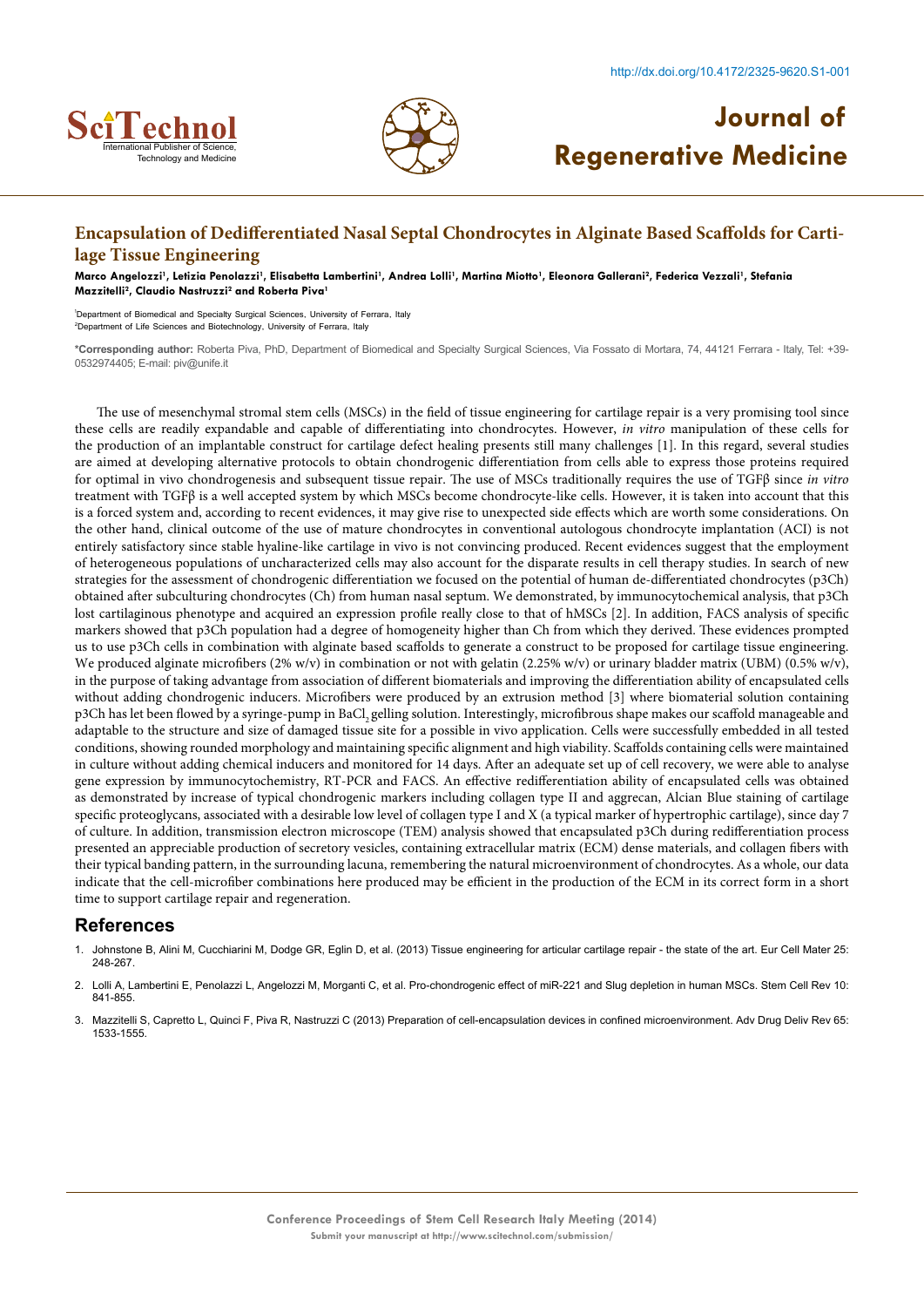



# **Journal of Rechnology and Medicine International Publisher of Science, Capable 2018**

### **Amniotic Epithelial Cells: Path from Lab to Muscle-Skeleton Therapy**

B Barboni<sup>1</sup>\*, V Russo<sup>1</sup>, A Muttini<sup>1</sup>, M Mattioli<sup>1</sup>, LValbonetti<sup>1</sup>, P Berardinelli<sup>1</sup>, V Gatta<sup>2</sup>, L Stuppia<sup>1,3</sup> and O Parolini<sup>3</sup>

1 Stem TeCh group, Chieti, Italy 2 Center of Excellence on Aging (CeSI), Chieti, Italy

3 Centro di Ricerca E. Menni and Fondazione Poliambulanza-Istituto Ospedaliero, Brescia, Italy

**\*Corresponding author:** Barbara Barboni, Department of Biomedical Science, University of Teramo, Italy, Pza Aldo Moro, 45 Teramo, Italy, Tel: +39 861266878; Fax: +39 861266879; E-mail: bbarboni@unite.it

The lack of a consistent therapeutic approach to tendon injury represents a great worldwide medical, social and economic challenge. In fact, after tendon injury the spontaneous healing results in a fibrotic scar formation which is biomechanically inferior to normal tendons by making chronic the pain symptoms and leaving high the risk of recurrence. None of the surgical techniques provide long term repair, thus, cell based therapy may represent a promising alternative. Several progenitors cell sources have been tempted to date even if none of them fulfill a complete clinical outcome. In our lab [1], it has been recently verified that ovine amniotic epithelial cells (oAEC) display the ability to step differentiating through the tenogenic lineage *in vitro* after a preliminary epithelial mesenchymal transition induced by the paracrine factors released in culture by tendon explants. The process of *in vitro* differentiation became quite efficient when oAEC were stimulated by fetal tendon explants that were able to induce in 2-3 weeks a spontaneous organization into 3D tendon-like structures. The ability of AEC to support tendon tissue regeneration was then documented *in vivo* on ovine tendon experimental defects [2-3] and on equine spontaneous tendinopaties [4]. Either in allo (oAEC) and xenotransplantation (equine AEC and 85-90% human AEC+ 10-15% AMSC in ovine host tendon) experiments the cells are able to accelerate tendon regeneration by improving the microarchitecture and the biomechanical properties of ovine injured tissues. Taking advantage of chimerism the cross-talk between transplanted hAEC and the ovine host tissue started to be clarified. The hAEC actively modulated tendon regeneration by displaying a direct contribution that involves either the synthesis *ex novo* of tissue specific extracellular matrix proteins (COL 1, SCX, TNMD) or the up regulation of several mesenchymal specific genes. In parallel, paracrine mechanisms are involved. Amongst them, the synthesis of growth factors modulating the process of tendon repairing (TGF1β, NGF and VEGF) and the active modulation of the inflammatory tissue response with an early recruitment of the reparative M2 macrophages has been demonstrated. Altogether these findings indicated that AEC conserved the ability to support early tendon healing thus indicating that this cell source may represent a valid alternative to develop therapeutic protocols leading tissue regeneration and not a simply transitory repairing event.

**Acknowledgments:** This work has been supported by MIUR (Prin 2010-2011) and Tercas Foundation

- 1. [Barboni B, Curini V, Russo V, Mauro A, Di Giacinto O, et al. \(2012\) Indirect co-culture with tendons or tenocytes can program amniotic epithelial cells towards](http://www.plosone.org/article/info%3Adoi%2F10.1371%2Fjournal.pone.0030974) [stepwise tenogenic differentiation. PlosOne 7: e30974.](http://www.plosone.org/article/info%3Adoi%2F10.1371%2Fjournal.pone.0030974)
- 2. [Barboni B, Russo V, Curini V, Mauro A, Martelli A, et al. \(2012\) Achilles tendon regeneration can be improved by amniotic epithelial cell allotransplantation.](http://www.ncbi.nlm.nih.gov/pubmed/22507232) [Cell Transplant 21: 2377-95.](http://www.ncbi.nlm.nih.gov/pubmed/22507232)
- 3. [Muttini A, Valbonetti L, Abate M, Colosimo A, Curini Vet al. \(2013\) Ovine amniotic epithelial cells: in vitro](http://www.ncbi.nlm.nih.gov/pubmed/22954787) characterization and transplantation into equine [superficial digital flexor tendon spontaneous defects. Res Vet Sci 94: 158-169.](http://www.ncbi.nlm.nih.gov/pubmed/22954787)
- 4. [Colosimo A, Curini V, Russo V, Mauro A, Bernabò N, et al. \(2013\) Characterization, GFP gene Nucleofection, and allotransplantation in injured tendons of ovine](http://www.ncbi.nlm.nih.gov/pubmed/22507078) [amniotic fluid-derived stem cells. Cell Transplant 22: 99-117.](http://www.ncbi.nlm.nih.gov/pubmed/22507078)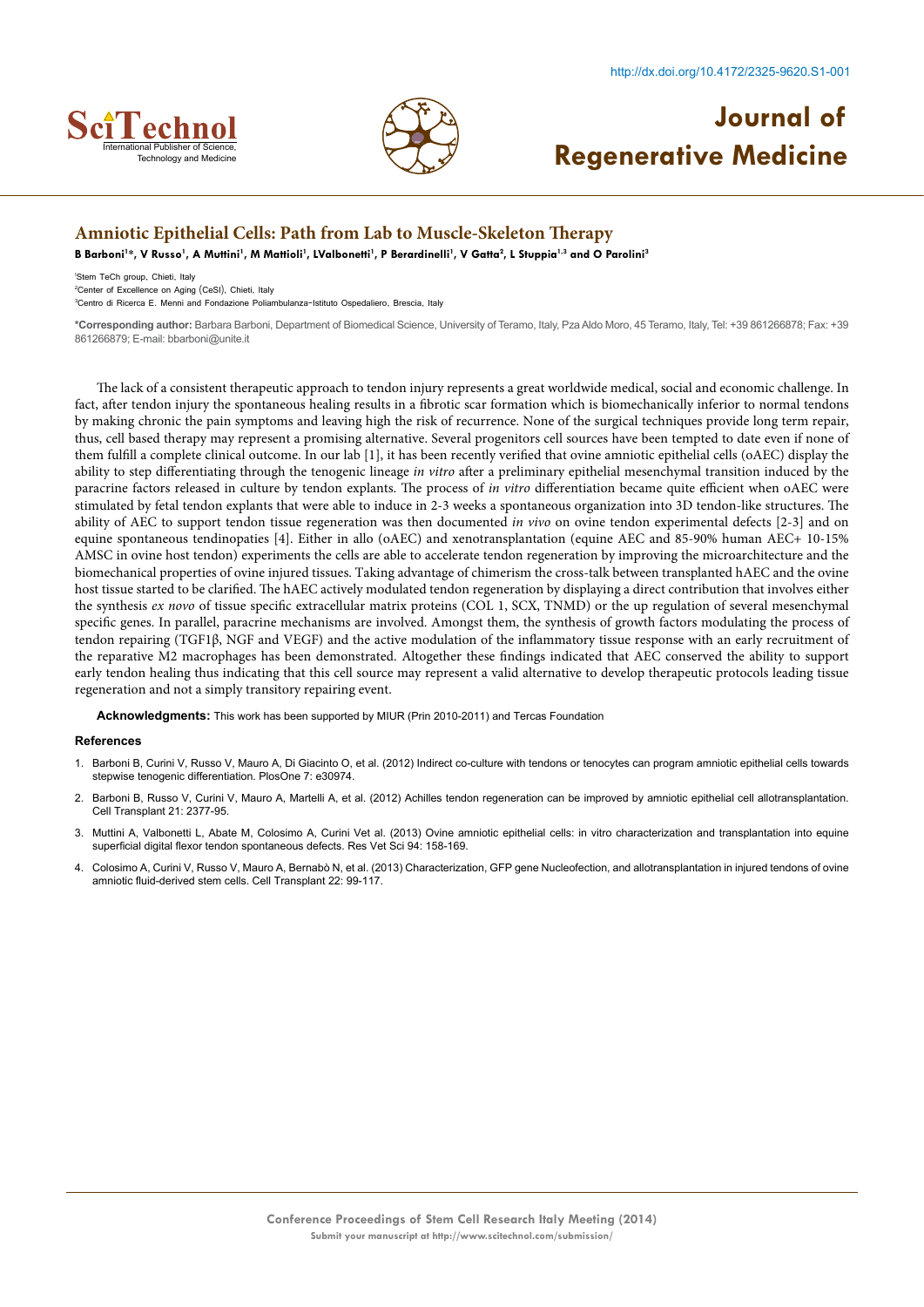



### **Amniotic Membrane from Human Term Placenta: A Morphological Study**

F Bataccia<sup>1,2</sup>, L Centurione<sup>1,2</sup>, M A Centurione<sup>2,3</sup>, M Forcella<sup>1</sup>, F Marchegiani<sup>1,2</sup>, Silvia De Munari<sup>4</sup>, O Parolini<sup>4</sup> and R Di Pietro<sup>1,2</sup>

1 Department of Medicine and Ageing Sciences, G. d'Annunzio University of Chieti-Pescara, Italy

2 Ageing Research Center, Ce.S.I., G. d'Annunzio University Foundation, StemTeCh Group, Chieti, Italy

3 Institute of Molecular Genetics, National Research Council, Pavia, Italy

4 E. Menni Research Centre, Poliambulanza Foundation, Brescia, Italy

**\*Corresponding author:** Francesco Bataccia, Department of Medicine and Ageing Sciences, G. d'Annunzio University of Chieti-Pescara, Italy, E-mail: francescobataccia@gmail.com

Human term placental tissues arouse great interest as a source of stem/progenitor cells useful in regenerative medicine [1]. Human term placenta, a discarded organ after parturition, appears ethically accepted as a new source of stem/progenitor cells and easy to obtain with a non-invasive method. Moreover, placental stem cells show interesting immunomodulatory properties as well as phenotypic plasticity. Due to the complexity of human term placenta, it is necessary to clearly define its histological structure, to better understand morphology, function and appropriate use of its cells for cell therapy. Our study was focused on the amniotic membrane, the innermost layer of human term placenta consisting of a thin epithelium placed on an avascular stromal matrix on foetal and amniotic fluid side. Human term placentas were obtained from donors after informed consent according to the guidelines of the Ethical Committee of the Catholic Hospitals (CEIOC). The amnion was manually separated from the chorion as previously described [2]. Three tissue samples were taken from the area in close proximity to the umbilical cord toward the periphery and processed for light and transmission electron microscopy. Light microscopy observations showed changes in the epithelium organization but not in the structure of the underlying loose avascular connective tissue, containing several star-shaped mesenchymal stem cells. In particular, from the centre toward the periphery, the surface epithelium changed from squamous stratified, with a number of exfoliating cells, to a monolayer of cubic and cylindrical cells with a brush border and, at the periphery, to a monolayer of squamous epithelial cells covering a thinner connective tissue. Immunocytochemical analysis demonstrated the expression of cKit and OCT3/4, known markers of pluripotency. Transmission electron microscopy observations showed a mixed cell population mainly of epithelial nature. Both cell types displayed euchromatic nuclei and prominent nucleoli and aspects of secretory activity. At cytoplasmic level numerous mitochondria and different types of vesicles and granules, both in size and in chemical nature (protein and/or lipid), were detected. The surface of the epithelial cells had numerous microvilli of different length, with functions of resorption/secretion of the amniotic fluid. All the observed morphological features are closely related to the characteristics of plasticity and immunomodulation of these cells.

#### Acknowledgments

This study was partially supported by the Cari-Chieti Foundation (Italy)

- 1. [Parolini O, Alviano F, Bagnara GF, Bilic G, Bühring HJ, et al. \(2008\) Concise review: isolation and characterization of cells from human term placenta: outcome](http://www.ncbi.nlm.nih.gov/pubmed/17975221) [of the first international Workshop on Placenta Derived Stem Cells.](http://www.ncbi.nlm.nih.gov/pubmed/17975221) Stem Cells 26: 300-311.
- 2. [Soncini M, Vertua E, Gibelli L, Zorzi F, Denegri M, et al. \(2007\) Isolation and characterization of mesenchymal cells from human fetal membranes. J Tissue](http://www.ncbi.nlm.nih.gov/pubmed/18038420) [Eng Regen Med 1: 296-305.](http://www.ncbi.nlm.nih.gov/pubmed/18038420)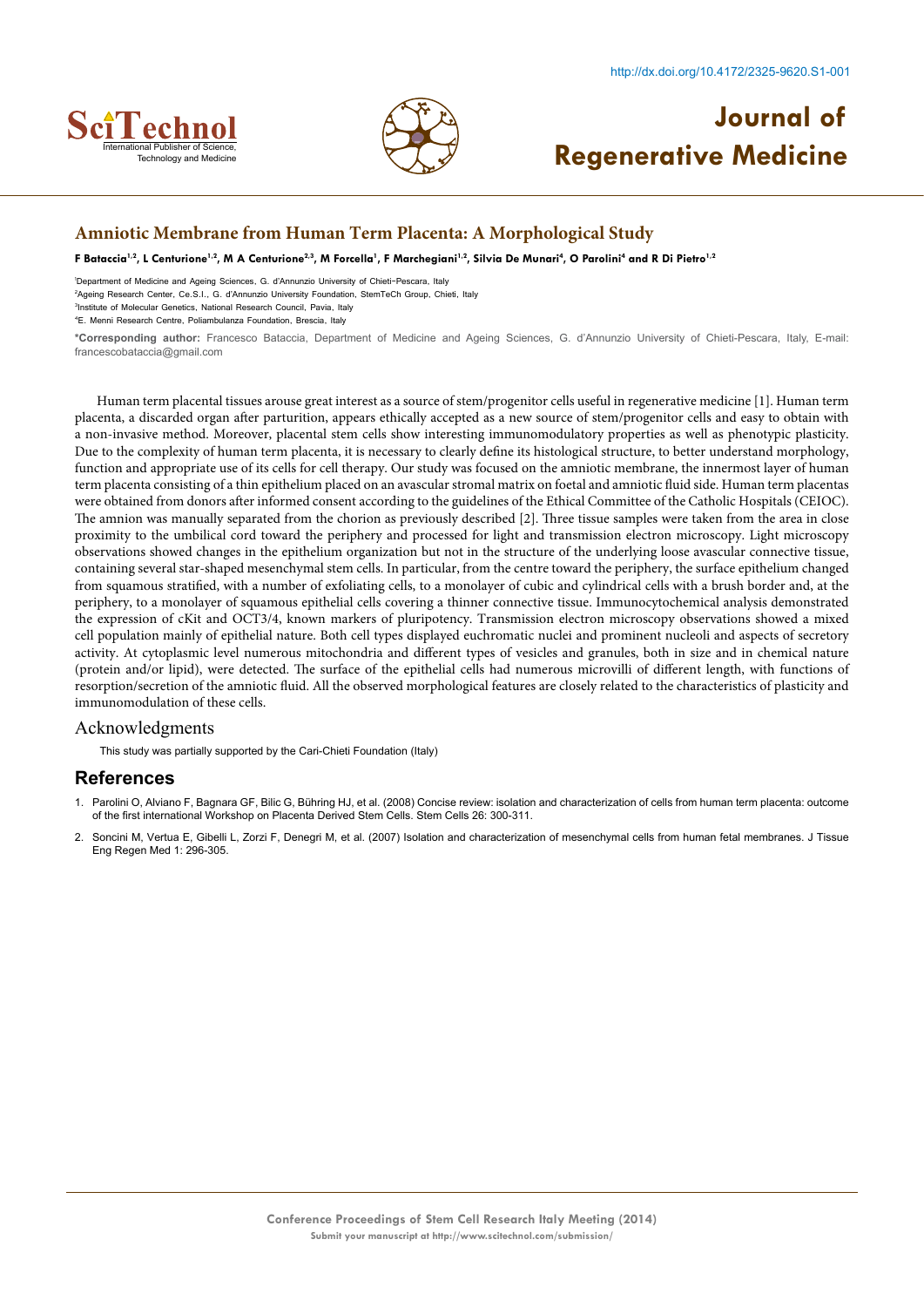



## **Increased Frequency Rate and Alteration of "If" Current in iPSC-Derived Human Cardiomyocytes from Atrial Fibrillation Patients**

#### Patrizia Benzoni1, Andrea Barbuti<sup>3</sup>, Giovanna Piovani<sup>2</sup>, Giulia Salvi<sup>2</sup> and Patrizia Dell'Era<sup>1</sup>

1 Fibroblast Reprogramming Unit, Department of Molecular and Translational Medicine, University of Brescia, Italy 2 Department of Molecular and Translational Medicine, University of Brescia, Italy 3 Department of Biosciences, University of Milan, Italy

**\*Corresponding author:** Patrizia Benzoni, Fibroblast Reprogramming Unit, Department of Molecular and Translational Medicine, University of Brescia, 11, Viale Europa 25123 Brescia, Italy, Tel: +39 030 3717314; E-mail: p.benzoni@unibs.it

Atrial fibrillation (AF) is the most common sustained arrhythmia worldwide. The mechanisms underlying AF are not fully understood, but multiple pathophysiological pathways have been suggested. On the contrary, the well-established AF risk factors include male sex, advancing age, diabetes, hypertension, heart failure, myocardial infarction, and valvular heart disease. Nevertheless, much of the AF variability remains unexplained, leading investigators to look for novel and genetic risk factors. Since 1940, a number of reports have described rare inherited AF disorders mainly associated with cardiac channel mutations. Recently several GWAS studies have shown the association of AF with peculiar chromosomal loci, and, nowadays, parental AF is considered as one of the main risk factor in offspring.

We started characterizing a family where three siblings suffered a common persistent AF. The consanguinity, the variability in risk factors, and the young age of onset of AF in these patients (from 44 to 52 years old) strongly suggested a genetic basis for this form of arrhythmia. Since an extensive single candidate gene analysis, comprising several known AF-associated genes, did not reveal any mutation, we approached the entire exome analysis to identify other sequence abnormalities. Preliminary results show that the three siblings are carrying single nucleotide mutations in cellular filaments that we will soon characterize. In parallel, we built the cellular-based human *in vitro* AF model, starting from patients-derived primary cultures of dermal fibroblasts [1]. These cells were transduced with Yamanaka's factors OCT4, KLF4, SOX2 and c-MYC, using two different systems: either a mix of retroviruses each of them carrying a single gene, or a single lentiviral particle carrying an omni-comprehensive polycistronic RNA [2,3]. Colonies of pluripotent stem cells (iPSC) were generated using both systems, but the lentiviral infection showed a higher reprogramming efficiency. Nevertheless, karyotype analysis of five independent lentiviral-derived clones showed a common chromosomal translocation (t17;19) that was absent in fibroblast primary culture, as well as in retroviral infected iPS clones.

Following the assessment of pluripotency, we differentiated AF-derived iPSC into cardiomyocytes (CMs) by a standard differentiation protocol involving embryoid bodies formation [4]. The presence of beating cells allowed us to identify and to isolate clusters of CMs whose electrophysiological properties have been analyzed. Cellular spontaneous action potentials were recorded revealing different traces and frequencies in AF-derived CMs versus the normal counterpart. No significant differences in action potential duration (APD) and maximum diastolic potential (MDP) were found between AF- and control-derived CMs, while 4-aminopyridine (4-AP), a modulator of potassium ultra rapid current, increased the APD of control-derived CMs, but was mostly ineffective in the AF-counterpart. Beating frequency was slightly but significantly higher in AF-derived CMs, that, despite their increased frequency, still responded to isoproterenol stimulation as much as control. We dissociated single CMs from the clusters and we directly measured on isolated cells the funny current (If) that is related to pacemaker activity, and is conducted through HCN channels. We found that AF-derived CMs open the If-related channels before the normal counterpart, thus suggesting a higher cellular excitability. qPCR data confirmed higher HCN4 expression levels in AF-derived CMs.

In conclusion we obtained iPSC-derived human CMs that, as shown, represent a valuable and reliable model of AF. We are presently using our model to understand the link between the identified mutations and the recorded functional alterations. Using this tool we will ultimately be able to identify novel therapeutic targets for this form of cardiac arrhythmia.

- 1. Takahashi K, Tanabe K, Ohnuki M, Narita M, Ichisaka T, et al. [\(2007\) Induction of pluripotent stem cells from adult human fibroblasts by defined factors. Cell](http://www.ncbi.nlm.nih.gov/pubmed/18035408) [131: 861-872.](http://www.ncbi.nlm.nih.gov/pubmed/18035408)
- 2. [Trond Aasen, Angel Raya, Maria J Barrero, Elena Garreta, Antonella Consiglio, et al.](http://www.nature.com/nbt/journal/v26/n11/abs/nbt.1503.html) (2008) Efficient and rapid generation of induced pluripotent stem cells [from human keratinocytes. Nature biotechnology 26: 1276-1284.](http://www.nature.com/nbt/journal/v26/n11/abs/nbt.1503.html)
- 3. [Sommer CA, Stadtfeld M, Murphy GJ, Hochedlinger K, Kotton DN, et al. \(2009\) Induced pluripotent stem cell generation using a single lentiviral stem cell](http://www.ncbi.nlm.nih.gov/pubmed/19096035) [cassette. Stem cells 27: 543-549.](http://www.ncbi.nlm.nih.gov/pubmed/19096035)
- 4. [Di Pasquale E, Song B, Condorelli G \(2013\) Generation of Human Cardiomyocytes: A Differentiation Protocol from Feeder-free Human Induced Pluripotent](http://www.jove.com/video/50429/generation-human-cardiomyocytes-differentiation-protocol-from-feeder) [Stem Cells. Journal of Visualized Experiments \(JoVE\) 28: \(76\).](http://www.jove.com/video/50429/generation-human-cardiomyocytes-differentiation-protocol-from-feeder)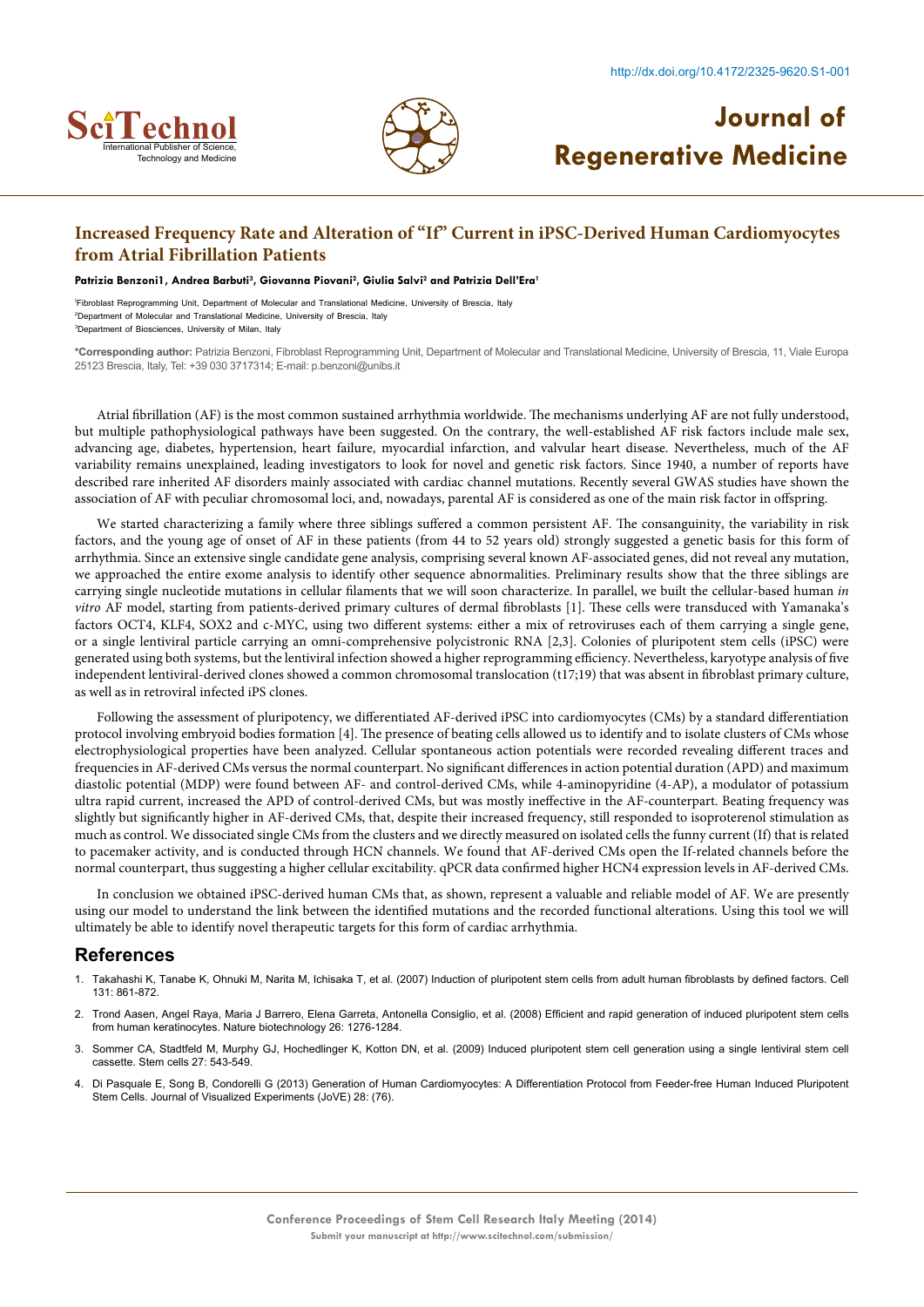



### **Cancer-Stroma Interaction Increases Thyroid Tumor Growth**

#### **Francesca Cammarota1 and Mikko O Laukkanen1**

1 SDN Foundation, Naples, Italy

**\*Corresponding author:** Francesca Cammarota, SDN Foundation, Naples, Italy, Tel: 3283578187; E-mail: francesca.cammarota88@gmail.com

Tumors are heterogenic cellular entities whose growth depends on mutual interaction between genetically altered neoplastic cells and non-neoplastic cells in the stromal microenvironment. Mesenchymal stromal cells (MSC) are able to influence the growth abilities of transformed cells while cancer cells modify the phenotypic characteristics of the stromal cells. Here, we show that papillary thyroid cancel TPC1 and HEK 293T cells interact physically with human primary bone marrow- derived MSCs followed by evanescence of MSC cytoplasm. Interestingly, transformed cells were able to connect only to apoptotic MSCs that had lost their migration ability, whereas naïve MSCs, avoided the direct contact. The interaction stimulated the proliferation of the co-cultured transformed cells, activated mitogen and stress signaling and increased resistance to cytotoxins. Consistent with *in vitro* data, the MSC interaction stimulated transformed cells had enhanced ability to grow and metastasize in vivo. The parental control cells showed mild tumorigenicity as compared to MSC interaction stimulated cells yielding measurable tumors in 31 days and seven days respectively. Additionally, we have shown the MSCs isolated from papillary thyroid cancer stroma (PTC-MSC) have differential phenotypic characteristics as compared to MSCs isolated from normal thyroid (Norm-MSC/ peritumoral MSC). While PTC-MSCs increased papillary thyroid cancer cell proliferation as compared to Norm-MSC controls, PTC-MSCs had lower affinity to cancer cells in migration assay. Our data therefore describe how adjacent transformed cells absorb stromal cells thus leading to the stroma-driven evolution of moderately carcinogenic cells to highly aggressive metastatic cells. Further, the results suggest the thyroid cancer cell derived modification of stromal MSCs.

#### **References**

1. [Lisanti MP, Martinez-Outschoorn UE, Chiavarina B, Pavlides S, Whitaker-Menezes D, et al. \(2010\) Understanding the "lethal" drivers of tumor-stroma co](http://www.ncbi.nlm.nih.gov/pubmed/20861671)[evolution: emerging role\(s\) for hypoxia, oxidative stress and autophagy/mitophagy in the tumor micro-environment. Cancer Biol Ther 10: 537-542.](http://www.ncbi.nlm.nih.gov/pubmed/20861671)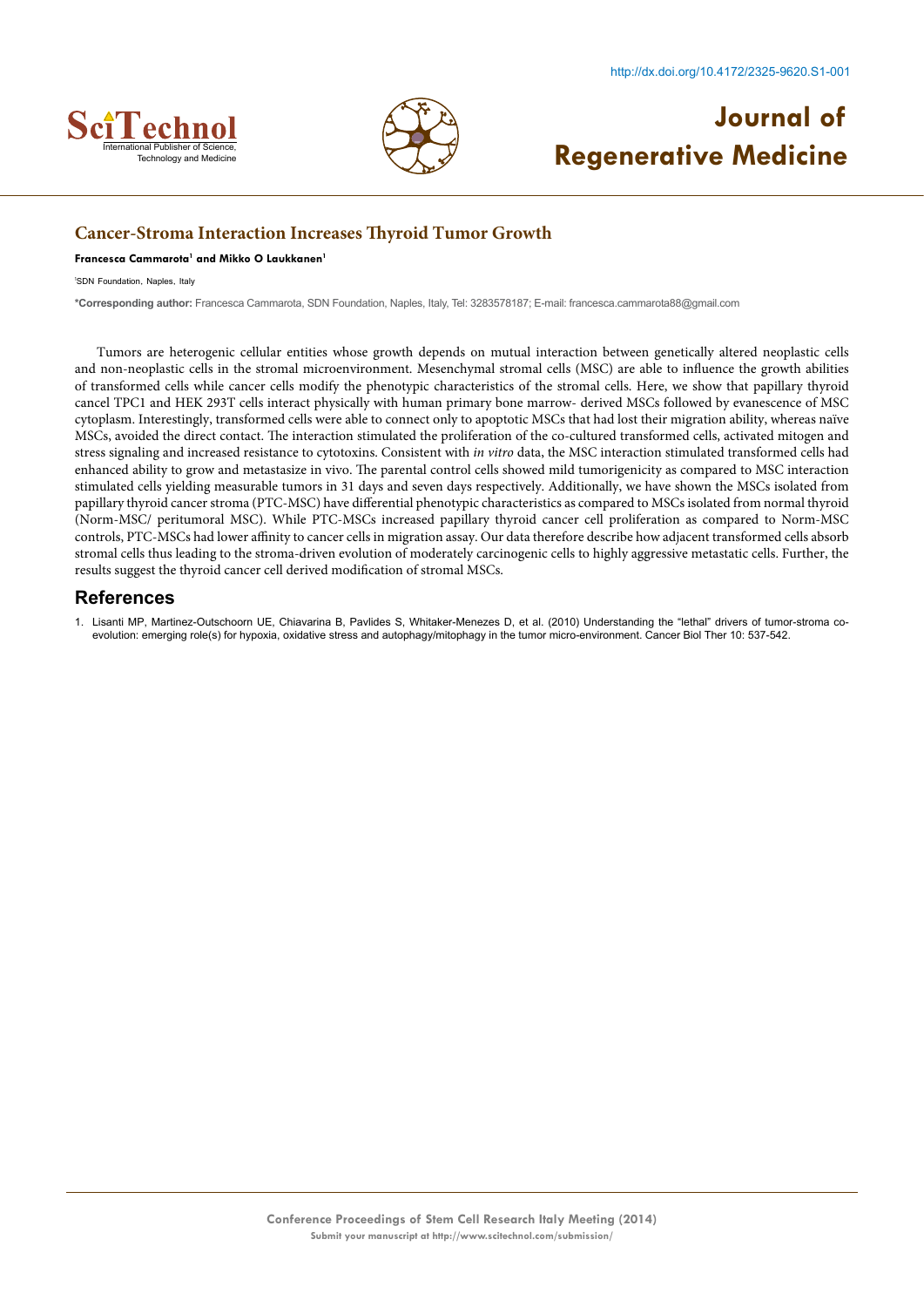



## **Immunomodulatory and Pro-Healing Properties of Periodontal Ligament Stem Cells: A Role of Pro-Resolving Lipid Mediators**

Cianci E<sup>1</sup>, Dalli J<sup>2</sup>, Trubiani O<sup>3</sup>, Marchisio M<sup>4</sup>, Recchiuti A<sup>1</sup>, Serhan C<sup>2</sup> and Romano M<sup>1</sup>

1 Department of Experimental and Clinical Sciences, University of Chieti, Italy

2 Center for Experimental Therapeutics and Reperfusion Injury, Harvard Institutes of Medicine, Brigham and Women's Hospital and Harvard Medical School, Boston, MA, USA 3 Department of Oral Sciences, Nano and Biotechnology, University of Chieti, Italy

4 Department of Medicine and Science of Aging, University of Chieti, Italy

The well-known stemness properties of periodontal ligament stem cells (PDLSC) make these cells the possible key players in tissue healing and resolution of inflammation in periodontal tissue [1,2]. Recently, the potential therapeutic applications of stem cells were dramatically increased by experimental evidences that demonstrated the capability of human stem cells to exert Immunomodulatory properties [3,4]. Here we demonstrated the Immunomodulatory functions of PDLSC on neutrophil (PMN), the key cells in acute inflammatory reactions and investigate the involvement of specialized pro-resolving lipid mediators (SPM) on PDLSC functions. Co-incubation of PDLSCs with PMN significantly reduced (from 90% for PMN alone to 36% for PMN with PDLSC) spontaneous apoptosis of resting and activated PMNs, after 18 hour of culture. Interestingly, this anti-apoptotic effect occurred also when PMNs were incubated with the PDLSC-derived conditioned medium, suggesting the involvement of soluble factors released by PDLSCs. In this regard, performing a metabololipidomics profiling of PDLSCs we observed the production of pro-resolving metabolites deriving from docosahexanoic acid (DHA) (RvD6, PD1); the arachidonic acid (AA) (PGE<sub>2</sub>,12-HETE) and the eicosapentenoic acid (EPA) metabolome (12-HEPE). Notably, we found that PDLSCs express the proresolving  $\text{LXA}_4$  specific receptor, FPR2/ALX, and we observed that treatment with  $\text{LXA}_4$  increases PDLSCs proliferation and migration, considered the key step of healing process. These effects occurred both with a FPR2/ALX-mediated mechanism. Together these results establish the first evidence of immunomodulatory properties of PDLSCs, elucidating a possible involvement of SMPs directly produced by PDLSCs. Moreover, they provide evidence for the regulation of key periodontal healing functions of PDLSCs by the LXA<sub>4</sub>-FPR2/ALX system.

#### **Acknowledgement**

This study was supported by the Cari-Chieti Foundation (Italy).

- 1. [Seo BM, Miura M, Gronthos S, Bartold PM, Batouli S, et al. \(2004\) Investigation of multipotent postnatal stem cells from human periodontal ligament. Lancet](http://www.ncbi.nlm.nih.gov/pubmed/15246727) [364: 149-155.](http://www.ncbi.nlm.nih.gov/pubmed/15246727)
- 2. [Park JY, Jeon SH, Choung PH \(2011\) Efficacy of periodontal stem cell transplantation in the treatment of advanced periodontitis. Cell Transplant 20: 271-285.](http://www.ncbi.nlm.nih.gov/pubmed/20719084)
- 3. [Krampera M, Glennie S, Dyson J, Scott D, Laylor R, et al. \(2003\) Bone marrow mesenchymal stem cells inhibit the response of naive and memory antigen](http://www.ncbi.nlm.nih.gov/pubmed/12506037)[specific T cells to their cognate peptide. Blood 101: 3722-3729](http://www.ncbi.nlm.nih.gov/pubmed/12506037)
- 4. [Baraniak PR, McDevitt TC \(2010\) Stem cell paracrine actions and tissue regeneration. Regen Med 5: 121–143.](http://www.ncbi.nlm.nih.gov/pubmed/20017699)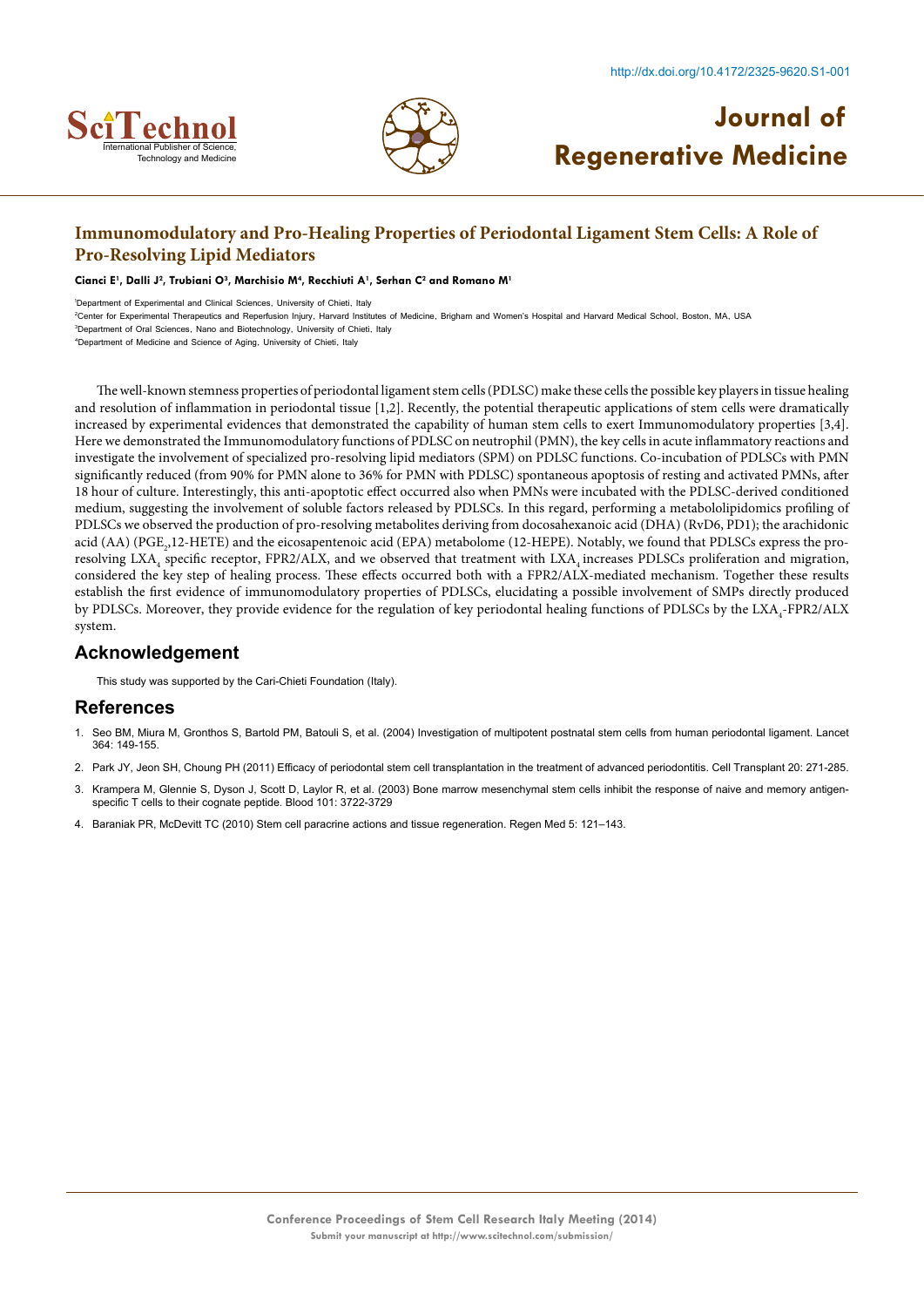



## **Reprogramming of Bovine Mammary Epithelial Cells and Bovine Skin Fibroblasts with Pluripotency Factors: A New Perspective in Veterinary Science and Milk Production**

#### **Cravero D1 \*, Martignani E1 , Sharma R1 , Miretti S1 , Accornero P1 , Donadeu X1 and Baratta M1**

1 Department of Veterinary Science, University of Turin, Via Leonardo da Vinci 44, Grugliasco 10095 (TO), Italy

**Corresponding author:** Cravero D, Department of Veterinary Science, University of Turin, Via Leonardo da Vinci 44, Grugliasco 10095 (TO) Italy, Tel: 3409871648; E-mail: diego.cravero@unito.it

Induced Pluripotent Stem Cells (iPSCs) represent an interesting study model in the research on genetically based diseases and a perspective for the regenerative medicine. Our aim is to generate and characterize iPSCs clones by reprogramming bovine mammary epithelial cells and bovine skin fibroblasts and to set up a procedure to commit reprogrammed clones towards a mammary phenotype in order to have a permanent source of mammary epithelial cell to differentiate in vivo study. We used a retroviral system (with four factors: Oct-4, Sox-2, Klf-4, c-Myc) to reprogram bovine mammary epithelial cells and skin fibroblast obtained from a 5-years old dairy cow. After reprogramming, 30 clones were harvested (20 derived from mammary epithelial cells population and 10 from skin fibroblasts). Five clones were selected by cell morphology for further analysis. Three clones (R5, 5AB, 2BA) derived from mammary epithelial cells and 1BB clone derived from skin fibroblast were positive for Alkaline Phosphatase activity. Pluripotent markers like Oct-4 (5AB, R5, 2BA, 1BB), Rex-2 and Lin-28 (1BB, 2BA) were detected by IFA. PCR analysis showed Nanog (5AB, 2BA and R5), Oct-4 (5AB, R5, 1BB, 2BA), Lin-28 (in 2BA and 1BB) and c-Myc (2BA, 1BB) expression. Subcutaneous injections of 2BA, 1BB and R5 clones (2×10<sup>6</sup> cells for each sample) have been performed using NOD/SCIID mice to test teratome formation. Tumor samples were collected after 6-8 weeks and then analyzed by immunochemistry and IFA. In tumors derived from the R5 and 1BB, it has been possible to observe cartilage, membranous ossification, and epidermis with presence of stratified squamous epithelial tissue, hair follicle, neural pinwheels, and different type of glandular tissues. Specifically, immunofluorescence assay revealed the presence of Cytokeratin 14, 18, P63, Muc-1 and Milk Proteins in ducts and alveoli of the R5 derived tissues according with the mammary phenotype. Taken together these results demonstrate the possibility to obtain iPSCs clones from bovine mammary epithelial cells and bovine skin fibroblasts, with the in vivo potential to differentiate into functional mammary gland tissue. Different hormonal association have been tested to differentiate a specific mammary phenotype *in vitro* cell cultures experiments to isolate cell clones able to regenerate outgrowths in vivo xenotransplantation.

- 1. [Stingl J, Eirew P, Ricketson I, Shackleton M, Vaillant F, et al. \(2006\) Purification and unique properties of mammary epithelial stem cells. Nature 439: 993–997.](http://www.ncbi.nlm.nih.gov/pubmed/16395311)
- 2. [Peter Eirew, John Stingl, Afshin Raouf, Gulisa Turashvili, Samuel Aparicio, et al. \(2008\) A method for quantifying normal human mammary epithelial stem cells](http://www.nature.com/nm/journal/v14/n12/abs/nm.1791.html) [with in vivo regenerative ability. Nat Med 14: 1384– 1389.](http://www.nature.com/nm/journal/v14/n12/abs/nm.1791.html)
- 3. [Eugenio Martignani, Peter Eirew, Paolo Accornero, Connie J Eaves , Mario Baratta \(2010\) Human Milk Protein Production in Xenografts of Genetically](http://www.ncbi.nlm.nih.gov/pubmed/20976049) [Engineered Bovine Mammary Epithelial Stem Cells. PLoS ONE 5: e13372.](http://www.ncbi.nlm.nih.gov/pubmed/20976049)
- 4. [Takahashi K, Yamanaka S \(2006\) Induction of pluripotent stem cells from mouse embryonic and adult fibroblast cultures by defined factors. Cell 126: 663-676.](http://www.ncbi.nlm.nih.gov/pubmed/16904174)
- 5. [Sumer H, Liu J, Malaver-Ortega LF, Lim ML, Khodadadi K, et al. \(2011\) NANOG is a key factor for induction of pluripotency in bovine adult fibroblasts. J Anim](http://www.ncbi.nlm.nih.gov/pubmed/21478453) [Sci 89: 2708-2716](http://www.ncbi.nlm.nih.gov/pubmed/21478453)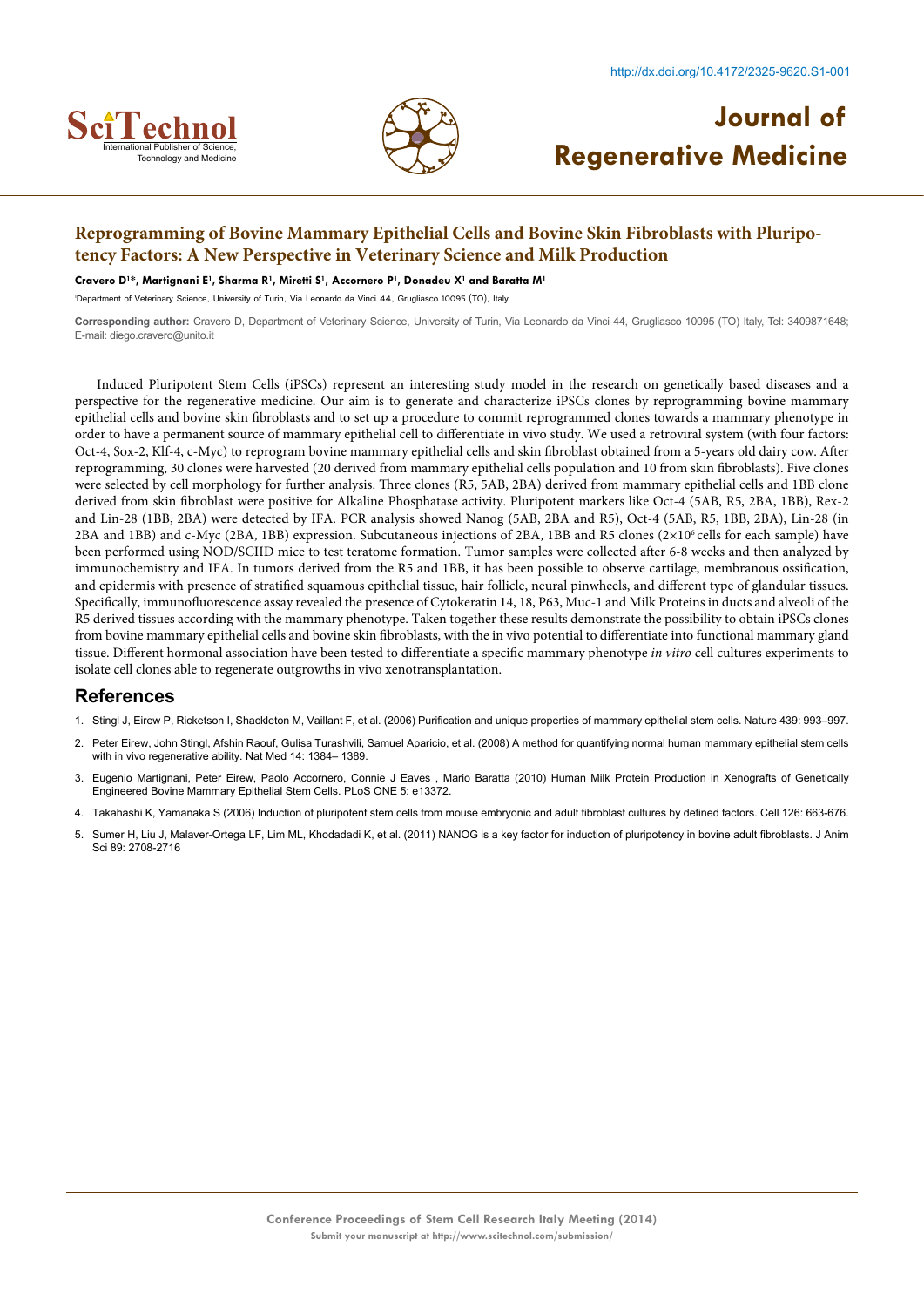



### **Placental Pericytes: The Initial Characterization Shows Similarities, as Well as Peculiar Differences, With Mesenchymal Stem/Stromal Cells**

#### **Elisabetta Crescini1 \*, Rosanna Verardi2 and Patrizia Dell'Era1**

1 Fibroblast Reprogramming Unit, Dept. Molecular and Translational Medicine, University of Brescia, Italy 2 Stem Cell Lab - SIMT, A.O. Spedali Civili, Brescia, Ital y

**\*Corresponding author:** Elisabetta Crescini, Fibroblast Reprogramming Unit, Dept. of Molecular and Translational Medicine, 11, viale Europa 25123 - Brescia, Italy, Tel: +39 030 3717314; E-mail: elisabetta.crescini@gmail.com

Pericytes (PCs) represent a unique type of contractile cells surrounding the endothelium of small blood vessels, identified and described firstly in late 18<sup>th</sup> century. Since then, several studies revealed that these cells are not only involved in blood vessel architecture, but exert various angiogenic functions [1]. From recent literature, it has been suggested that blood vessels harbor also perivascular native ancestors of the mesenchymal stem/stromal cells (MSCs) that, depending on the anatomy of the vessel, can be classified as Pericytes- or adventitialderived MSCs [2]. MSCs are a heterogeneous population of cells with extensive proliferative capacity and differentiation potential. Human MSCs have been initially isolated and characterized from bone marrow as plastic adherent fibroblast-like cells carrying a peculiar phenotype identified by co-expression of specific CD markers. Nevertheless, following studies identified cells with similar properties in various tissues including muscle, skin and adipose tissue. We have previously analyzed several biological properties of plastic adherent CD105+/CD90+/ CD73+/CD45- cells isolated from subcutaneous and visceral adipose tissues, identifying the lack of osteogenic differentiation in cells isolated from omental tissue [3]. Since omentum is a highly vascularized mass, our finding raised the possibility that the isolated cell line was mainly composed by PCs rather than MSCs. To address this clue we isolated PCs from highly vascularized human placenta and we are in process of comparing the biological properties of the two cell lines.

We initially performed immunohistochemistry assays on paraffin- or OCT-embedded placental sections to confirm the presence and abundance of microvascular cell types as indicated by specific staining for CD31 and CD146. Then, fresh human placenta samples were collected, the chorionic villi portions were minced into small pieces, digested with collagenase and the cell suspension was seeded in M199 medium containing 20% FBS and 1% penicillin/streptomycin solution. After 2-3 days non-adherent cells were removed and the complete medium was replaced twice a week until cellular confluence [4]. Adherent cells were morphologically analyzed daily and, at confluence, trypsinized, expanded, and subjected to qPCR, immunofluorescence, and flow cytometry analyses for Pericytes markers expression (CD146, PDGFRβ and Calponin). Preliminary results indicate similarities as well as peculiar differences, between MSCs and placental-derived PCs, thus expanding the range of cells of mesenchymal origin that share some of the properties of MSCs.

- 1. [Armulik A, Genové G, Betsholtz C \(2011\) Pericytes: developmental, physiological, and pathological perspectives, problems, and promises. Dev Cell 21: 193-](http://www.ncbi.nlm.nih.gov/pubmed/21839917) [215.](http://www.ncbi.nlm.nih.gov/pubmed/21839917)
- 2. [Crisan M, Yap S, Casteilla L, Chen CW, Corselli M, et al. \(2008\) A perivascular origin for mesenchymal stem cells in multiple human organs. Cell Stem Cell 3:](http://www.ncbi.nlm.nih.gov/pubmed/18786417) [301-313.](http://www.ncbi.nlm.nih.gov/pubmed/18786417)
- 3. [Angela De Luca, Rosanna Verardi, Arabella Neva, Patrizia Benzoni, Elisabetta Crescini, et al. \(2013\) Comparative Analysis of Mesenchymal Stromal Cells](http://www.hindawi.com/journals/isrn/2013/674671/) [Biological Properties". ISRN Stem Cells 2013: 9.](http://www.hindawi.com/journals/isrn/2013/674671/)
- 4. [Bryan BA, D'Amore PA \(2008\) Pericyte isolation and use in endothelial/pericyte coculture models. Methods Enzymol 443: 315-331.](http://www.ncbi.nlm.nih.gov/pubmed/18772023)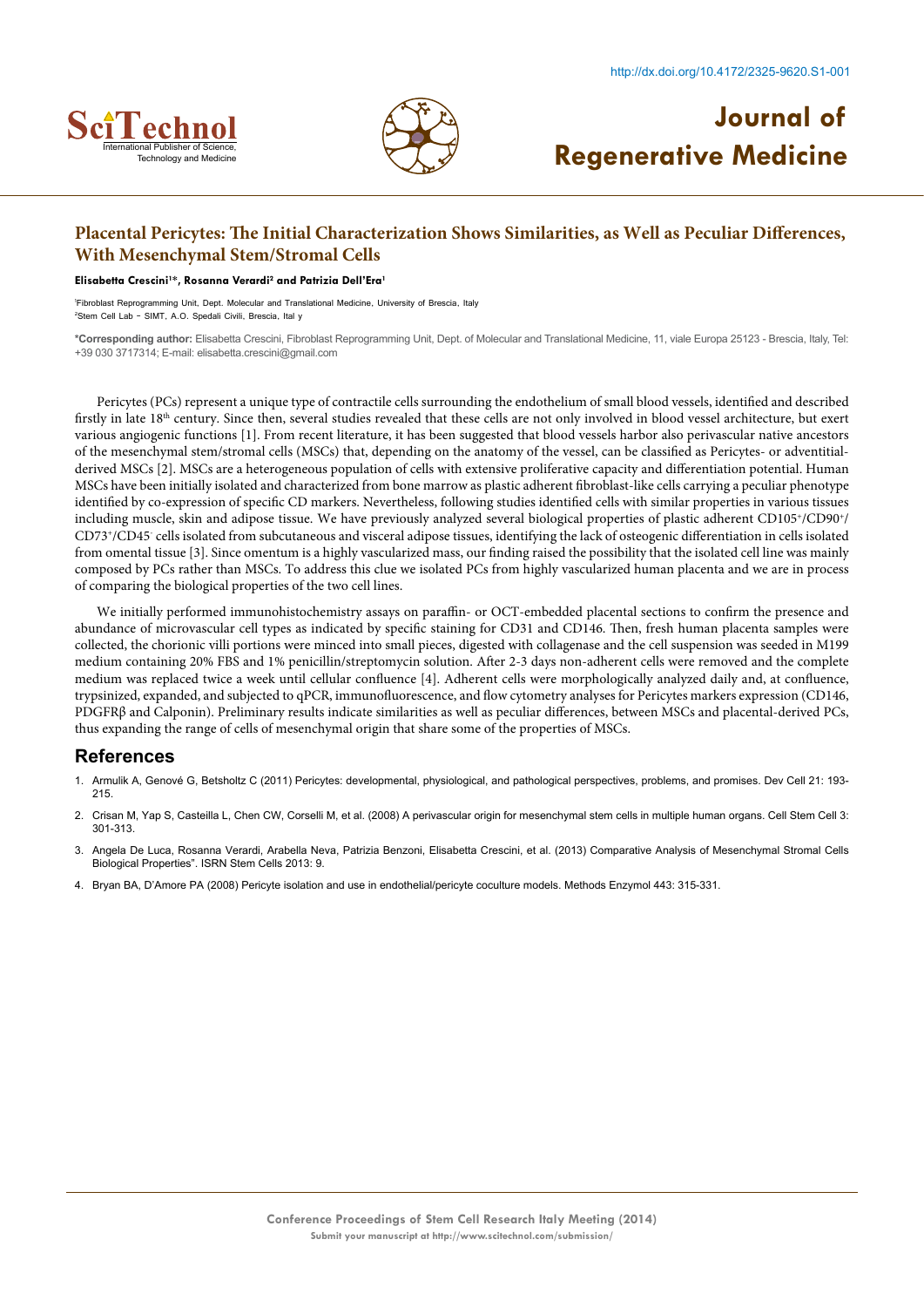



### **Mitochondria Toxicity of PEI-Based Nanoparticles is Reduced in MSC By Acetylation of Amines**

Ilenia De Luca<sup>1</sup>, Anna Calarco<sup>1</sup>, Anna Di Salle<sup>1</sup>, Sabrina Mucerino<sup>1</sup>, Orsolina Petillo<sup>1</sup> and Gianfranco Peluso<sup>1</sup>

1 Institute of Bioscience and BioResource, CNR, Naples-Italy

**\*Corresponding author:** Ilenia De Luca, Institute of Bioscience and BioResource, CNR, Naples-Italy, E-mail: ilenia.deluca@ibbr.cnr.it

Polyethylenimine (PEI) is an efficient non-viral gene delivery vector, known to have varying degree of toxic effect to cells based on its chemical structure (i.e, amount of primary and secondary amine) [1]. Previous research has shown that PEI is able to depolarize mitochondria via direct mitochondrial membrane permeabilization, activation of the mitochondrial permeability transition pore, and interference with mitochondrial membrane proton pumps allowing for release of pro-apoptotic factors and eventual cell death [2].

In this study, gene delivery carriers such as PEI-PLGA Nanoparticles and acetylated PEI-PLGA Nanoparticles (PEI-NPs and AcPEI-NPs respectively) were utilized to examine the effect of Acetylation on PEI toxicity onto mesenchymal stem cells (MSC). Our recent studies evidenced that the intracellular level of ROS generation and DNA damage were significantly reduced using AcPEI-NPs in comparison with PEI-NPs. The results indicate that the surface charge of the NPs influences their capability to induce intracellular ROS formation and oxidative stress and point at a role of mitochondria in this NP-induced ROS production at the sub cellular level [3].

In order to find out the effect of Acetylation on mitochondria, we performed an assay to determine the Mitochondrial Membrane Potential (MMP) change using the lipophilic fluorochrome JC-1. Uptake of JC-1 into mitochondria is driven by the MMP. The accumulation of JC-1 in mitochondria leads to the formation of JC-1 aggregates detected in the red channel by flow cytometry. JC-1 does not accumulate in mitochondria with depolarized MMP, and remains in the cytoplasm as monomers which are detectable in the green channel by flow cytometry. Carbonyl cyanide 3-chlorophenylhydrazone (CCCP), a mitochondrial depolarizing agent, was used as a positive control for MMP reduction. Our results indicate that more cells with green fluorescence were seen in the presence of PEI-NPs. To study mitochondrial morphology in the presence of NPs, mitochondria were stained with a red fluorescent emitting mitochondria-specific dye after 60 min of incubation with 50 and 300 µg/ml of Nanoparticles. Imaging of mitochondria in cells with AcPEI-NPs showed distributed filamentous mitochondria in the cytoplasm even at high concentration. Treatment with PEI-NPs induces mitochondria disorganization also at 50 µg/ml.

The amount of cytochrome C in the cytosolic fraction of the MSC cells treated with PEI-NPs was 4.3-fold higher than control (cells treated only with NPs). Furthermore, AcPEI-NPs treatment markedly reduced this increase to 1.2 ± 0.2-fold of control, indicating that AcPEI could inhibit cytochrome c translocation from mitochondria to cytosol, preventing the triggering of the apoptotic process.

Our results evidenced that mitochondrial toxicity were significantly reduced by PEI Acetylation.

- 1. [Godbey WT, Wu KK, Mikos AG \(2001\) Poly\(ethylenimine\)-mediated gene delivery affects endothelial cell function and viability. Biomaterials 22: 471–480.](http://www.ncbi.nlm.nih.gov/pubmed/11214758)
- 2. [Beyerle A, Irmler M, Beckers J, Kissel T, Stoeger T \(2010\) Toxicity pathway focused gene expression profiling of PEI-based polymers for pulmonary applications.](http://www.ncbi.nlm.nih.gov/pubmed/20429563) [Mol Pharm 7: 727–737.](http://www.ncbi.nlm.nih.gov/pubmed/20429563)
- 3. [Calarco A, Bosetti M, Margarucci S, Fusaro L, Nicolì E, et al. \(2013\) The genotoxicity of PEI-based nanoparticles is reduced by acetylation of polyethylenimine](http://www.ncbi.nlm.nih.gov/pubmed/23296103) [amines in human primary cells. Toxicol Lett 218: 10-7.](http://www.ncbi.nlm.nih.gov/pubmed/23296103)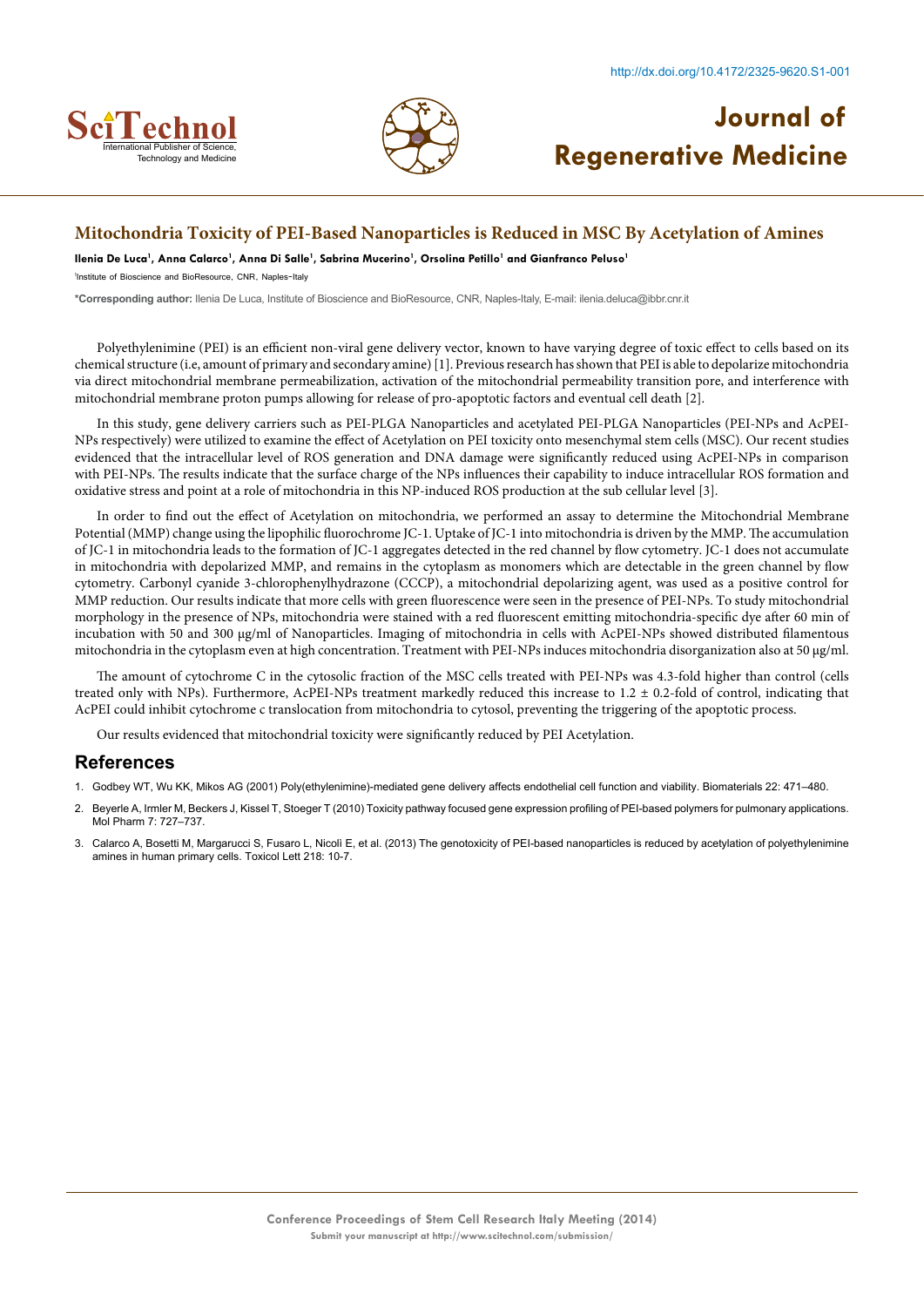



### **Energy Restriction as a Means to Select Chronic Myeloid Leukaemia Stem Cells Resistant to Tyrosine Kinase Inhibitors**

#### **Bono S1 , Tusa I1 , Cheloni G1 , Marzi I1 , Cipolleschi MG1 , Rovida E1 and Dello Sbarba P\*1**

1 Dipartimento di Scienze Biomediche Sperimentali e Cliniche dell'Università degli Studi di Firenze & Istituto Toscano Tumori, Italy

**\*Corresponding author:** Dello Sbarba P, Dipartimento di Scienze Biomediche Sperimentali e Cliniche dell'Università degli Studi di Firenze & Istituto Toscano Tumori, Italy, Tel: +39.347.362.13.94; E-mail: persio@unifi.it

The concept of *stem cell niche* was introduced in 1978 to model bone marrow sites suited to host haematopoietic stem cells (HSC) and favour their self-renewal, while restraining clonal expansion and commitment to differentiation. In 1993, studies of the effects of low oxygen tension on HSC maintenance *in vitro* led us to hypothesize that HSC niches are located within bone marrow (BM) areas where oxygen tension is lower than elsewhere. We named these areas "hypoxic" stem cell niches, although oxygen tension is physiologically low in the sites where HSC are maintained [1]. We later showed that HSC are capable to cycle in low oxygen and that low oxygen steers cycling towards HSC self-renewal.

Leukaemia cell populations, including chronic myeloid leukaemia (CML), also comprise cell subsets capable to stand low oxygen. In these subsets, the oncogenic BCR/Abl<sub>protein</sub> is completely suppressed, indicating that CML cells resistant to low oxygen are independent of BCR/Abl signalling for persistence in culture, although they remain genetically leukaemic. Indeed, when shifted to standard incubation conditions (air), these cells re-express, or generate a progeny expressing, BCR/Abl<sub>protein</sub>, which boosts BCR/Abl-dependent self-renewal and CML growth. On this basis, we found that CML stem cells (LSC) selected in low oxygen are refractory to the tyrosine kinase inhibitor (TKi) imatinib-mesylate (IM; Gleevec'), the prototype drug used for CML therapy, because BCR/Abl<sub>protein</sub>, the molecular target of IM, is suppressed [2]. This novel pathway to insensitivity to IM, environment-enforced *primary* resistance (better referred to as *refractoriness*), relies on a phenotypical adaptation of LSC and is therefore fully reversible. This is well in keeping with the clinical finding that most relapses of disease in CML are sustained by cells with wild-type *BCR*/*abl*. Interestingly, refractoriness is independent of whether LSC are cycling or quiescent.

Further studies indicated that BCR/Abl<sub>protein</sub> suppression is actually determined when glucose shortage complicates the effects of low oxygen, indicating that ischemia-like conditions are the driving force of LSC refractoriness to IM [3]. Thus, we hypothesized the existence of "ischemic" stem cell niches as the very sites where LSC are maintained via BCR/Abl-independent self-renewal and where treatmentinsensitive minimal residual disease (MRD) of CML persists. Data obtained by others indicate that blood perfusion rather than oxygen diffusion controls the hierarchical distribution of HSC in normal BM and that the most primitive HSC reside in BM areas at lowest blood perfusion.



On the basis of all above, we focused on the relationship of the "hypoxic" to the "ischemic" LSC niche and undertook the characterization of the effects of oxygen *vs* glucose shortage on the expression of BCR/Abl<sub>protein</sub> and the maintenance of LSC potential. We found that oxygen shortage reduces BCR/Abl<sub>mRNA</sub> levels (and possibly half-life), while glucose shortage does not, in spite of the fact that either condition suppresses BCR/ Abl<sub>protein</sub>. On the other hand, BCR/Abl<sub>protein</sub> half-life is reduced under glucose, but not oxygen, shortage. Thus, BCR/Abl expression is regulated differently within the two different niche environments. Preliminary data suggest that glucose shortage alone is less efficient than oxygen shortage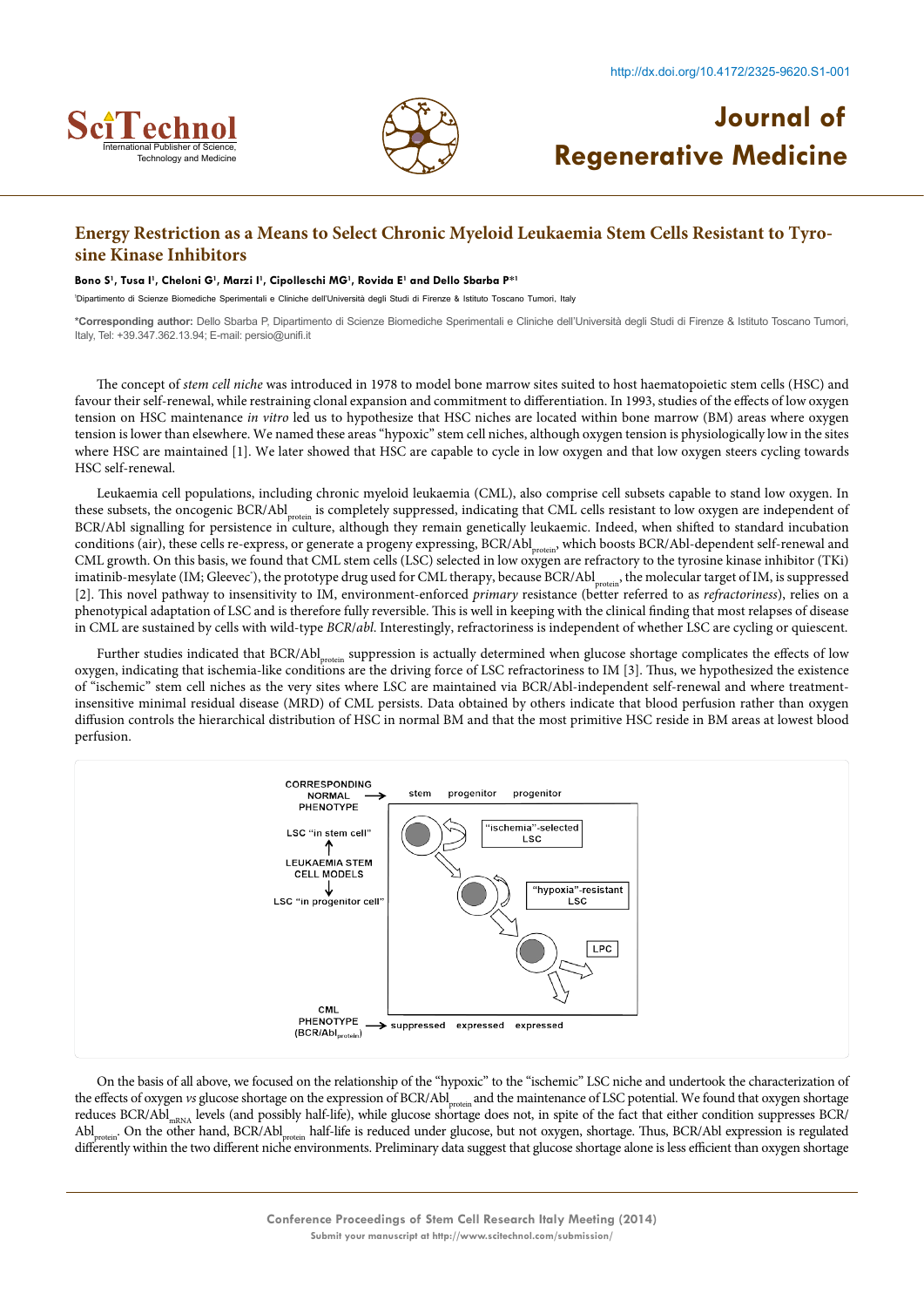



in selecting LSC. These differences might reflect how "deep" is BCR/Abl suppression in the two cases. MRD may reside within areas where suppression is deepest. The model is summarized in (Figure 1) (LPC: leukaemia progenitor cell).

A translational aspect of our research is the use of CML cell selection under energy restriction to identify and test treatments potentially active on TKi-resistant LSC sustaining MRD. A number of different drugs have been, and are being, tested. We found drugs which are active on CML cell bulk but inactive on LSC and vice versa [4]. The latter drugs are promising in view of their use in combination with IM to induce remission of disease while suppressing cells potentially responsible for MRD.

- 1. [Cipolleschi MG, Dello Sbarba P, Olivotto M \(1993\) The role of hypoxia in the maintenance of hematopoietic stem cells. Blood 82: 2031-2037.](http://www.ncbi.nlm.nih.gov/pubmed/8104535)
- 2. [Giuntoli S, Rovida E, Barbetti V, Cipolleschi MG, Olivotto M, et al. \(2006\) Hypoxia suppresses BCR/Abl and selects imatinib-insensitive progenitors within clonal](http://www.ncbi.nlm.nih.gov/pubmed/16710305)  [CML populations.. Leukemia 20: 1291-1293.](http://www.ncbi.nlm.nih.gov/pubmed/16710305)
- 3. Giuntoli S, Tanturli M, Di Gesualdo F, Barbetti V, Rovida E, et al. (2011) Glucose availability in hypoxia regulates the selection of chronic myeloid leukemia [progenitor subsets with different resistance to imatinib-mesylate. Haematologica 96: 204-212.](http://www.ncbi.nlm.nih.gov/pubmed/21071498)
- 4. [Michele Tanturli, Serena Giuntoli, Valentina Barbetti, Elisabetta Rovida, and Persio Dello Sbarba \(2011\) Hypoxia Selects Bortezomib-Resistant Stem Cells of](http://www.ncbi.nlm.nih.gov/pmc/articles/PMC3037943/)  [Chronic Myeloid Leukemia. PLoS One 6: e17008.](http://www.ncbi.nlm.nih.gov/pmc/articles/PMC3037943/)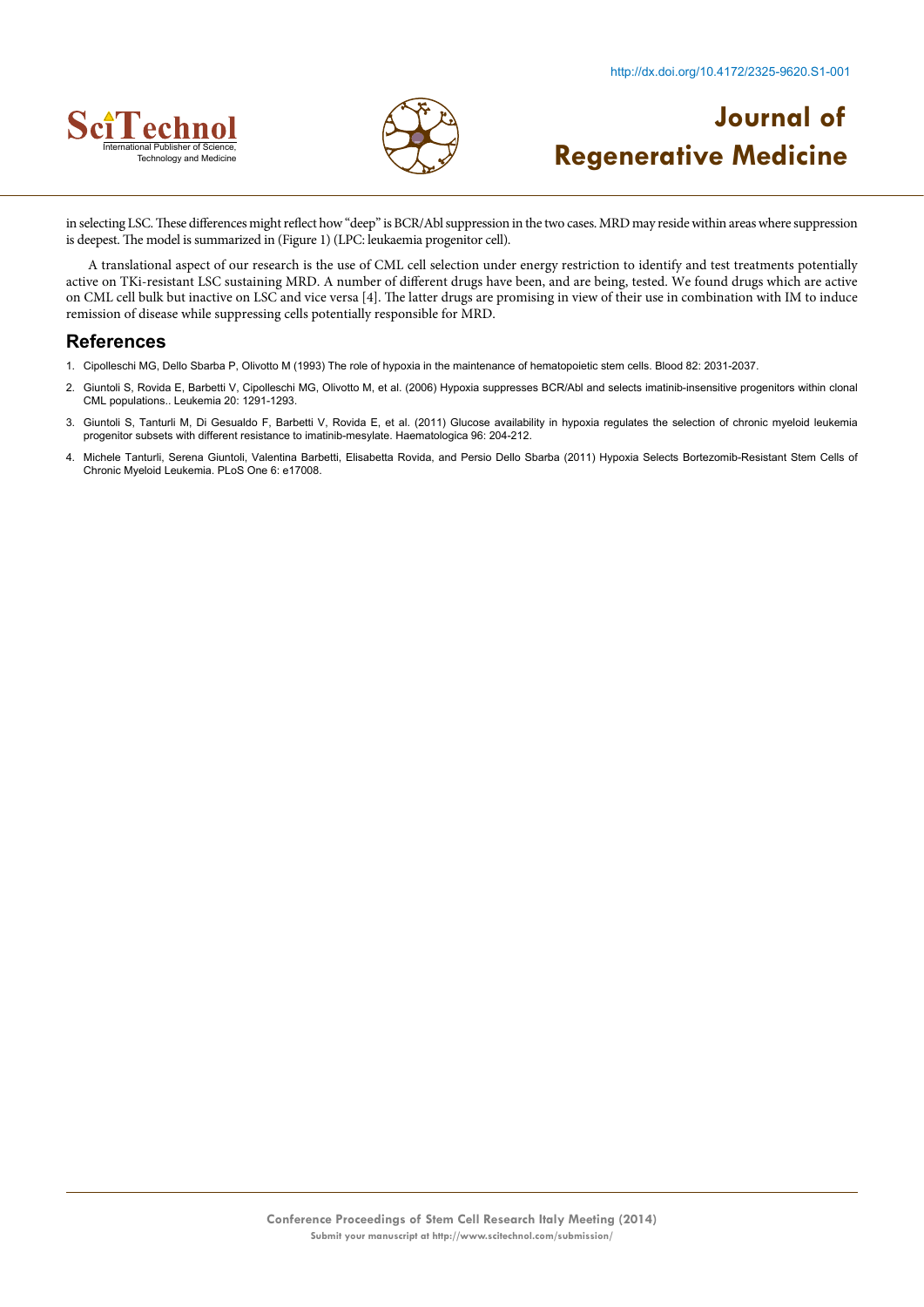



## **Satellite Cell Ageing and Apoptosis**

#### **Fulle S1 \* and Di Pietro R2**

1 Department of Neuroscience and Imaging, IIM - Interuniversity Institute of Myology, StemTeCh Group, Ce.S.I. - Center for Research on Ageing, "G. d'Annunzio" University, Chieti-Pescara, Italy 2 Department of Medicine and Ageing Sciences, StemTeCh Group, Ce.S.I. - Center for Research on Ageing, "G. d'Annunzio" University, Chieti-Pescara, Italy

**\*Corresponding author:** Fulle S, Department of Neuroscience and Imaging; IIM - Interuniversity Institute of Myology; StemTeCh Group, Ce.S.I. - Center for Research on Ageing, "G. d'Annunzio" University, Chieti-Pescara, Italy, Tel: +39(0)871-3554555; Fax: +39(0)871 3554563; E-mail: s.fulle@unich.it

Di Pietro R, Department of Medicine and Ageing Sciences; StemTeCh Group, Ce.S.I. - Center for Research on Ageing, "G. d'Annunzio" University, Chieti-Pescara, Italy, Tel: +39 (0)871 3554567, Fax: +39 (0)871 3554568; E-mail: r.dipietro@unich.it

Adult skeletal muscle retains a remarkable capacity of regeneration and repair after injury, mainly through muscle-specific stem cells, known as satellite cells (SCs). However, the sarcopenic process developing with ageing has been linked to an impaired regeneration: SCs derived from elderly subjects are unable to carry out an adequate program of differentiation to maintain the muscle mass in a stable and functional status. Several studies have suggested that both cell intrinsic factors and the niche where SCs lie are able to influence each other [1]. This reduced capability seems to be due to an impairment of myoblast differentiation and an alteration of gene profile. In particular, specific gene pathways related to modulation of miRNAs and involved in muscle remodeling are entailed. Moreover, we also highlighted the involvement of altered ROS homeostasis along with the reduction of the antioxidant activity. This evidence was confirmed by our results using microarrays platform and analysis showing an age-related deregulation of some genes involved in oxidation management and in protein balance (Polimerase K, SHC1 and FOXO1A). The last two genes could also be implicated in apoptotic process activation. Further RT-PCR analysis demonstrated an alteration of differentiation and apoptotic processes and miRNAs expression. Parallel analyses in flow cytometry and immunofluorescence demonstrated an increased rate of apoptotic cells in aged subjects and a possible relationship with caspase-9 and caspase-3 activation. Our data indicate apoptosis as one of the possible mechanisms responsible for the impaired SC differentiation and muscle regeneration in the elderly.

### **Reference**

1. [Fulle S, Centurione L, Mancinelli R, Sancilio S, Manzoli FA, et al. \(2012\) Stem cell ageing and apoptosis.](http://www.ncbi.nlm.nih.gov/pubmed/22352749) Curr Pharm Des 18: 1694-1717.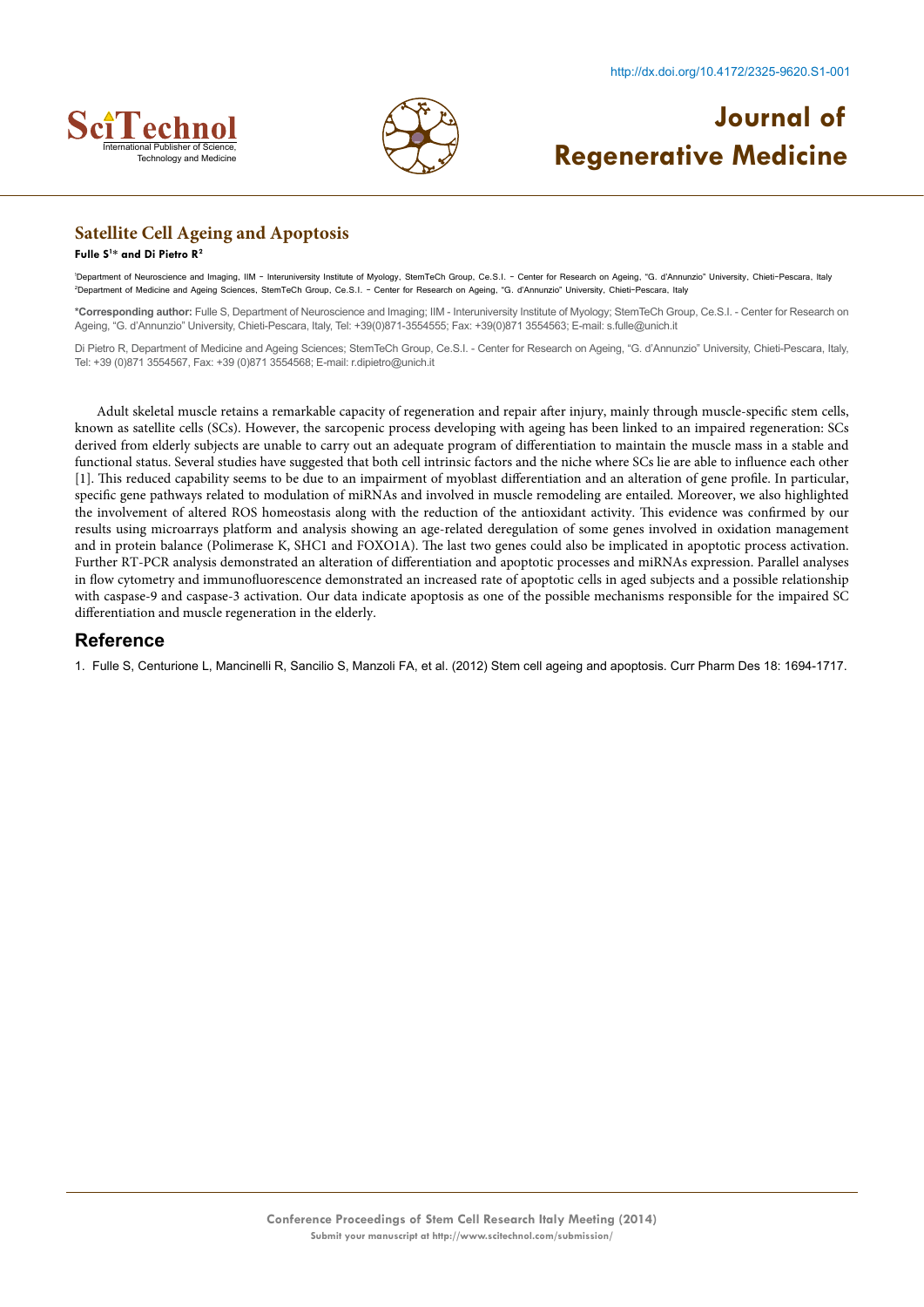



### **A Sphingosine-1-Phosphate Autocrine Loop Promotes Proliferation and Stemness of Glioblastoma Stem Cells**

#### Di Vito C', Navone SE<del>'</del>, Abdel Hadi L', Rampini PM<sup>2</sup>, Caroli M<sup>2</sup>, Marfia G<sup>2</sup>, Campanella R<sup>3</sup> and Riboni L'

1 Department of Medical Biotechnology and Translational Medicine, LITA-Segrate, University of Milan, Italy 2 Laboratory of Experimental Neurosurgery and Cell Therapy, Neurosurgery Unit, Fondazione IRCCS Cà Granda Ospedale Maggiore Policlinico, University of Milan, Italy 3 Neurosurgical Unit, San Carlo Borromeo Hospital, Milan, Italy

Sphingosine-1-phosphate (S1P) is an onco-promoter lipid that, after interaction with specific membrane receptors, can influence different cell properties strictly related to cancer [1]. Increasing evidence indicates that S1P acts as a key regulator of growth, invasion, and therapy-resistance in human glioblastoma (GBM), the most common and fatal intracranial cancer in adults [2]. Recent studies support that GBM contain a subpopulation of cells, named glioblastoma stem cells (GSCs), that plays a crucial role in tumor initiation, maintenance, and malignant progression [3]. In this context S1P is emerging as a key molecule in determining GSC properties [4]. However, little is known on the origin and role of S1P in GBM.

In this study, we investigated the possible role of S1P in GSC proliferation and stemness.

To this purpose, among different GSC lines prepared in our laboratory from GBM specimens, we selected two lines, representative of slow- and fast-proliferating cells, and named S-GSCs and F-GSCs, respectively. These GSCs demonstrated heterogeneity not only in their proliferative potential, but also in the expression of stemness markers. Indeed, the fast proliferative status of the F-GSC population was paralleled by a significant higher expression of stemness parameters than that of S-GSCs. Metabolic studies revealed that both GSC lines constitutively exhibit the property to rapidly export S1P into the extracellular microenvironment. Intriguingly, the proliferative properties of GSCs were related to an efficient secretion of newly produced S1P. Indeed, in the fast-proliferating cells, the extracellular S1P level was found up to 10-fold higher than that of slow-proliferating ones, suggesting that the high extent of S1P released by F-GSCs reflects, and most probably participates to their proliferative and stemness features. In addition, the presence of EGF and bFGF potentiated the constitutive capacity of GSCs to secrete newly synthesized S1P, indicating that cooperation between S1P and these growth factors is of relevance in the maintenance and proliferation of GSCs. For the first time, we then report that S1P is able to act as a survival, proliferative, and pro-stemness factor for GSCs, promoting both cell cycle progression and stemness phenotypic profile. These effects were counteracted by FTY720 (a precursor of S1P receptor inhibitor), implying S1P specific receptors in its GSC-stimulating effects.

In conclusion, this work implicates S1P to be an autocrine/paracrine mediator acting as a mitogenic and stemness-favoring factor, through direct effects in GSCs, and possibly through the induction of their niche. This suggests that the inhibition of S1P release from GSCs and/or of S1P receptors could be a valuable strategy to curtail GBM progression.

- 1. [Yester JW, Tizazu E, Harikumar KB, Kordula T \(2011\) Extracellular and intracellular sphingosine-1-phosphate in cancer. Cancer Metastasis Rev 30: 577-597.](http://www.ncbi.nlm.nih.gov/pubmed/22002715)
- 2. [Wen PY, Kesari S \(2008\) Malignant gliomas in adults. N Engl J Med 359: 492-507.](http://www.ncbi.nlm.nih.gov/pubmed/18669428)
- 3. [Chen J, Li Y, Yu TS, McKay RM, Burns DK, et al. \(2012\) A restricted cell population propagates glioblastoma growth after chemotherapy. Nature 488: 522-526.](http://www.ncbi.nlm.nih.gov/pmc/articles/PMC3427400/)
- 4. [Riccitelli E, Giussani P, Di Vito C, Condomitti G, Tringali C, et al. \(2013\) Extracellular sphingosine-1-phosphate: a novel actor in human glioblastoma stem cell](http://www.ncbi.nlm.nih.gov/pubmed/23826381) [survival. PLoS One 8: e68229.](http://www.ncbi.nlm.nih.gov/pubmed/23826381)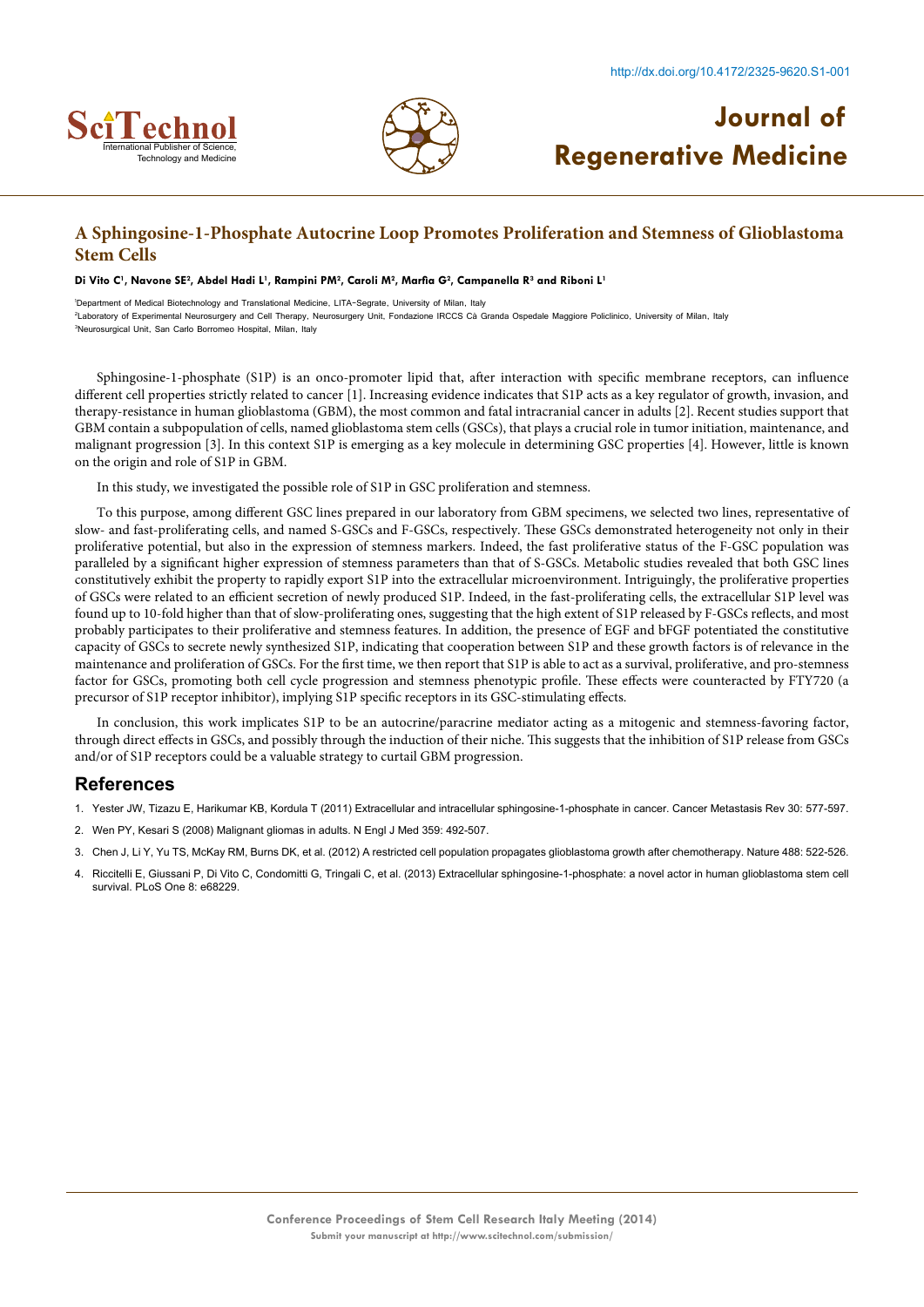



## **Xeno-Free Culture of Human Periodontal Ligament Stem Cells: A New Challenge for Tissue Engineering**

#### Diomede F', Merciaro I', Pizzicannella J<sup>2</sup>, Valentina Gatta<sup>3</sup>, Marco D'Aurora<sup>4</sup>, Marco Marchisio<sup>5</sup>, Laura Pierdomenico<sup>5</sup>, Alfonsi M' and Trubiani O'

1 Department of Medical, Oral and Biotechnological Sciences, School of Medicine and Health Sciences, University "G. d'Annunzio" Chieti-Pescara, Italy

2 ASL 02 Lanciano-Vasto-Chieti, Vasto (CH), Italy <sup>3</sup>Department of Psychological, Humanities and Territory Sciences, School of Medicine and Health Sciences, Functional Genetics Unit, Center of Excellence on Aging (Ce.Si.), University "G. d'Annunzio" Chieti-Pescara, Italy

4 Department of Neuroscience and Imaging, School of Medicine and Health Sciences, Functional Genetics Unit, Center of Excellence on Aging (Ce.Si.), University "G. d'Annunzio" Chieti-Pescara, Italy 5 Department of Medicine and Aging Science, School of Medicine and Health Sciences, University "G. d'Annunzio" Chieti-Pescara, Italy

**\*Corresponding author:** Francesca Diomede, DDS, Dipartimento di Scienze Mediche Orali e Biotecnologiche, Università degli Studi "G. d'Annunzio", Chieti - Pescara, Via dei Vestini, 31, 66100 Chieti, Tel: 08713554089; E-mail: francesca.diomede@unich.it

The possibility of transplanting adult stem cells into damaged organs has opened new prospective for the treatment of several human pathologies. Currently, *in vitro* expansion and culture of mesenchymal stem cells is founded on supplementing cell culture and differentiation media with fetal calf serum (FCS), that contains numerous growth factors inducing cell attachment to plastic surfaces, cell proliferation and differentiation. Although these traditional formulations provide an high expansion of stem cells, the presence in the culture medium of FCS may trigger a xenogenic immune response, immunological reactions and the potential of transmission of prion diseases and zoonoses, once used in regenerative medicine [1].

The purpose of this study was to develop a culture system for the expansion and production of human Periodontal Ligament Stem Cells (hPDLSCs) using a new xeno-free media formulation ensuring the maintenance of the stem cells features comprising: the multiple passage expansion, mesengenic lineage differentiation, cellular phenotype and genomic stability, essential elements for conforming to translation to cell therapy [2].

Somatic stem cells were isolated from the human periodontium using a minimally invasive periodontal access flap surgery in healthy donors. Expanded hPDLSCs in a xeno-free culture showed the morphological features of stem cells, expressed the markers associated with Pluripotency, and a normal karyotype.

Under appropriate culture conditions, hPDLSCs presented adipogenic and osteogenic potential; indeed, a very high accumulation of lipid droplets was evident in the cytoplasm of adipogenic induced cells, and indisputable evidence of osteogenic differentiation, investigated by transmission electron microscopy, and analyzed for gene expression analysis has been shown.

Based on these data, the novel xeno-free culture method might provide the basis for GMP culture of autologous stem cells, readily accessible from human periodontium, and can be a resource to facilitate their use in human clinical studies for potential therapeutic regeneration.

- 1. [Eleuterio E, Trubiani O, Sulpizio M, Di Giuseppe F, Pierdomenico L, et al. \(2013\) Proteome of human stem cells from periodontal ligament and dental pulp.](http://www.ncbi.nlm.nih.gov/pubmed/23940696) [PLoS one 8: e71101.](http://www.ncbi.nlm.nih.gov/pubmed/23940696)
- 2. Trubiani O, Orsini G, Zini N, Di Iorio D, Piccirilli M, et al. (2008) [Regenerative potential of human periodontal ligament derived stem cells on three-dimensional](http://www.ncbi.nlm.nih.gov/pubmed/18257082) [biomaterials: a morphological report. J Biomed Mater Res A 87: 986-993.](http://www.ncbi.nlm.nih.gov/pubmed/18257082)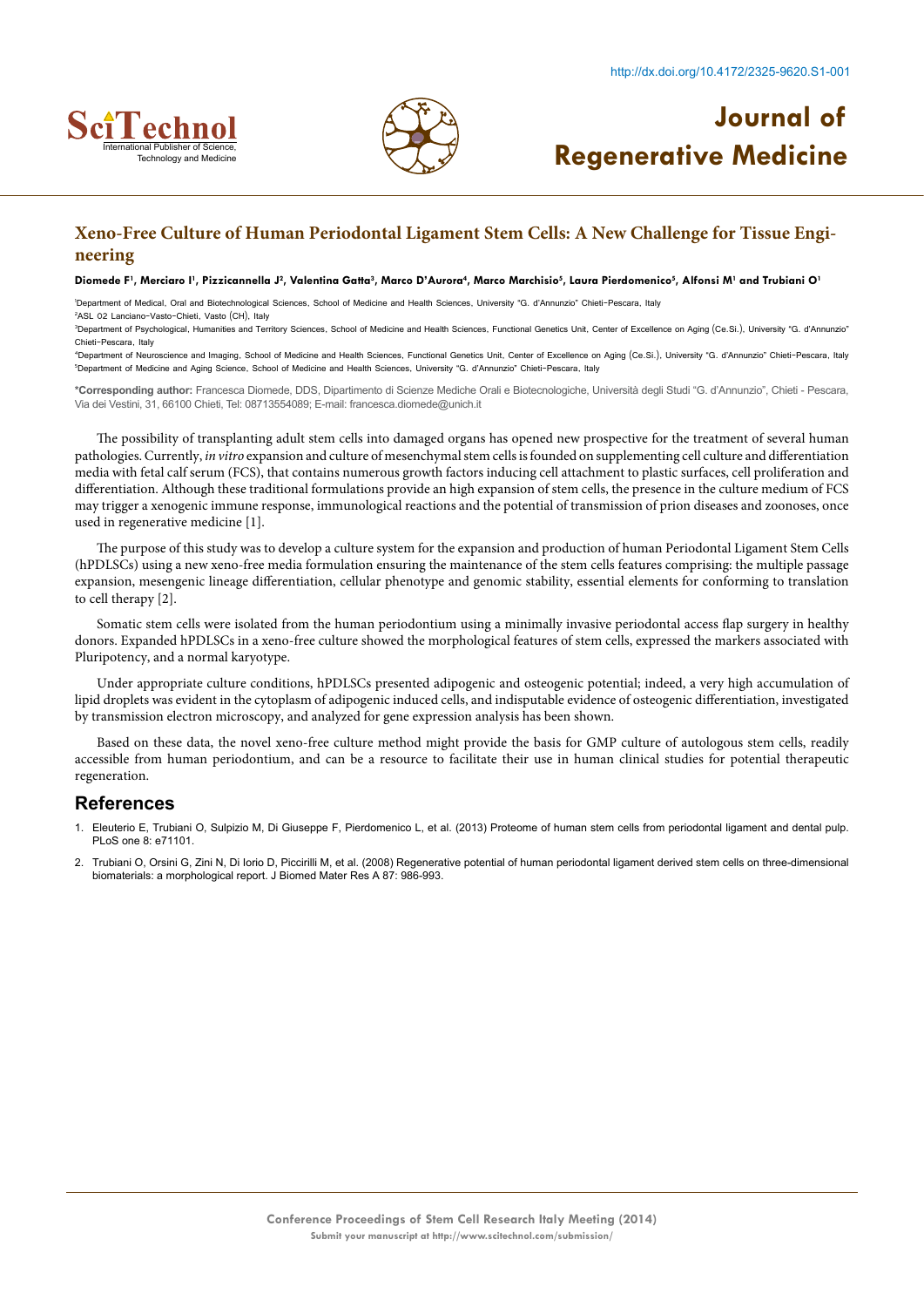



## **Is the G-CSF-Based Treatment Effective in Limiting Restenosis? Observations in a Rat Model of Carotid Arteriotomy**

Maria Donniacuo', Mauro Finicelli<sup>2</sup>, Barbara Rinaldi', Giovanni Di Bernardo', Giulia Gritti', Stefania Del Gaudio', Amalia Forte', Francesco Rossi', **Gianfranco Peluso2 , Marilena Cipollaro1 and Umberto Galderisi1**

1 Department of Experimental Medicine, Second University of Naples, Naples, Italy 2 Institute of BioSciences and BioResources, CNR, Naples, Italy

Restenosis is a complex pathophysiological disease, which causative mechanisms have not been yet fully identified. It has been widely accepted that the vascular damage occurring in revascularization procedures triggers a cascade of events (i.e. inflammation, proliferation and matrix remodeling) leading to pathological repair and remodeling of the injured vessel. Therapeutic strategies promoting early repair on the injured vessel would be effective in inhibiting intimal lesion, reducing vascular remodeling and improving long-term vessel patency [1,2].

Bone marrow mesenchymal stromal cells (MSCs) are a population of stromal cells, which contains a subpopulation of self-renewing multi-potent cells. MSCs are currently used in several clinical trials. Previous studies allowed us to demonstrate the efficacy of MSC transplantation in limiting the pathophysiologically phenomena leading to stenotic progression in a rat model of carotid arteriotomy. Interestingly, our results pointed out their immunomodulatory and secretory properties suggesting a paracrine effect [3].

Experimental evidences showed the effectiveness of drugs and natural compounds in mobilizing bone marrow-derived stem cells; granulocyte-colony stimulating factor (G-CSF) is one of these. It is hematopoietic cytokine involved in release of stem cells and endothelial progenitor cells (EPCs) from bone marrow into peripheral blood circulation. Interestingly, the G-SCF anti-inflammatory properties were documented [4].

In this context, we evaluate the efficacy of a G-CSF-based pre- and post-treatment as a strategy for promoting an early repair of the vascular wall of carotid artery submitted to Arteriotomy. Mobilization of endogenous bone marrow stem cells by G-CSF may provide a potentially effective non-invasive approach to enhance recovery of arterial wall of injured carotid.

Eight-week male rats were injected subcutaneously with recombinant human G-CSF or normal saline for about 1 week and then were submitted to Arteriotomy of the left common carotid artery. Uninjured carotids were used as control for the analyses. Carotids were harvested 7 and 30 days following injury.

The mRNA expression profiles of genes involved in processes leading to vascular remodeling such as cell proliferation (FOXO, MURF, VEGF, FLK1), SMC markers (MYO, SMTN, SM22α) and immune response (HIFα) were assessed by RT-PCR.

Histological staining and immunhistochemical analyses were used to detect signs of vascular remodeling and the expression of SMC marker (SMTN), respectively.

Our data suggest that G-CSF treatment seems to contribute to modulating the expression profiles of genes involved in cell proliferation and inflammation along with a concomitant increase of the levels of mRNA and protein known as markers of contractile SMC phenotype. This effect seems to be mainly related to the early phase of the (re) stenotic process and could, in turn, lead to a recovery of the vascular wall architecture 30 days following injury.

- 1. [Forte A, Finicelli M, Mattia M, Berrino L, Rossi F, et al. \(2008\) Mesenchymal stem cells effectively reduce surgically induced stenosis in rat carotids. J Cell](http://www.ncbi.nlm.nih.gov/pubmed/18690654) Physiol [217: 789-799.](http://www.ncbi.nlm.nih.gov/pubmed/18690654)
- 2. [Forte A, Rinaldi B, Sodano L, Berrino L, Rossi F, et al. \(2012\) Stem cell therapy for arterial restenosis: potential parameters contributing to the success of bone](http://www.ncbi.nlm.nih.gov/pubmed/22167462) [marrow-derived mesenchymal stromal cells. Cardiovasc Drugs Ther 26: 9-21.](http://www.ncbi.nlm.nih.gov/pubmed/22167462)
- 3. [Galderisi U, Giordano A \(2014\) The Gap Between the Physiological and Therapeutic Roles of Mesenchymal Stem Cells. Med Res Rev 34: 1100-1126.](http://onlinelibrary.wiley.com/doi/10.1002/med.21322/abstract)
- 4. [Hasegawa H, Takano H, Ohtsuka M, Ueda K, Niitsuma Y, et al. \(2006\) G-CSF prevents the progression of atherosclerosis and neointimal formation in rabbits.](http://www.ncbi.nlm.nih.gov/pubmed/16600176) [Biochem Biophys Res Commun 344: 370-376.](http://www.ncbi.nlm.nih.gov/pubmed/16600176)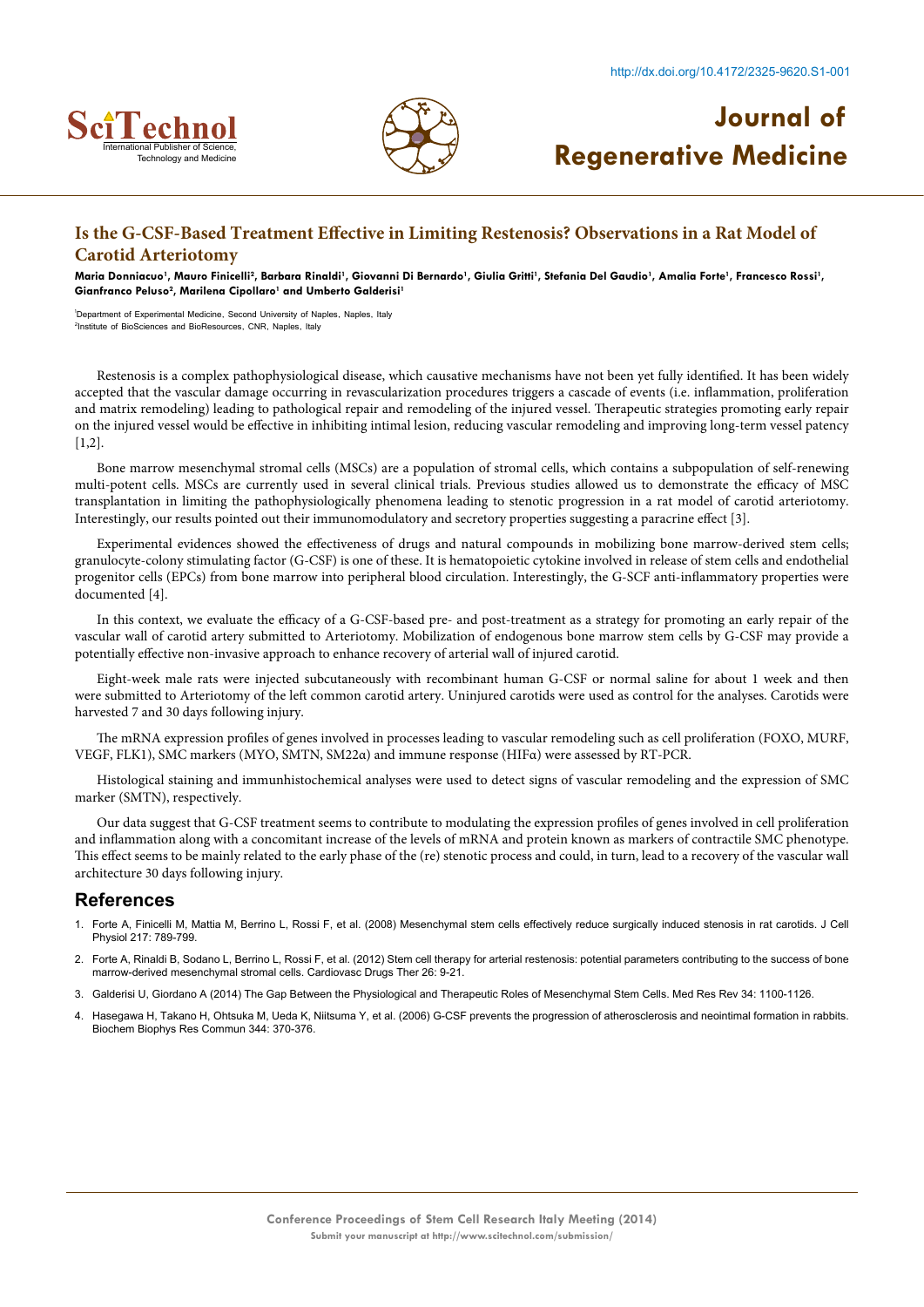



### **Generation of iPSCs from CD133+ Cord Blood Stem Cells Using a Non Integrative Strategy**

#### **Raffaella Fazzina\***

Fondazione InScientiaFides, Italy

**\*Corresponding author:** Raffaella Fazzina, Fondazione InScientiaFides, Italy, Tel: 0039-3475017325; E-mail: raffaella.fazzina@inscientiafides.com

The ability to generate induced pluripotent stem cells (iPSCs) from somatic cells has opened up a new avenue for regenerative medicine. iPSCs can provide a cell source for disease-modelling, drug-screening platforms, and transplantation strategies to treat incurable degenerative diseases.

Human iPSCs were first established from dermal fibroblasts derived from skin biopsy by over expression of Yamanaka factors (*OCT4, SOX2, MYC* and *KLF4*, or OSMK) or Thomson/Yu factors (*OCT4, SOX2, NANOG,* and *LIN28*). Later, hematopoietic stem/progenitor cells from cord blood (CB) captured much attention because blood cells can be used immediately for reprogramming.

Umbilical cord blood is a tissue rich in stem cells and readily available. In comparison with stem cells isolated from aged individuals, cord blood stem cells are expected to be superior because nuclear and mitochondrial mutations tend to accumulate in adult stem cells and differentiated somatic lineages over an organism's lifetime. In addition, >400,000 fully characterized and HLA-typed CB units are stored in public banks and are readily available for clinical therapy.

For clinical applications, transgene-free or footprint-free iPSCs need to be used to prevent potential adverse effects due to retroviral or lentiviral integration or due to the interference of residual expression of reprogramming factors on the differentiation of iPSCs into progenies of clinical interest. Toward this goal, several approaches have been used for obtaining integration or transgene-free iPSCs, including the use of plasmids, theCre/loxP system, adenoviruses, piggyback transposon, minicircle DNA, protein transduction, miRNA and Sendai virus.

The reprogramming of iPSCs using the SeV system has a significant advantage over presently available methods for its safety, efficiency and convenience. In fact, the SeV allows transgenes expression without modification of the host genome, so the resulting iPSCs are genetically intact and carry the same genome DNA as the original cells. In contrast with many available protocols, the SeV vectors are nonintegrating and remain in the cytoplasm (zero footprints). In addition, the host cell can be cleared of the vectors and reprogramming genes by temperature sensitivity.

Here we show that cord blood CD133+ cells can be reprogrammed into iPSCs using Sendai virus with a very high efficiency. CD133+ stem cells, isolated from different CB units by immunomagnetic selection, were reprogrammed into hiPSCs using the four Yamanaka factors (Oct4, Sox2, Klf4, c-Myc). All the CB-iPSCs lines tested showed strong alkaline phosphatase and expression of pluripotency markers such as OCT4, SOX2, TRA-1-81, TRA-1-60, SSEA3, SSEA4, and NANOG, revealed by citofluorimetry and immunofluorescence. The expression of the Sendai virus genome and transgenes in the vector-free CB-iPSCs was determined by RT-PCR in order to confirm the complete adsence of viral vectors. The ability to generate integration-free iPSCs from the most readily available source, the Cord blood, has the potential to expedite the advances of iPSC-based therapies. Due to its unique advantages as donor cells for the production of clinical-grade human iPSCs, CB is believed to be one of the best sources for reprogramming. An additional advantage is the potential of converting CB banks into iPSC banks for allogeneic cell-based therapy.

Although the details and mechanisms of the reprogramming process during iPSC generation are still being elucidated, the products are promising for many purposes, such as drug discovery, pathological studies, toxicology studies, the evaluation of secondary drug effects and regenerative medicine.

The high scientific relevance of this new methodology can overcome the major issues of iPSCs-based therapy and may definitely shorten the time for their application in the clinic.

- 1. Bana H, Nishishitab N, Fusakia N, Tabataa T, Saeki K et al. (2011) [Efficient generation of transgene-free human induced pluripotent stem cells \(iPSCs\) by](http://www.pnas.org/content/108/34/14234.abstract) [temperature-sensitive Sendai virus vectors. Proc Natl Acad Sci 108: 14234-14239.](http://www.pnas.org/content/108/34/14234.abstract)
- 2. Churko JM, Burridge PW, Wu JC (2013) [Generation of human iPSCs from human peripheral blood mononuclear cells using non-integrative Sendai virus in](http://www.ncbi.nlm.nih.gov/pubmed/23807788) chemically defined conditions. [Methods Mol Biol 1036: 81-88.](http://www.ncbi.nlm.nih.gov/pubmed/23807788)
- 3. [Giorgetti A, Fazzina R, Li M, Belmonte JCI \(2011\) Human cord blood reprogrammed into embryonic-like stem cells.](http://onlinelibrary.wiley.com/doi/10.1111/j.1751-2824.2011.01450.x/pdf) ISBT Science Series 6: 107-111.
- 4. [Giorgetti A, Montserrat N, Aasen T, Gonzalez F, Rodríguez-Pizà I, et al. \(2009\) Generation of induced pluripotent stem cells from human cord blood using OCT4](http://www.ncbi.nlm.nih.gov/pubmed/19796614) [and SOX2. Cell Stem Cell 5: 353-357.](http://www.ncbi.nlm.nih.gov/pubmed/19796614)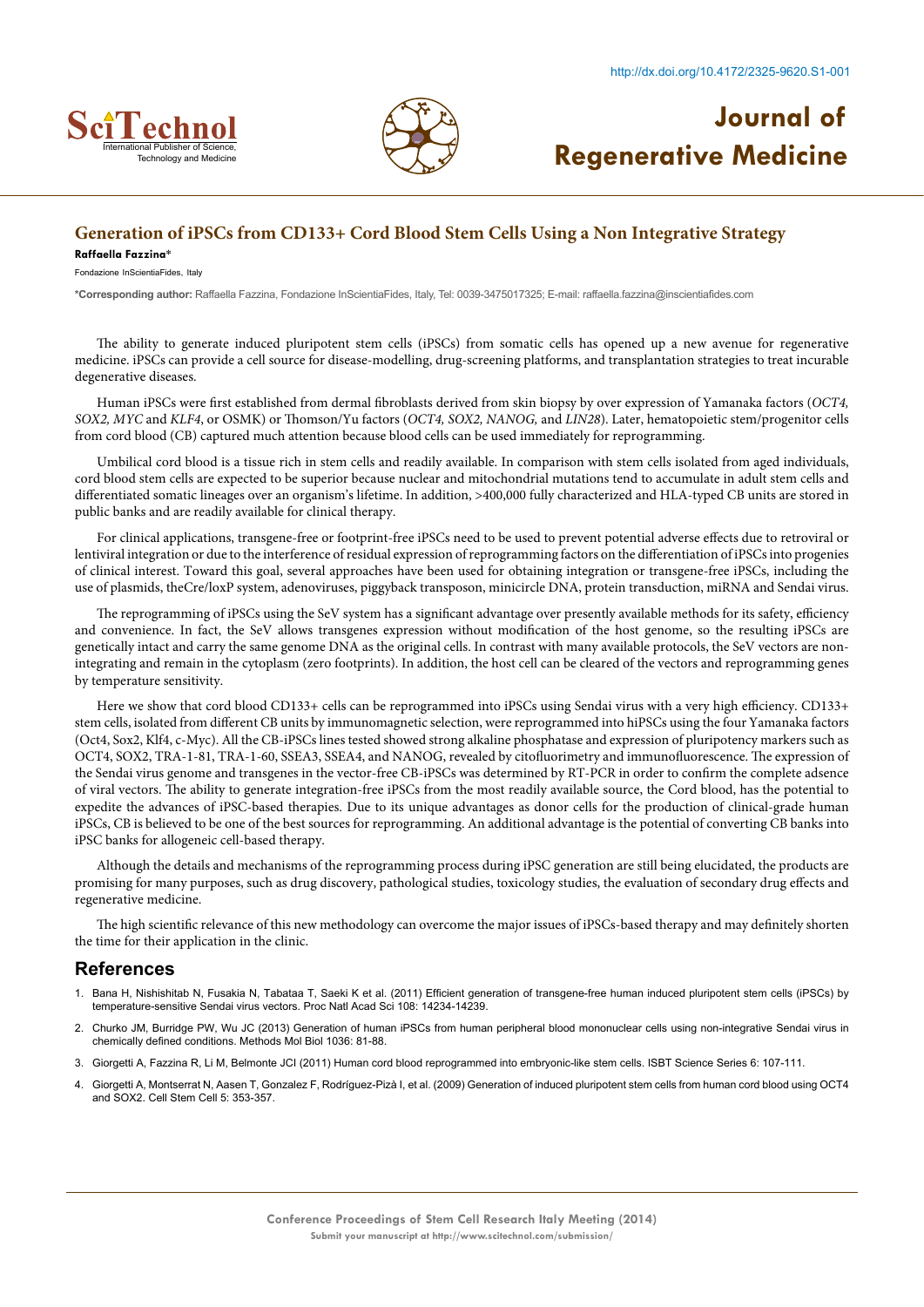



## **Full-Length Dysferlin Expression Driven By Engineered Human Dystrophic Blood-Derived CD133+ Stem Cells**

#### Frattini P'\*, Meregalli M<sup>2</sup>, Navarro C<sup>2</sup>, Sitzia C', Farini A', Montani E<sup>3</sup>, Razini P', Cassinelli L', Belicchi M', Parazzoli D<sup>3</sup>, Garcia L<sup>4</sup> and Torrente Y'

1 Stem Cell Laboratory, Dipartimento di Fisiopatologia medico-chirurgica e dei Trapianti, Università degli Studi di Milano, Fondazione IRCCS Ca' Granda Ospedale Maggiore Policlinico, Centro Dino Ferrari, Italy

2 Universite´ de la Mediterranee, Inserm UMR-S 910 ''Genetique Medicale et Genomique Fonctionnelle'' Faculte´ de Medecine de Marseille, France

<sup>3</sup>Imaging Facility IFOM Foundation - The FIRC Institute of Molecular Oncology Foundation Via Adamello, 16 20139 Milan, Italy

4 UFR des sciences de la santé Simone Veil, Université Versailles Saint-Quentin, 2 avenue de la source de la Bièvre, 78180 Montigny-le-Bretonneux, France

**\*Corresponding author:** Paola Frattini, Stem Cell Laboratory, Dipartimento di Fisiopatologia medico-chirurgica e dei Trapianti, Università degli Studi di Milano, Fondazione IRCCS Ca' Granda Ospedale Maggiore Policlinico, Centro Dino Ferrari, via F. Sforza 35, 20122 Milano, Italy, Tel: 0255033874; E-mail: paola.frattini1990@gmail.com

The protein dysferlin is abundantly expressed in skeletal and cardiac muscles, where its main function is membrane repair. Mutations in the dysferlin gene are involved in two autosomal recessive muscular dystrophies: Miyoshi myopathy and limb-girdle muscular dystrophy type 2B [1,2]. Development of effective therapies remains a great challenge. Strategies to repair the dysferlin gene by skipping mutated exons may be suitable only for a subset of mutations, while cell and gene therapy can be extended to all mutations [3]. Herein, we show for the first time the *in vitro* production of full-length dysferlin mediated by a lentiviral vector in blood-derived CD133+ stem cells isolated from patients with Miyoshi myopathy. Transplantation of engineered blood-derived CD133+ stem cells into scid/blAJ mice resulted in sufficient dysferlin expression to correct functional deficits in skeletal muscle membrane repair. Multi-exon skipping of blood-derived CD133+ stem cells isolated from the same patients led to partial dysferlin reconstitution in vitro, but failed to ameliorate the dystrophic phenotype in vivo. Our data suggest that lentivirus-mediated delivery of full-length dysferlin in stem cells isolated from Miyoshi myopathy patients is a feasible strategy to develop novel therapeutic approaches for treatment of dysferlinopathies.

- 1. [Bashir A, Liu YT, Raphael BJ, Carson D, Bafna V \(2007\) Optimization of primer design for the detection of variable genomic lesions in cancer. Bioinformatics](http://bioinformatics.oxfordjournals.org/content/23/21/2807.long) [23: 2807–2815](http://bioinformatics.oxfordjournals.org/content/23/21/2807.long)
- 2. [Liu X, Jiang Q, Mansfield SG, Puttaraju M, Zhang Y, et al. \(2002\) Partial correction of endogenous ΔF508 CFTR in human cystic fibrosis airway epithelia by](http://www.nature.com/nbt/journal/v20/n1/full/nbt0102-47.html) [spliceosome-mediated RNA trans-splicing. Nat Biotechnol 20: 47–52.](http://www.nature.com/nbt/journal/v20/n1/full/nbt0102-47.html)
- 3. [Lu QL, Morris GE, Wilton SD, Ly T, Artem'yeva OV, et al. \(2000\) Massive Idiosyncratic Exon Skipping Corrects the Nonsense Mutation in Dystrophic Mouse](http://jcb.rupress.org/content/148/5/985.long) [Muscle and Produces Functional Revertant Fibers by Clonal Expansion. J Cell Biol 148: 985–996.](http://jcb.rupress.org/content/148/5/985.long)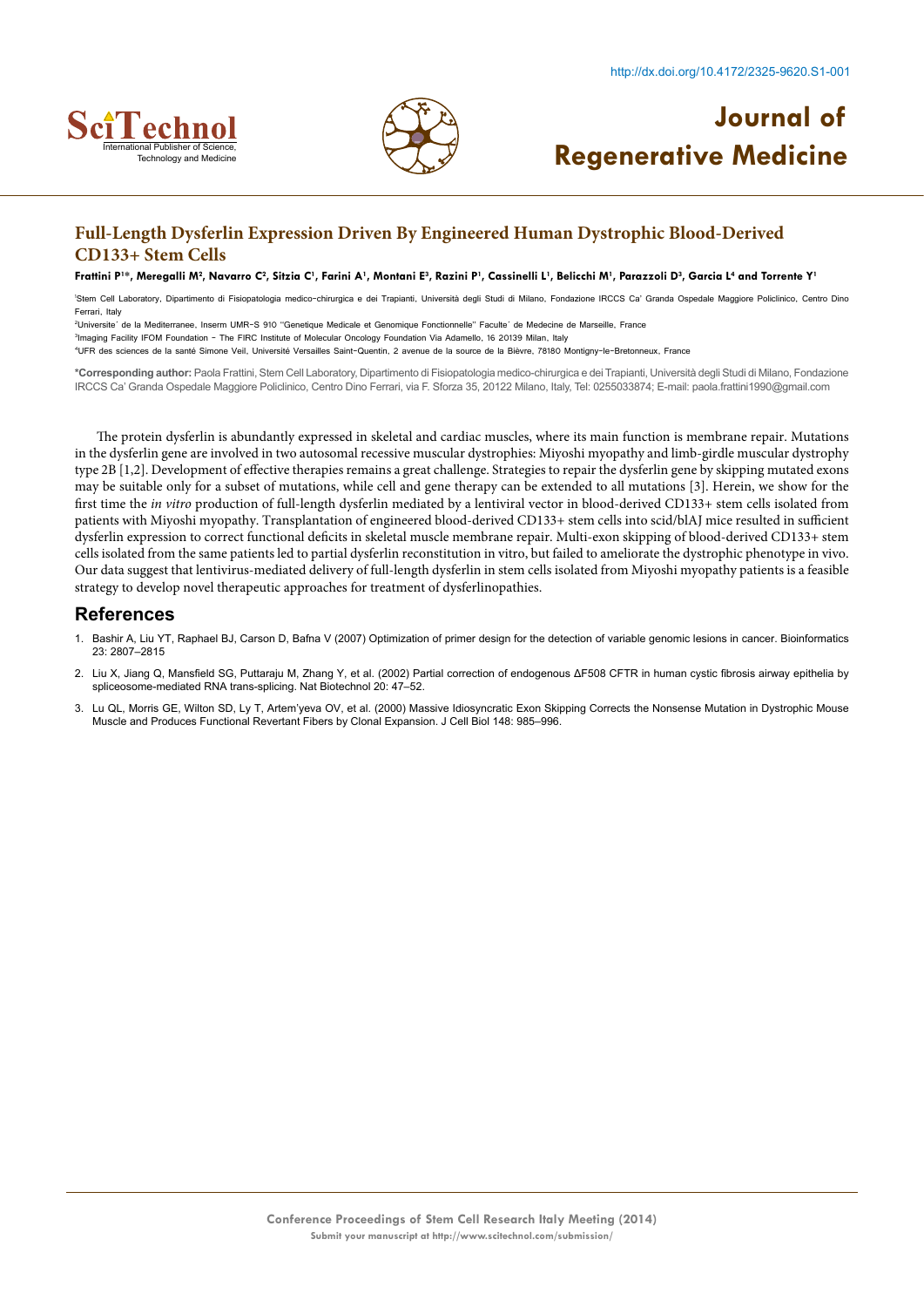



## **Wharton's Jelly Mesenchymal Stem Cells Immunomodulatory Molecules: Their Journey from Umbilical Cord to Differentiated Cells Wharton's Jelly Mesenchymal Stem Cells Immunomodulatory Molecules: Their Journey from Umbilical Cord to Differentiated Cells**

Giampiero La Rocca<sup>1,2\*</sup>, Melania Lo Iacono<sup>1,2</sup>, Tiziana Corsello<sup>1,2</sup>, Giandomenico Amico<sup>3</sup>, Francesca Timoneri<sup>3</sup>, Pier Giulio Conaldi<sup>3,4</sup>,Felicia Farina' and **Rita Anzalone** 

1 Dipartimento di Biomedicina Sperimentale e Neuroscienze Cliniche, Università di Palermo, Italy

2 Istituto Euro-Mediterraneo di Scienza e Tecnologia (IEMEST), Palermo, Italy

4 Dipartimento di Medicina di Laboratorio e Biotecnologie Avanzate - ISMETT Istituto Mediterraneo per I Trapianti e Terapie ad Alta Specializzazione, Palermo, Italy

**\*Corresponding author:** Giampiero La Rocca, Sezione di Anatomia Umana, Dipartimento di Biomedicina Sperimentale e Neuroscienze Cliniche, Via del Vespro 129, 90127 Palermo, Italia, Tel: 00390916553510; Fax: 00390916553580; E-mail: giampylr@hotmail.com, giampiero.larocca@unipa.it

Wharton's jelly mesenchymal stem cells (WJ-MSCs) can differentiate into diverse cell types, showing a unique ability to cross lineage borders. This, together with their immunomodulatory and anti-inflammatory features, renders these cells promising for regenerative medicine applications in different pathological settings [1]. Few data are present in literature on the expression of structural and immunomodulatory molecules in umbilical cord tissue and the maintenance of their expression in paired cultured WJ-MSCs, an aspect of key importance in cellular therapy applications [2,3]. In addition, very few data do exist on the maintenance of expression of immunomodulatory molecules into the mature cell types differentiated from MSCs [4]. Therefore we intended to deeply investigate, in vivo (in umbilical cords at full term) and *in vitro* in the undifferentiated or differentiated WJ-MSCs populations, the levels of expression of different markers and their maintenance alongside cell culture, ex vivo expansion and differentiation.

Immunohistochemistry (IHC), immunocytochemistry (ICC), RT-PCR and Flow cytometry have been used to detect expression of several markers in both paired UC sections and WJ-MSCs. Differentiation has been performed towards the standard three lineages.

Paired ICC and IHC analyses on cord sections showed that for most of the analyzed molecules the expression at the protein level is maintained in both umbilical cord tissue and WJ-MSC. Structural molecules were expressed in both WJ and umbilical epithelium (UE), as well in WJ-MSCs. This was demonstrated for different classes of intermediate filaments (as cytokeratins, vimentin, desmin). Regarding HLA molecules expression, we showed for the first time that UE and WJ were positive for both HLA-ABC and HLA-E, while HLA-DR was not detectable. The same data were confirmed on WJ-MSCs. For the B7 co-stimulators, we showed for the first time that both B7-1 and B7-2 were absent in the whole UC, and in WJ-MSCs, while B7-H3 was highly expressed in both WJ and WJ-MSCs. Differentiation experiments showed that most immunomodulatory molecules are maintained without significant changes in their expression levels also after application of complex differentiation protocols, in parallel to the acquisition of mature markers or functions of the desired cell types.

Our study increases the amount of information regarding the expression of structural and immunomodulatory molecules in paired UC tissues and WJ-MSCs. WJ-MSCs mostly maintain the expression of molecules just present in their "niche", under standard culture conditions. The parallel expression of immunomodulatory molecules sheds new light on the ability of WJ-MSCs to modulate host immune responses. This is particularly of interest for the expression of HLA-E and B7-H3, which we demonstrated for the first time in both umbilical cord tissue and WJ-MSCs.

### **Acknowledgements**

This work was supported by grants to GLR from Università di Palermo (FFR 2012), and from the Istituto Euro-Mediterraneo di Scienza e Tecnologia (IEMEST).

- 1. [Anzalone R, Farina F, Zummo G, La Rocca G \(2011\) Recent Patents and Advances on Isolation and Cellular Therapy Applications of Mesenchymal Stem Cells](http://www.eurekaselect.com/95856/article/recent-patents-and-advances-isolation-and-cellular-therapy-applications-mesenchymal) [from Human Umbilical Cord Whartons Jelly. Rec Patents Regen Med 3: 216-227.](http://www.eurekaselect.com/95856/article/recent-patents-and-advances-isolation-and-cellular-therapy-applications-mesenchymal)
- 2. [La Rocca G, Corrao S, Lo Iacono M, Corsello T, Farina F, et al. \(2012\) Novel Immunomodulatory Markers Expressed by Human WJ-MSC: an Updated Review](http://www.researchgate.net/publication/259263827_Novel_Immunomodulatory_Markers_Expressed_by_Human_WJ-MSC_an_Updated_Review_in_Regenerative_and_Reparative_Medicine) [in Regenerative and Reparative Medicine. Open Tissue Eng Regen Med J 5: 50-58.](http://www.researchgate.net/publication/259263827_Novel_Immunomodulatory_Markers_Expressed_by_Human_WJ-MSC_an_Updated_Review_in_Regenerative_and_Reparative_Medicine)
- 3. [La Rocca G, Anzalone R \(2013\) Perinatal stem cells revisited: directions and indications at the crossroads between tissue regeneration and repair. Curr Stem](http://www.ncbi.nlm.nih.gov/pubmed/23452028) [Cell Res Ther 8: 2-5.](http://www.ncbi.nlm.nih.gov/pubmed/23452028)
- 4. [La Rocca G, Lo Iacono M, Corsello T, Corrao S, Farina F, et al. \(2013\) Human Wharton's jelly mesenchymal stem cells maintain the expression of key](http://www.ncbi.nlm.nih.gov/pubmed/23317435) [immunomodulatory molecules when subjected to osteogenic, adipogenic and chondrogenic differentiation in vitro: new perspectives for cellular therapy. Curr](http://www.ncbi.nlm.nih.gov/pubmed/23317435) [Stem Cell Res Ther 8: 100-113.](http://www.ncbi.nlm.nih.gov/pubmed/23317435)

<sup>3</sup> Unità di Medicina Rigenerativa e Tecnologie Biomediche, Fonzazione Ri.MED, Italy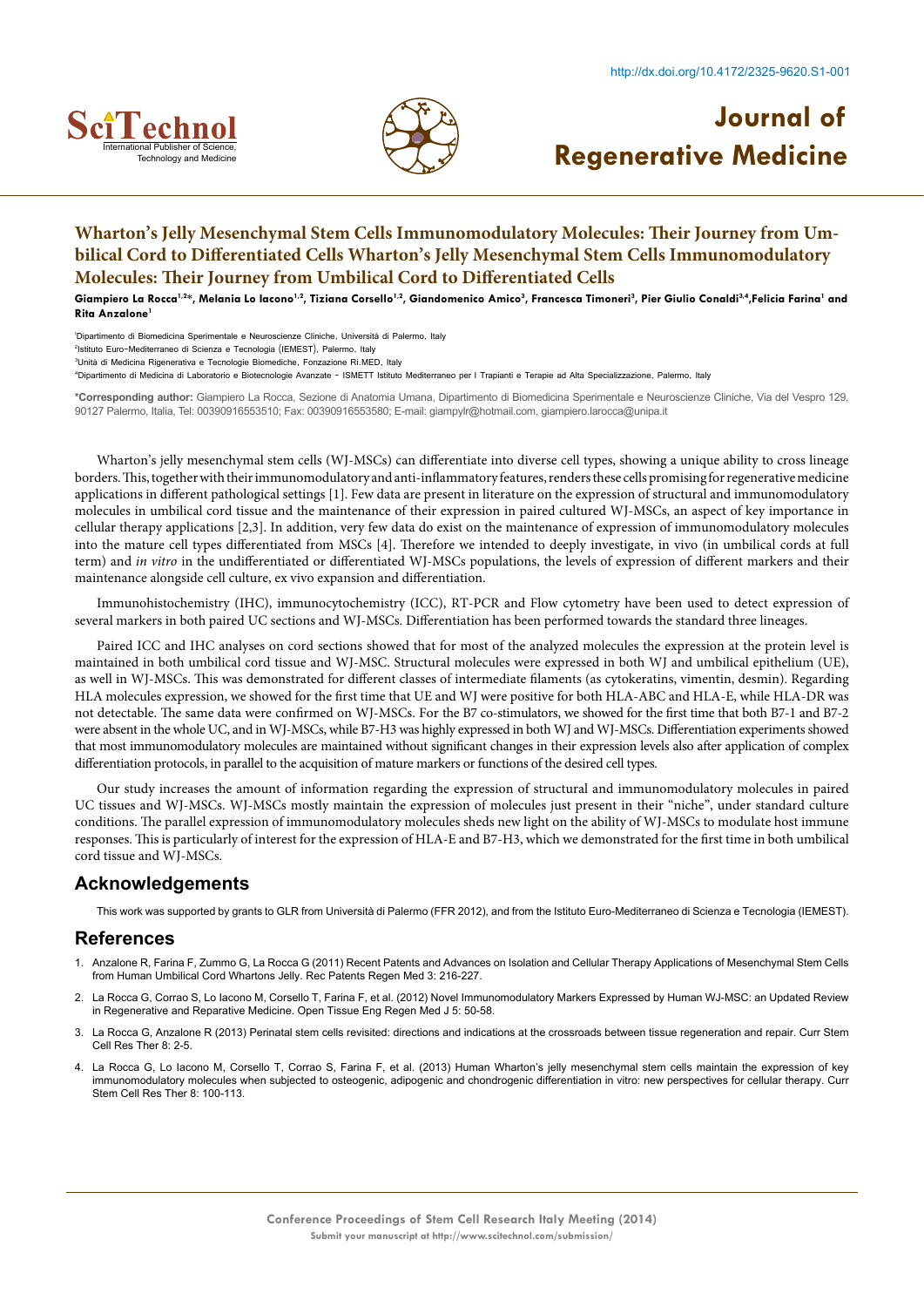



## **Characterization of the** *InVitro* **Immunomodulatory Properties of Mesenchymal Stem Cells Isolated from Wharton's Jelly: New Actors at Play**

Giandomenico Amico<sup>1</sup>, Melania Lo Iacono<sup>2,3</sup>, Tiziana Corsello<sup>2,3</sup>, Francesca Timoneri<sup>1</sup>, Pier Giulio Conaldi<sup>1,4</sup>, Felicia Farina<sup>2</sup>, Rita Anzalone<sup>2</sup> and **Giampiero La Rocca2,3\***

1 Unità di Medicina Rigenerativa e Tecnologie Biomediche, Fonzazione Ri.MED, Italy 2 Dipartimento di Biomedicina Sperimentale e Neuroscienze Cliniche, Università di Palermo, Italy 3 Istituto Euro-Mediterraneo di Scienza e Tecnologia (IEMEST), Palermo, Italy

4 Dipartimento di Medicina di Laboratorio e Biotecnologie Avanzate – ISMETT Istituto Mediterraneo per I Trapianti e Terapie ad Alta Specializzazione, Palermo, Italy

**\*Corresponding author:** Giampiero La Rocca, Sezione di Anatomia Umana, Dipartimento di Biomedicina Sperimentale e Neuroscienze Cliniche, Via del Vespro 129, 90127 Palermo, Italia, Tel: 00390916553510; Fax: 00390916553580; E-mail: giampylr@hotmail.com; mailto:giampiero.larocca@unipa.it

Extraembryonic tissues such as umbilical cord are considered a promising source of stem cells, potentially useful in therapy [1,2]. The characterization of cells from the umbilical cord matrix (Wharton's Jelly) and amniotic membrane revealed the presence of a population of mesenchymal-like cells, sharing a set of core markers expressed by mesenchymal stem cells (MSCs) [3,4].

We aimed to evaluate the global phenotype and immunoregulatory molecules expression in undifferentiated WJ-MSCs cultured at different passages. The evaluation of in vitro immunomodulatory potential of WJ-MSCs was performed through MLR (Mixed Lymphocyte Reaction) by incubating cells with enriched lymphocytes (obtained from PBMCs). Quantitative assessment of lymphocyte proliferation was performed by flow cytometry analyses of responding cells which were subjected to incorporation of CFSE previous to start MLR.

Freshly isolated WJ-MSCs were cultured in standard media. Flow cytometry was used to characterize cells at 2nd, 5th, 10th passage. Further characterization was made by immunocytochemistry analysis. To perform MLR, cells were incubated with enriched lymphocytes previously loaded with CFSE, in order to track their proliferation using flow cytometry. After 5 days of incubation, marked lymphocytes were counted and data plotted and analyzed. Positive and negative controls were run simultaneously.

WJ-MSCs did express the classical MSC markers at all the tested passages. Moreover they resulted highly positive for class I MHC and negative for class II ones. MLR was performed at different MSC/lymphocyte ratios, showing a global trend which demonstrated that MSCs are able to reduce proliferation of responder cells in MLR. In particular, ratios of 1:1 and 1:2 cells:lymphocytes showed results which reached the statistical significance. Experiments of selective blockade of immunomodulatory molecules have been also performed to better characterize the immunomodulatory effect of WJ-MSCs.

Cells extracted from Wharton's jelly are adherent to the MSCs phenotype. In addition, we characterized the expression of a number of novel molecules by these cells, some of which are known for their immunomodulatory activity. As a result, WJ-MSCs were able to inhibit lymphocyte proliferation, both mitogen-induced or in response to allogeneic cells. These data confirm the great interest on the phenotype of these cells, for which growing roles are proposed in regenerative medicine. The better definition of the precise molecules actually involved in blocking lymphocyte proliferation in vitro will be mandatory for safe applications of these cells *in vivo*.

### **Acknowledgments**

This work was supported by grants to GLR from Università di Palermo (FFR 2012), and from the Istituto Euro-Mediterraneo di Scienza e Tecnologia (IEMEST).

- 1. [Anzalone R, Lo Iacono M, Loria T, Di Stefano A, Giannuzzi P, et al. \(2011\) Wharton's jelly mesenchymal stem cells as candidates for beta cells regeneration:](http://www.ncbi.nlm.nih.gov/pubmed/20972649) [extending the differentiative and immunomodulatory benefits of adult mesenchymal stem cells for the treatment of type 1 diabetes.](http://www.ncbi.nlm.nih.gov/pubmed/20972649) Stem Cell Rev 7: 342-363.
- 2. [Lo iacono M, Anzalone R, Corrao S, Giuffrè M, Di Stefano A, et al. \(2011\) Perinatal and wharton's jelly-derived mesenchymal stem cells in cartilage regenerative](https://books.google.co.in/books?isbn=149391118X) [medicine and tissue engineering strategies. Open Tissue Eng Regen Med J 4: 72-81.](https://books.google.co.in/books?isbn=149391118X)
- 3. [La Rocca G \(2011\) Connecting the dots: The promises of wharton's jelly mesenchymal stem cells for tissue repair and regeneration. Open Tissue Eng Regen](https://books.google.co.in/books?isbn=149391118X) [Med J 4: 3-5.](https://books.google.co.in/books?isbn=149391118X)
- 4. [La Rocca G, Anzalone R, Farina F \(2009\) The expression of CD68 in human umbilical cord mesenchymal stem cells: new evidences of presence in non-myeloid](http://onlinelibrary.wiley.com/doi/10.1111/j.1365-3083.2009.02283.x/full) [cell types. Scand J Immunol 70: 161-162.](http://onlinelibrary.wiley.com/doi/10.1111/j.1365-3083.2009.02283.x/full)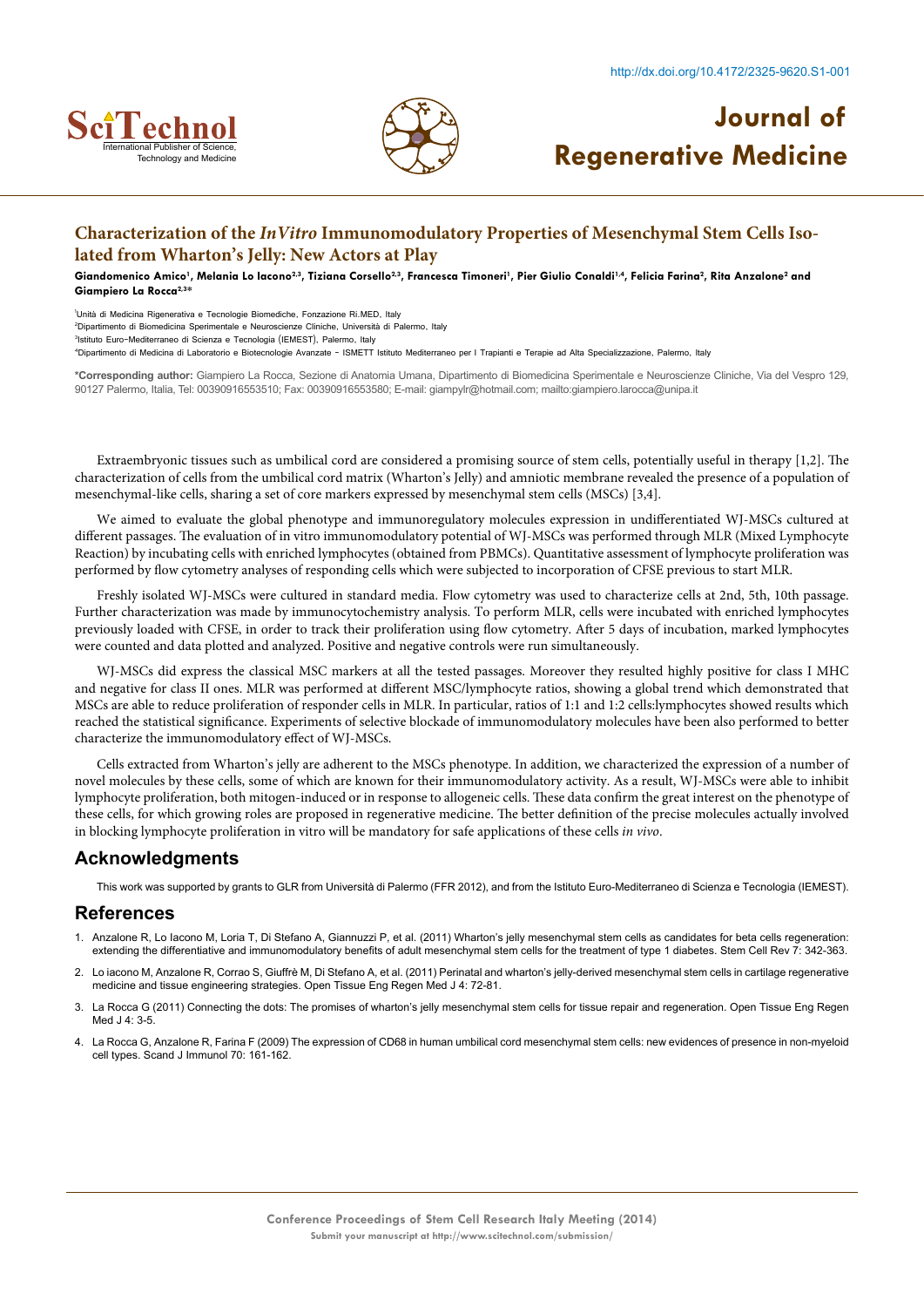



## **Isolation and Phenotypical Characterization of Mesenchymal Stem Cells from the Wharton's Jelly of Pre-Term Human Umbilical Cord**

Francesca Timoneri<sup>1</sup>, Giampiero La Rocca<sup>2,3</sup>\*, Melania Lo Iacono<sup>2,3</sup>, Giandomenico Amico<sup>1</sup>, Tiziana Corsello<sup>2,3</sup>, Felicia Farina<sup>2</sup>, Pier Giulio Conaldi<sup>1,4</sup> **and Rita Anzalone2**

1 Unità di Medicina Rigenerativa e Tecnologie Biomediche, Fonzazione Ri.MED, Italy 2 Dipartimento di Biomedicina Sperimentale e Neuroscienze Cliniche, Università di Palermo, Italy 3 Istituto Euro-Mediterraneo di Scienza e Tecnologia (IEMEST), Palermo, Italy

4 Dipartimento di Medicina di Laboratorio e Biotecnologie Avanzate – ISMETT Istituto Mediterraneo per I Trapianti e Terapie ad Alta Specializzazione, Palermo, Italy

**\*Corresponding author:** Giampiero La Rocca, Sezione di Anatomia Umana, Dipartimento di Biomedicina Sperimentale e Neuroscienze Cliniche, Via del Vespro 129, 90127 Palermo, Italy, Tel: 00390916553510; Fax: 00390916553580; E-mail: giampylr@hotmail.com; mailto:giampiero.larocca@unipa.it

Extraembryonic tissues such as umbilical cord are considered a promising source of stem cells, potentially useful in therapy. The characterization of cells from the umbilical cord matrix (Wharton's Jelly) and amniotic membrane revealed the presence of a population of mesenchymal-like cells, sharing a set of core markers expressed by mesenchymal stem cells [1-3]. Pre-term umbilical cords may be also a useful source of mesenchymal populations, also considering that pre-term birth infants may develop pathologic conditions during childhood which may be reverted by a therapeutic approach based on cell therapy. In addition, pre-term cords can be also made available from therapeutic abortions and may constitute a further cell source to obtain high numbers of WJ-MSCs. Little is known about the phenotype and differentiative potential of these cells.

Preterm UC were obtained following therapeutic abortions after mothers' informed consent and processed within 12 hours from tissue collection. The isolation protocol is based on that previously described by our group for term UC. Isolated cells were routinely cultured and expanded using standardized media. Characterization of cells was performed at early passages (typically P2 and P5), by both flow cytometry (FC) and immunocytochemistry (ICC), for the detection of classical MSCs markers, immunomodulatory molecules, tissue-specific markers.

The isolation protocol allowed to successfully derive WJ-MSCs from cord specimens. The derived cells showed the typical morphology of MSCs, and were routinely passaged up to passage 10. Multi-color flow cytometric analysis showed that isolated cells were positive for classical MSCs markers (CD29, CD44, CD73, CD90, CD105) and. negative (or weakly positive) for typical hematopoietic and endothelial markers (CD45, CD34, CD14, CD68, CD39 and CD31). Further data were obtained regarding other markers which are known to be expressed in MSCs populations (CD10, CD13, CD54, CD71, CD106, CD117, CD166, STRO-1 and vimentin). In addition, we demonstrated the expression of tissue specific markers, both endodermal (CK18, CK19, alpha-fetoprotein and albumin) and neuro-ectodermal (nestin). This may indicate the potential of preterm WJ-MSCs to undergo multiple differentiation pathways, as demonstrated for cells isolated from term UC. Preterm WJ-MSCs showed MHC class I expression (but not class II), suggesting hypoimmunogenic properties for these cells. Moreover, B7H3 expression (an immunomodulatory protein that has been reported in placental tissue), should favor immune tolerance by the host following cellular transplantation [4]. ICC allowed confirming part of the FC data and was used to assess the expression of further antigens. Present data demonstrate that preterm WJ-MSCs can be isolated and expanded, with high reproducibility. A homogeneous and phenotypically stable fibroblast-like cell population can be easily isolated and expanded. Our data showed that these cells do express classical MSC markers and immunomodulatory molecules, independently from the underlying pathology which led to abortion. Further studies are underway to determine the degree of differentiability of these cells towards mature cell types derived from all of the three germ layers.

### **Acknowledgments**

This work was supported by grants to GLR from Università di Palermo (FFR 2012), and from the Istituto Euro-Mediterraneo di Scienza e Tecnologia (IEMEST).

- 1. [Corrao S, La Rocca G, Lo Iacono M, Corsello T, Farina F, et al. \(2013\) Umbilical cord revisited: from Wharton's jelly myofibroblasts to mesenchymal stem cells.](http://www.hh.um.es/2013/HH_28_10_2013.htm) [Histol Histopathol 28: 1235-1244.](http://www.hh.um.es/2013/HH_28_10_2013.htm)
- 2. [Corrao S, La Rocca G, Lo Iacono M, Zummo G, Gerbino A, et al. \(2013\) New frontiers in regenerative medicine in cardiology: the potential of Wharton's jelly](https://books.google.co.in/books?isbn=149391118X) [mesenchymal stem cells. Curr Stem Cell Res Ther 8: 39-45.](https://books.google.co.in/books?isbn=149391118X)
- 3. [Huang YC, Parolini O, La Rocca G, Deng L \(2012\) Umbilical cord versus bone marrow-derived mesenchymal stromal cells. Stem Cells Dev 21: 2900-2903.](http://www.poliambulanza.it/sites/default/files/editor/3.pdf)
- 4. [Anzalone R, Corrao S, Lo Iacono M, Loria T, Corsello T, et al. \(2013\) Isolation and characterization of CD276+/HLA-E+ human subendocardial mesenchymal](http://www.ncbi.nlm.nih.gov/pubmed/23013234) [stem cells from chronic heart failure patients: analysis of differentiative potential and immunomodulatory markers expression. Stem Cells Dev 2013 22: 1-17.](http://www.ncbi.nlm.nih.gov/pubmed/23013234)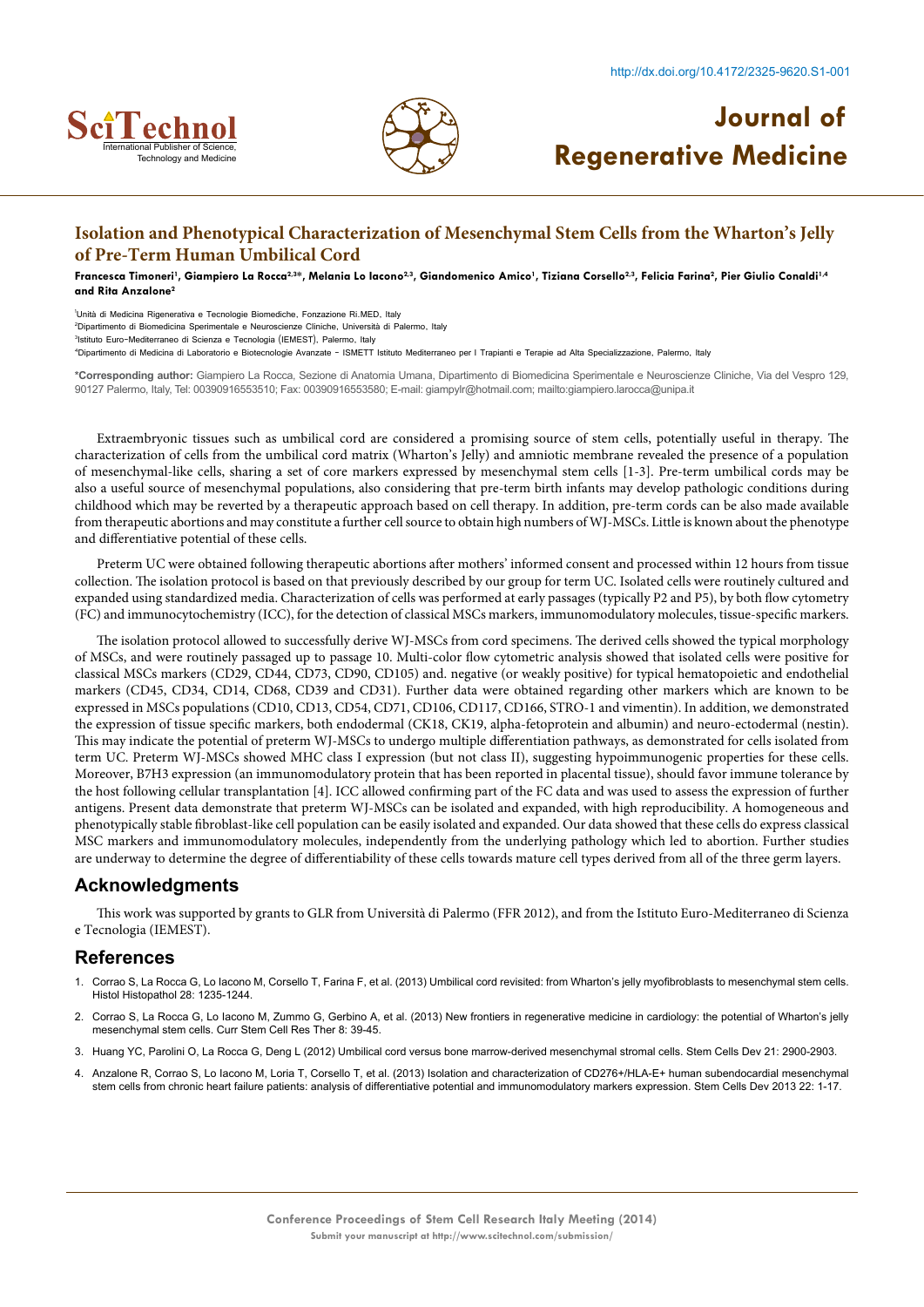



#### **Lamin B Participates in Cartilage Senescence and Degeneration**

Elisabetta Lambertini<sup>1</sup>, Cristina Manferdini<sup>2</sup>, Cristina Capanni<sup>3</sup>, Letizia Penolazzi<sup>1</sup>, Andrea Lolli<sup>1</sup>, Martina Di Ciano<sup>1</sup>, Giovanna Lattanzi<sup>3</sup>, Gina Lisignoli<sup>2</sup> **and Roberta Piva2 \***

1 Department of Biomedical and Specialty Surgical Sciences, University of Ferrara, Italy 2 Laboratorio diImmunoreumatologia e RigenerazioneTissutale, IOR, Bologna, Italy

3 National Research Council of Italy, Inst. for Molecular Genetics, IGM-CNR, Unit of Bologna c/o IOR, Italy

**\*Corresponding author:** Roberta Piva, Department of Biomedical and Specialty Surgical Sciences, Via Fossatodi Mortara, 74, 44121 Ferrara – Italy, Tel: +39-0532974405; E-mail: piv@unife.it

It has been demonstrated that nuclear lamins play a key role in a wide range of nuclear functions, including transcription, DNA replication and repair, cell proliferation and differentiation of specific lineages during development and adult life [1]. Given the role of lamins in aging as well as disease (the premature aging disease, Hutchinson-Gilford Progeria Syndrome, HGPS, is the most intensively studied laminopathy [2], direct and indirect approaches to understanding the significance of the differential expression of lamins could be important to human health. More recently, lamins have been linked tostem cell niche function suggesting that the nucleoplasmiclamin pool and its associated proteins may have important function in chromatin organization, cell signaling and cell cycle control in adult tissue stem cells [3]. Consequently, tissue homeostasis based on stem cell activity could be disrupted by different mutations and expression levels of lamins that can lead to premature senescence and tissue degeneration. This notion is supported byrecent demonstration of the relationship between lamins, tissue stiffness and environmental signals that drive differentiation from progenitor cells. Therefore, a defect of adult stem cell functions, coupled with a potentially increased mechanical sensitivity, could result in an inefficient repair of damaged tissues in laminopathies. The information gathered to date on the lamins can be relevant not only for the understanding of molecular mechanisms underlying the aging process, but also for the developing of more effective regenerative medicine techniques and better drug targets.

It has been recently shown that overexpression of lamin A occurs in chondrocytes from osteoarthritis (OA) leading to cellular senescence [4]. OA is a common complex degenerative joint diseasewhose prominent risk factor for its development is aging. In this study, we wondered whether the process of de-differentiation and senescence in OA chondrocytes may resemble what happens in the joint of individuals with premature aging. At the same time we are interested in understanding whether an OA in vitro model may help to understand the mechanisms that may occur in premature ageing syndromes. As experimental models we used human primary chondrocytes from healthy subjects and from OA patients. A first set of experiments demonstrated that OA chondrocytes strongly resemble the behavior of de-differentiated chondrocytes obtained through prolonged passages in culture and mesenchymal stem cells (MSCs) as they express very low levels of typical chondrogenic markers including collagen type II, aggrecan, Sox9 and TRPS1. Conversely, they express high level of Slug transcription factor, a negative regulator of chondrogenesis [5]. For the first time, a marked Slug expression was observed in a sample of HGPS patient derived fibroblasts associated with a strong nuclear localization, suggesting that Slug may be a new potential marker of senescence. Consistent with these observations, cartilage histological sections and chondrocytes from OA showed an increase of both Lamin A and Lamin B1 expression, and a co-localization of lamin B1 and Slug expression. This prompted us to further this correlation. After bioinformatics analysis showing the existence of putative Slug consensus sites (E boxes) in the LMNB1 promoter, we demonstrated an in vivo recruitment of Slug at Lamin B1 promoter by chromatin immunoprecipitation (ChIP analysis). This suggests for the first time that Lamin B1 expression is dependent on Slug regulation and that this may play a critical role in the process of cartilage degeneration.

Considering that cellular senescenceis emerging as an important issue in stem cell–based therapies, our data may be relevant for two main issues: i. improvement of information about the regulation of lamin B gene expression, and ii. Characterization of a new cellular approach to study senescence and connective tissue degeneration processes.

- 1. [Zuela N, Bar DZ, Gruenbaum Y \(2012\) Lamins in development, tissue maintenance and stress. EMBO Rep 13: 1070-1078.](http://onlinelibrary.wiley.com/doi/10.1038/embor.2012.167/full)
- 2. [Maraldi NM, Capanni C, Cenni V, Fini M, Lattanzi G \(2011\) Laminopathies and lamin-associated signaling pathways. J Cell Biochem 112: 979-992.](http://onlinelibrary.wiley.com/doi/10.1002/jcb.22992/abstract)
- 3. [Pekovic V, Hutchison CJ \(2008\) Adult stem cell maintenance and tissue regeneration in the ageing context: the role for A-type lamins as intrinsic modulators of](https://books.google.co.in/books?isbn=161779788X) [ageing in adult stem cells and their niches. J Anat 213: 5-25.](https://books.google.co.in/books?isbn=161779788X)
- 4. [Attur M, Ben-Artzi A, Yang Q, Al-Mussawir HE, Worman HJ, et al. \(2012\) Perturbation of nuclear lamin A causes cell death in chondrocytes. Arthritis Rheum](http://onlinelibrary.wiley.com/doi/10.1002/art.34360/full) [64: 1940-1949.](http://onlinelibrary.wiley.com/doi/10.1002/art.34360/full)
- 5. [Torreggiani E, Lisignoli G, Manferdini C, Lambertini E, Penolazzi L, et al. \(2012\) Role of Slug transcription factor in human mesenchymal stem cells. J Cell Mol](http://onlinelibrary.wiley.com/doi/10.1111/j.1582-4934.2011.01352.x/full) [Med 16: 740-751.](http://onlinelibrary.wiley.com/doi/10.1111/j.1582-4934.2011.01352.x/full)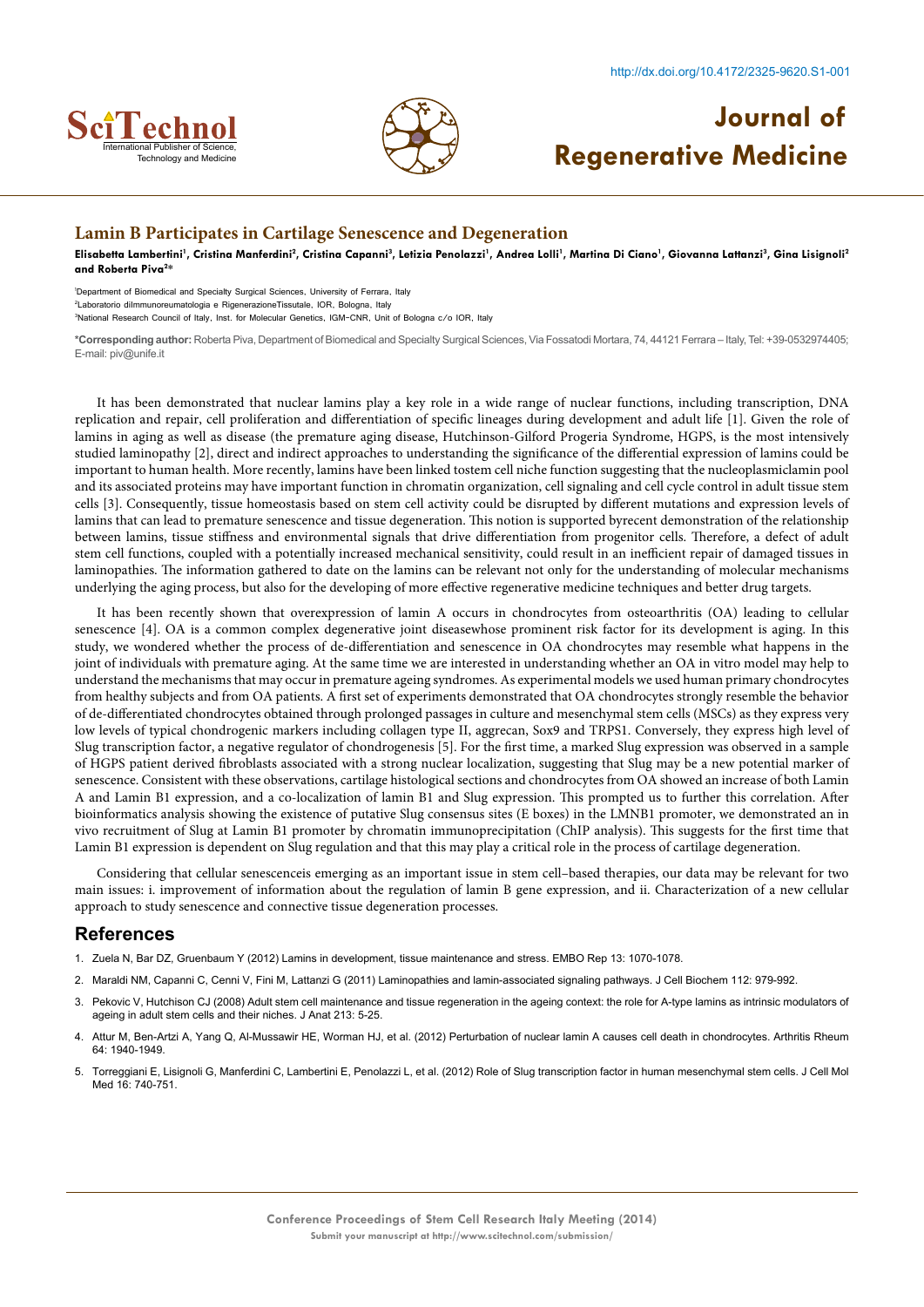



## **Amniotic Derived Progenitor Cells in Different Animal Species: From Bench to Therapy Outcomes**

#### **Anna Lange-Consiglio\***

1 Reproduction Unit, Large Animal Hospital, Università degli Studi di Milano, Via dell'Università 6, 26900 Lodi, Italy

**\*Corresponding author:** Anna Lange-Consiglio, Reproduction Unit, Large Animal Hospital, Università degli Studi di Milano, Via dell'Università 6, 26900 Lodi, Italy, Tel: 0250331150/1/2; Fax: 0250331115; E-mail: anna.langeconsiglio@unimi.it

The use of stem cells in the veterinary practice is mainly focused on the treatment of orthopedic injuries, especially in the horse. The first treatment regime was published in 2001, and was followed by several experimental and clinical studies which gave encouraging results, providing evidence of the benefit and safety of applying mesenchymal stem cells (MSCs) for tendon repair. Although bone marrow-derived MSCs (BM-MSCs) represent the most widely investigated cells for application in veterinary regenerative medicine, it is important to underline the fact that in the horse, these cells have a limited potential in terms of in vitro proliferation capacity (about 32 days for expansion from isolation to implantation) [1]. To overcome this problem, other sources of MSCs could be indicated as potentially useful for the same purpose, for example extra-fetal stem cells.

The human amnion membrane is a known source of mesenchymal stem cells (AMCs). For the first time, AMCs in horse, cow, dog and cat were characterized by immunocytochemical studies which showed the expression of specific embryonic markers (TRA-1-60, SSEA-3, SSEA-4 and Oct-4) and by molecular studies which proved the positivity to CD105, CD73, CD90, CD29, CD166, and CD44, confirming the stemness of these cells. AMCs showed a high proliferative capacity due to a prominent telomerase activity and a high differentiative potential toward osteogenic, adipogenic, chondrogenic and neurogenic lineages (mesodermic and ectodermic) [2].

Moreover, equine AMCs were compared to bone marrow-derived cells (BM-MSCs) demonstrating, *in vitro*, higher proliferative and differentiative potential [1] and, *in vivo*, lower rate (4%) of re-injury when allogeneic cryopreserved AMCs were, for the first time, transplanted in spontaneous tendon injuries in horses compared to fresh autologous BM-MSCs group (23.08%) [2]. These data suggest that the appropriate time of implantation, together with the higher plasticity and proliferative capacity of AMCs represented the main features of interest for this novel heterologous approach for the treatment of equine tendon diseases.

Moreover, horse AMCs has immunomodulatory capacity demonstrated by their ability to inhibit PBMC proliferation not only when cultured in cell–cell contact with responder cells but also when separated from them by a transwell membrane. This ability could be attributed to soluble factors released by AMCs. This hypothesis was further supported by the inhibition of the PBMC proliferation exerted by the conditioned medium secreted by AMCs (AMC-CM). When AMC-CM was used to treat spontaneous horse tendon and ligament injuries, regenerative/reparative responses were achieved. Our outcomes demonstrated that the AMCs transplantation results in improved tendon healing and that the AMC-CM could be a novel therapeutic biological cell-free product in spontaneous tendon and ligament diseases [3].

In the horse, in addition to tendon disorders, endometrial diseases are also widespread. In view of the potential application of AMCs in endometrial regenerative medicine we further characterised equine amniotic derived cells. Since endometrial stromal cells proliferate and specialize during pregnancy under the control of progesterone, the expression of endometrial genes involved in early pregnancy (AbdB-like Hoxa genes), in conceptus pre-implantantion development (*ERα*, *ERβ*, *PR*, *PGRMC1* and *mPR*), and their regulators (*Wnt7a*, *Wnt4a*) were evaluated on AMCs cultured with and without progesterone in comparison to cells isolated from endometrium (EDCs) at diestrus stage. All the genes studied were expressed abundantly in endometrial tissue and amniotic membrane. Similarly, AMCs at P0 expressed the same genes identified in tissues, but *Hoxa-9* was the only gene observed in AMCs at passage 1 (P1). After culture of AMCs with progesterone, *Hoxa-9*, *PGRMC1* and *mPR* expressions were conserved in this cell line until P5. Moreover, EDCs, when in co-culture with AMCs by transwell system or by CM, showed a 1.23 and 1.34 fold increase in proliferation, respectively. These data suggest that AMCS or their CM can promote EDCs proliferation and may be used in regenerative medicine when poor endometrial proliferation is associated with infertility or poor pregnancy outcomes [4].

All of our data provide an intriguing indication of the possible implication of AMCs in regenerative medicine.

- 1. [Lange-Consiglio A, Corradetti B, Meucci A, Bizzaro D, Cremonesi F \(2013\) Characteristics of equine mesenchymal stem cells derived from amnion and bone](http://stemcellres.com/content/5/1/25) [marrow: in vitro proliferative and multilineage potential assessment. Equine Vet J 45: 737-744.](http://stemcellres.com/content/5/1/25)
- [Lange-Consiglio A, Corradetti B, Bizzaro D, Magatti M, Ressel L et al. \(2012\) Characterization and potential applications of progenitor-like cells isolated from](http://onlinelibrary.wiley.com/doi/10.1002/term.465/abstract) [horse amniotic membrane. Journal of Tissue Engineering and Regenerative Medicine 6: 622-635.](http://onlinelibrary.wiley.com/doi/10.1002/term.465/abstract)
- 3. [Lange-Consiglio A, Rossi D, Tassan S, Cremonesi F, Parolini O \(2013\) Conditioned medium from horse amniotic membrane-derived multipotent progenitor](http://www.ncbi.nlm.nih.gov/pubmed/23795963) cells: immunomodulatory activity *in vitro* [and first clinical application in tendon and ligament injuries](http://www.ncbi.nlm.nih.gov/pubmed/23795963) *in vivo.* Stem Cell Development 22: 3015-3024.
- 4. [Corradetti B, Perego R, Meucci A, Cremonesi F, Lange-Consiglio A \(2013\) Equine amnion-derived mesenchymal stem cells: possible implication in endometrial](http://apps.nia.univpm.it/ugov/ugov-pubblicazioni.php?docente=BRUNA CORRADETTI&facolta=SCIENZE) [re generation Reproduction, Fertility and Development 25: 295.](http://apps.nia.univpm.it/ugov/ugov-pubblicazioni.php?docente=BRUNA CORRADETTI&facolta=SCIENZE)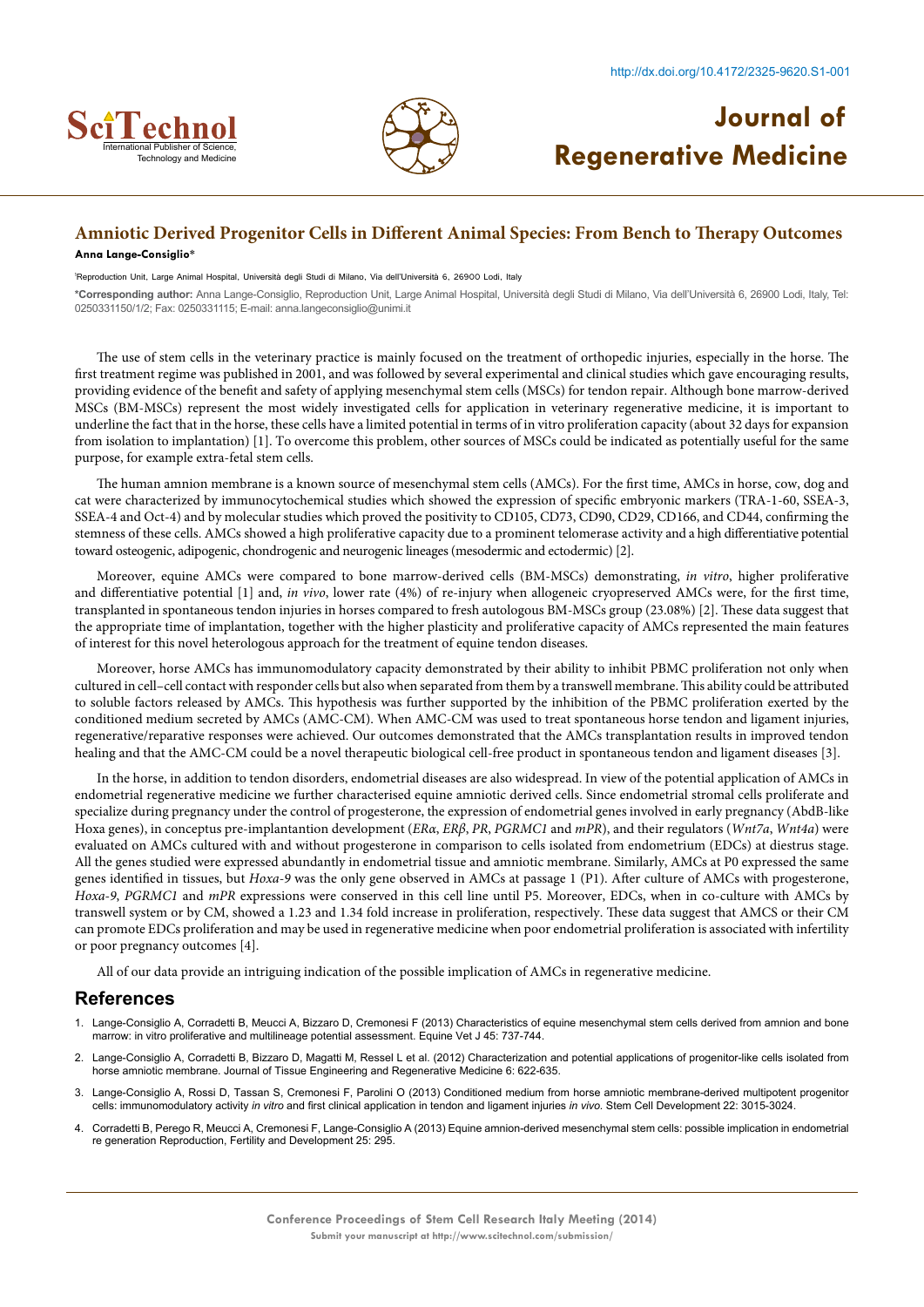



## **Adipose Stromal Cells-Conditioned Medium is Less Efficient in Modulating Osteoarthritic Chondrocytes and Synoviocytes Behavior**

Cristina Manferdini<sup>1,2</sup>, Marie Maumus<sup>3,4</sup>, Elena Gabusi<sup>2</sup>, Francesca Paolella<sup>2</sup>, Laura Gambari<sup>1</sup>, Julie Anne Peyrafitte<sup>5</sup>, Sandrine Fleury-Cappellesso<sup>5</sup>, Christian Jorgensen<sup>3,4,6\*</sup>, Daniele Noël<sup>3,4</sup>, Andrea Facchini<sup>1,2</sup> and Gina Lisignoli<sup>1,2</sup>

 SC Laboratorio di Immunoreumatologia e Rigenerazione Tissutale, IOR, Bologna, Italy Laboratorio RAMSES, IOR, Bologna, Italy Inserm U844, Montpellier, France Université Montpellier 1, Montpellier, France EFS-Pyrénéés-Méditerranéé, Toulouse, France Service d'Immuno-Rhumatologie Thérapeutique, Hopital Lapeyronie, Montpellier, France

**\*Corresponding author:** Christian Jorgensen, Service d'Immuno-Rhumatologie Thérapeutique, Hopital Lapeyronie, Montpellier, 0516366803, France, Tel: 0516366803; E-mail: cristina.manferdini@ior.it

#### **Introduction**

Adipose stromal cells (ASC) have been shown to exert anti-fibrotic, anti-inflammatory and anti-apoptotic properties, through secreted growth factors [1,2]. Basing on these characteristics has been proposed their use for stem cell-based therapy of degenerative disease for the treatment of osteoarthritis (OA). Therefore the aim of the study was the analysis of trophic potential effects of ASC-conditioned medium (CM) on chondrocyte and synoviocyte from OA patients.

#### **Materials and Methods**

Good manufacturing practice (GMP)-clinical grade ASC was isolated from subcutaneous adipose tissue. Chondrocytes and synoviocytes were isolated from cartilage and synovial of OA patients undergoing total joint replacement. Chondrocytes or synoviocytes were treated with different ratio of ASC-CM or co-cultured with ASC in transwell. Specific markers of fibrosis (collagen type 1 and 3), matrix degrading factors and inhibitors (ADAMTS4, ADAMTS5, TIMP1, TIMP3), inflammatory factors (IL6, CXCL1/GROα, CXCL8/ IL8, CCL2/MCP-1, CCL3/MIP-1α, CCL5/RANTES) and anabolic (HGF, PGE) factors were evaluated by qRT-PCR or immunoassays.

#### **Results**

ASC-CM was capable of reducing collagen type 1 and 3 both on chondrocytes and synoviocytes as we found using the co-culture condition. However, ASC-CM was less efficient both on basal inflamed OA chondrocytes and synoviocytes, in reducing inflammatory factors (IL6, CXCL1/GROα, CXCL8/IL8, CCL2/MCP-1, CCL3/MIP1-α, CCL5/RANTES), as well as proteinases, such as metalloproteinase (MMP13), a disintegrin and metalloproteinase with thrombospondin motifs (ADAMTS4, ADAMTS5) and their tissue metalloproteinase inhibitors (TIMP1, TIMP3) compared to ASC in co-culture. HGF and PGE2 immunomodulators confirmed their role in exerting antifibrotic and anti-inflammatory effects.

#### **Discussion and Conclusions**

These data demonstrate that all the markers analyzed on chondrocytes or synoviocytes were mainly down-modulated in co-culture condition suggesting the importance of the cross-talk between cells and supporting the importance of using ASC in the treatment of OA. Moreover, even if HGF and PGE2 were involved in down-modulation of fibrosis and inflammation, however, ASC effects were strictly dependent from their presence indicating that ASC-CM could be less efficacious in preventing OA evolution.

#### **Acknowledgments**

This research was supported by grants from the "Adipose derived stromal cells for osteoarthritis treatment" Project (ADIPOA) from the Seventh Frame Work European Programme.

- 1. [Manferdini C, Maumus M, Gabusi E, Piacentini A, Filardo G, et al.\(2013\) Adipose-derived mesenchymal stem cells exert antiinflammatory effects on](http://onlinelibrary.wiley.com/doi/10.1002/art.37908/fullhttp:/www.ncbi.nlm.nih.gov/pubmed/23613363) [chondrocytes and synoviocytes from osteoarthritis patients through prostaglandin E2. Arthritis & Rheumatism 65: 1271-1281.](http://onlinelibrary.wiley.com/doi/10.1002/art.37908/fullhttp:/www.ncbi.nlm.nih.gov/pubmed/23613363)
- 2. Maumus M, Manferdini C, Toupet K, Peyrafitte JA, Ferreira R, et al. [\(2013\) Adipose mesenchymal stem cells protect chondrocytes from degeneration associated](http://www.ncbi.nlm.nih.gov/pubmed/23811540http:/www.ncbi.nlm.nih.gov/pubmed/23811540) [with osteoarthritis. Stem Cell Res 11: 834-44.](http://www.ncbi.nlm.nih.gov/pubmed/23811540http:/www.ncbi.nlm.nih.gov/pubmed/23811540)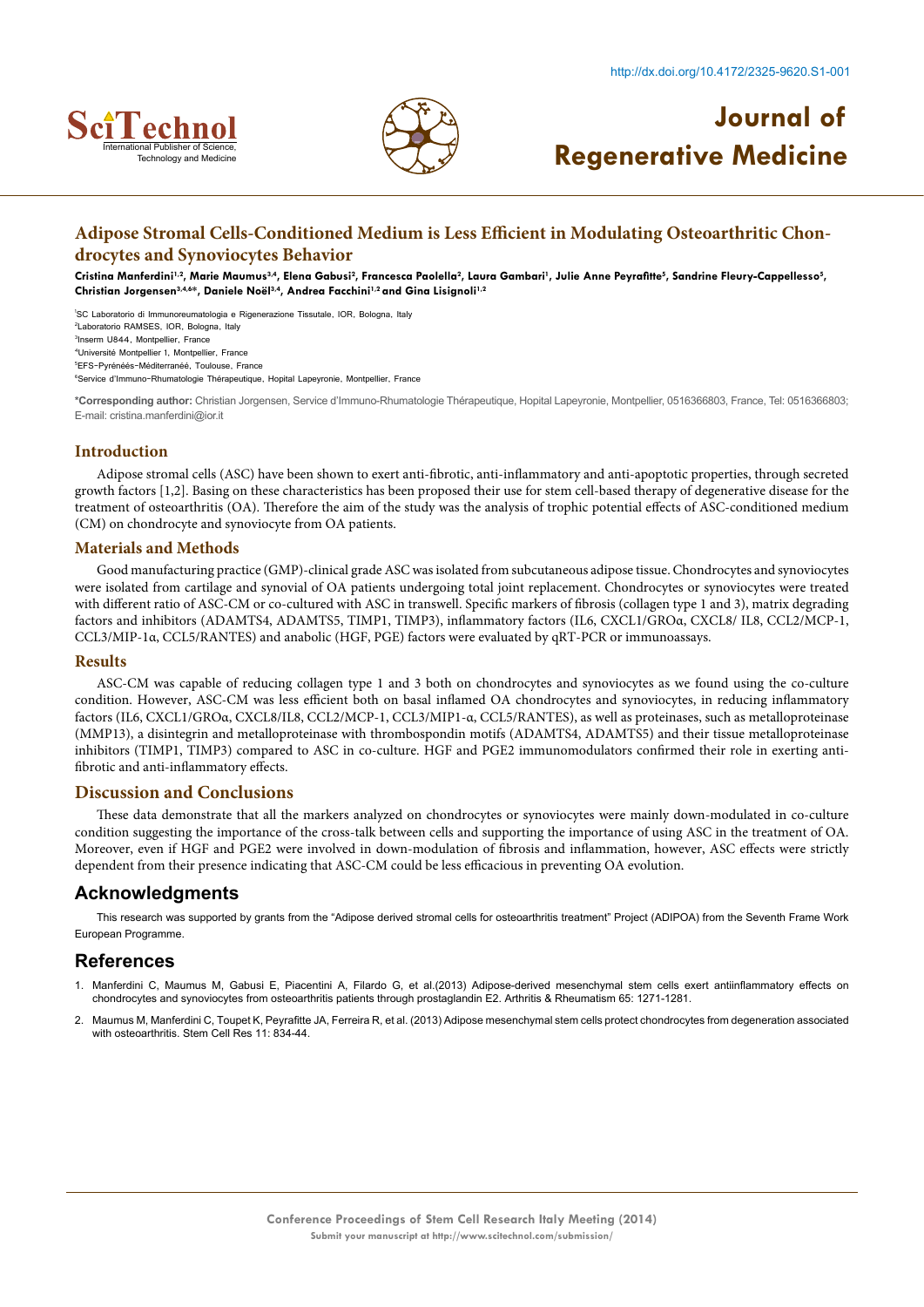



## **Human Mesenchymal Stem Cells Reendothelize Porcine Heart Valve Scaffolds: New Perspectives in the Heart Valve Tissue Engineering**

Serafini F<sup>1</sup>, Lanuti P<sup>1,2,5</sup>, Pierdomenico L<sup>1,2,5</sup>, Bologna G<sup>1,2</sup>, Ercolino E<sup>1,2</sup>, Pantalone MR<sup>1</sup>, Di Silvestre S<sup>1,3,5</sup>, Guarnieri S<sup>1,3</sup>, Mariggió A<sup>1,3,5</sup>, Pandolfi A<sup>1,3,5</sup>, Di **Giammarco G4 , Miscia S1,2,5 and Marchisio M1,2,5**

 Aging Research Center, Ce.S.I.''Università G. d'Annunzio'' Foundation, Chieti, Italy Department of Medicine and Aging Science, Italy Experimental and Clinical Sciences, Italy Neuroscience and Imaging, School of Medicine and Health Sciences, University ''G. d'Annunzio'' Chieti-Pescara, Chieti, Italy StemTeCh Group, Chieti Italy

## **Keywords**

Heart valve diseases; Endothelium; Heart valve tissue engineering; WJ-MSC; HUVEC

Heart valve substitution, based on biosynthetic or mechanical prosthesis replacement, is one of the most frequent surgical approaches to treat heart valve diseases. Even if the prosthesis implantation gives a good life quality for patients, there are many long-term disadvantages related to the substitution, such as structural deterioration, non-structural dysfunction and re-intervention. The heart valve tissue engineering (HVTE), a novel branch of regenerative medicine, is developing innovative models and testing new methods to overcome the above reported limitations. In the present study, we investigated the possibility to reendothelize a porcine heart valve scaffold, previously decellularized, by using two cell types: Wharton's Jelly mesenchymal stem cells (WJ-MSC) and human umbilical vein endothelial cells (HUVEC), the last used as control cells for the reendothelialization process. Both cell types showed, by fluorescence microscopy that they were able to reconstitute a valid and functional monolayer of neo-endothelium, characterized by the surface expression of typical endothelial markers (i.e. CD144 and CD146). All together, these data suggest that both HUVEC and WJ-MSC are suitable for *in vitro* autologous endothelium regeneration, opening new perspectives in the field of HVTE.

### **Acknowledgments**

This study was supported by the Cari-Chieti Foundation (Italy)

- 1. [Weymann Patil NP, Sabashnikov A, Jungebluth P, Korkmaz S, Li S, et al. \(2013\) Bioartificial Heart: A Human-Sized Porcine Model The Way Ahead. PLoS](http://www.ncbi.nlm.nih.gov/pmc/articles/PMC4218780/) [One 9: e111591.](http://www.ncbi.nlm.nih.gov/pmc/articles/PMC4218780/)
- 2. [Angelucci \(2010\) Proteome Science 8: 18.](http://www.proteomesci.com/content/8/1/18/table/T2)
- 3. Di Tomo P, Canali R, Ciavardelli D, Di Silvestre S, De Marco R, et al. [\(2012\) β-Carotene and lycopene affect endothelial response to TNF-α reducing nitro](http://www.hindawi.com/journals/mi/2014/139873/ref/)[oxidative stress and interaction with monocytes. Mol Nutr Food Res 56: 217-227.](http://www.hindawi.com/journals/mi/2014/139873/ref/)
- 4. [Lachmann R, Lanuti P, Miscia S \(2012\) OMIP-011: Characterization of circulating endothelial cells \(CECs\) in peripheral blood. Cytometry Part A 81: 549-551.](http://onlinelibrary.wiley.com/doi/10.1002/cyto.a.22071/full)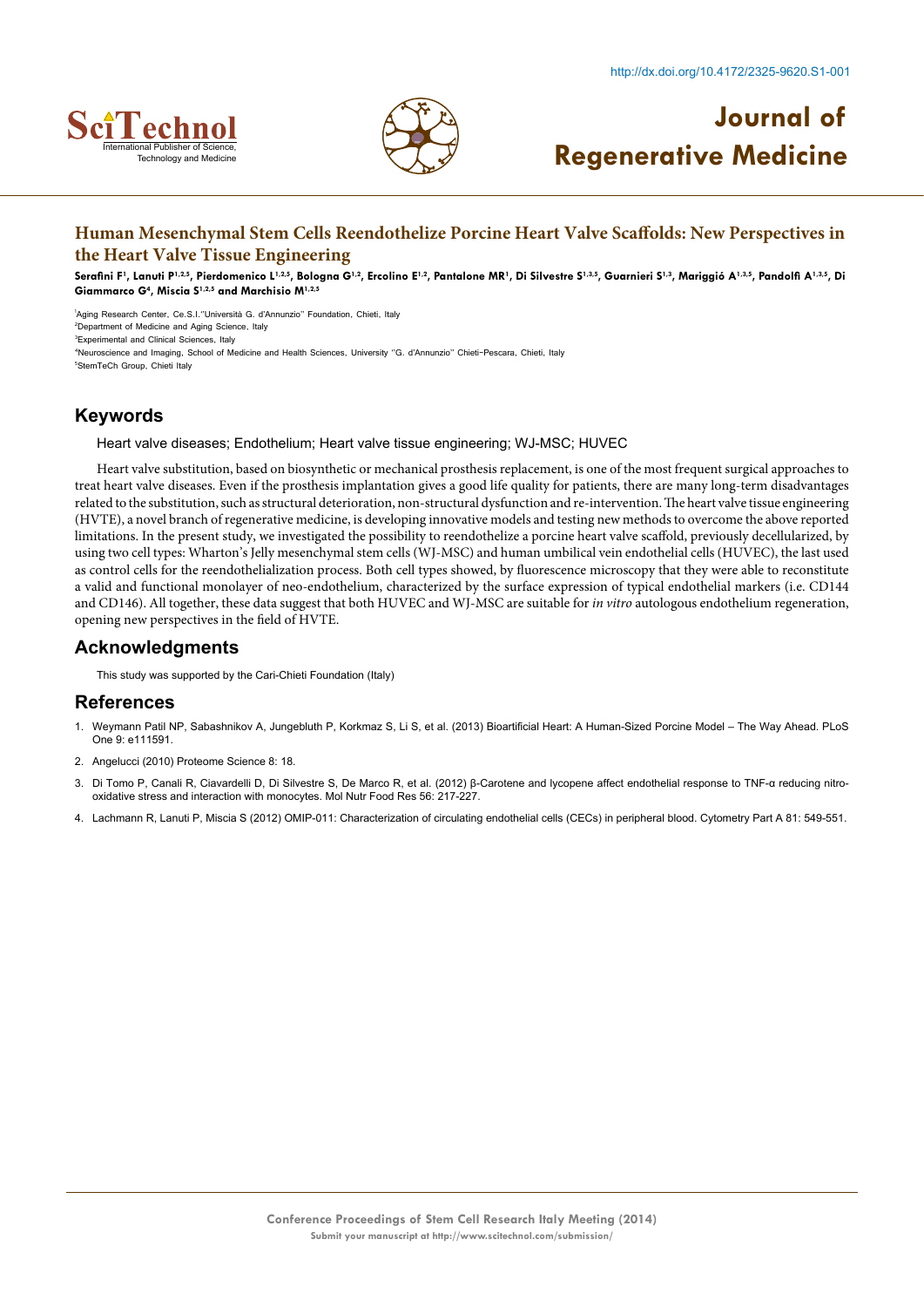



### **Comparing the Immunoregulatory Effects of Mesenchymal Stem Cells Isolated From Bone Marrow, Placenta and Amniotic Fluid**

Mareschi K<sup>1,2</sup>, Castiglia S<sup>1</sup>, Sanavio F<sup>1</sup>, Rustichelli D<sup>1</sup>, Muraro M<sup>1</sup>, Montanari P<sup>2</sup>, Galliano I<sup>2</sup>, Bergallo M<sup>2</sup>, Ferrero I<sup>1,2</sup>, Fagioli F<sup>1</sup>

1 Pediatric Onco-Hematology, Stem Cell Transplantation and Cellular Therapy Division, City of Science and Health of Turin, Regina Margherita Children's Hospital, Italy 2 Department of Public Health and Pediatrics, University of Turin, Italy

**\*Corresponding author:** Katia Mareschi, Department of Public Health and Pediatrics, University of Turin, Italy, Tel : +39-011-3135420; E-mail: katia.mareschi@unito.it

Although bone marrow (BM) represents the main source of MSCs, the need remains to identify a stem cell source that is safe, easily accessible, providing high cell yield and for which cell procurement does not provoke ethical debate.

In this study, MSCs isolated from amniotic fluid (AF) and placenta (PL) were compared with BM-MSCs. First, immunophenotype, differentiative potential and embryonic markers were analysed, then immunomodulant proprieties. In particular, *in vitro* co-culture system of MSCs with total activated T-cells with Phytoemoagglutin (PHA-PBMC) were performed to study: 1) the effect on T Lymphocytes (Ly) proliferation, 2) the presence of T regulatory Ly (Treg), 3) the immunophenotype of different T subsets, 4) the cytokine release and master gene expression to verify the Th1, Th2 and Th17 polarization, 5) the production of IDO as a potent immunomodulant soluble factor.

The results show that MSCs derived from foetal tissues have a greater proliferative and differentiative potential associated with the presence of embryonic markers than BM-MSCs.

In all co-culture conditions with PHA-PBMC and MSCs (independently from the tissue origin) data showed: 1) T proliferation inhibition; 2) Naïve T Increase and Memory T decrease; 3) Treg increase; 4) strong Th2 polarization associated to increase IL-10 and IL-4; Th1 inhibition (IL-2, TNF-α, IFN-γ and IL-12 significantly decrease) and Th17 induction confirmed from the production of high concentration of IL-6 and IL-17; 5) IDO mRNA induction in MSCs co-cultured with PHA-PBMC. Real time PCR performed on transcriptional factors involved in these polarization confirmed the data obtained at protein level. **A**F-MSCs showed a more potent immunomodulant effect on T-cells than BM-MSCs and only slightly higher than PL-MSCs. This study shows that MSCs isolated from foetal tissues may be considered a good alternative to BM-MSCs for clinical applications.

- 1. Mareschi K, Rustichelli D, Comunanza V, De Fazio R, Cravero C, et al. [\(2009\) Multipotent mesenchymal stem cells from amniotic fluid originate neural](http://www.celltherapyjournal.org/retrieve/pii/S1465324909703044) [precursors with functional voltage-gated sodium channels. Cytotherapy 11: 534-547.](http://www.celltherapyjournal.org/retrieve/pii/S1465324909703044)
- 2. [Mareschi K, Novara M, Rustichelli D, Ferrero I, Guido D, et al. \(2006\) Neural differentiation of human mesenchymal stem cells: Evidence for expression of](http://www.ncbi.nlm.nih.gov/pubmed/17046576) [neural markers and eag K+ channel types. Exp Hematol 34: 1563-1572.](http://www.ncbi.nlm.nih.gov/pubmed/17046576)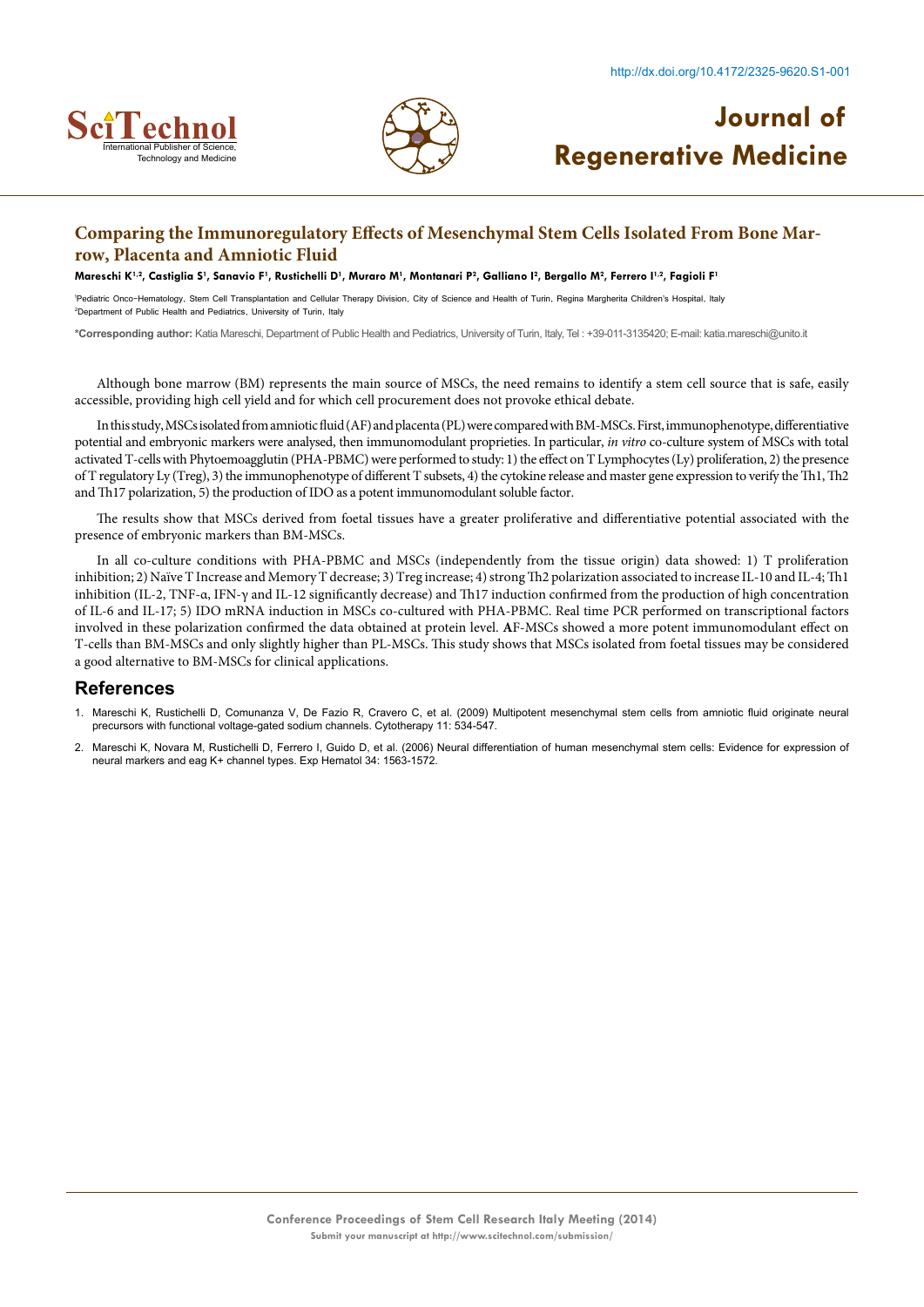



## *In Vitro* **Generation of Vascular Grafts from Lipoaspirated Human Adipose Tissue Derived Stem Cells**

#### **Gerardo Marino1 \* and Alfonso Barbarisi1**

<sup>1</sup>Laboratory of Applied Biotechnology, Department of Anaesthesiological, Surgical and Emergency Sciences, Second University of Naples, Naples, Italy **\*Corresponding author:** Marino Gerardo, MD, Laboratory of Applied Biotechnology, Department of Anaesthesiological, Surgical and Emergency Sciences, Second University of Naples, via Costantinopoli 16, 80138 Naples, Italy, Tel: +39 0815665858; Fax: +39 0815665858; E-mail: gerardo.marino@unina2.it

Adipose tissue is a readily available source of multipotent adult stem cells for use in tissue engineering/regenerative medicine. Various materials have been used to develop Vascular Grafts. Synthetic vascular grafts have disadvantages in terms of availability and functionality that have limited their adoption in clinical routine. Herein we study the adhesion, growth and endothelial differentiation potential of ADSC seeded onto a tubular porous polycaprolactone (PCL) scaffold. The objective of this study is to demonstrate that tubular scaffold PCL can to be used as support for construction of Vascular Graft using adipose stem cells. We have previously demonstrated that undifferentiated ADSC adhere and grow on round PCL dishes*.* In this study for the first time demonstrate that ADSC can adhere, grow and differentiate into endothelial cells on a matrix of three-dimensional tubular *PCL.* After culture in endothelial differentiation medium, ADSC were positive to LDL uptake and expressed molecular markers characteristic of endothelial cells (CD31; eNOS and vWF). PLC has excellent mechanical properties and a slow degradation rate. In addition, our study defines the time required for the differentiation of ADSC directly onto PCL. This study suggests that tubular PCL can be used as a scaffold to generate vascular grafts in vitro.

- 1. [Marino G, Rosso F, Ferdinando P, Grimaldi A, De Biasio G, et al. \(2012\) Growth and endothelial differentiation of adipose stem cells on polycaprolactone. J](http://www.ncbi.nlm.nih.gov/pubmed/22162251) [Biomed Mater Res A 100: 543-548.](http://www.ncbi.nlm.nih.gov/pubmed/22162251)
- 2. Cafiero G, Papale F, Grimaldi A, Rosso F, Barbarisi M, et al. [\(2011\) Immunogold labelling in environmental scanning electron microscopy: applicative features](http://www.ncbi.nlm.nih.gov/pubmed/21118204) [for complementary cytological interpretation. J Microsc 241: 83-93.](http://www.ncbi.nlm.nih.gov/pubmed/21118204)
- 3. [Papale F, Cafiero G, Grimaldi A, Marino G, Rosso F, et al. \(2013\) Galectin-3 expression in thyroid fine needle cytology \(t-FNAC\) uncertain cases: Validation of](http://www.ncbi.nlm.nih.gov/pubmed/23042505) [molecular markers and technology innovation. J Cell Physiol 228: 968 – 974.](http://www.ncbi.nlm.nih.gov/pubmed/23042505)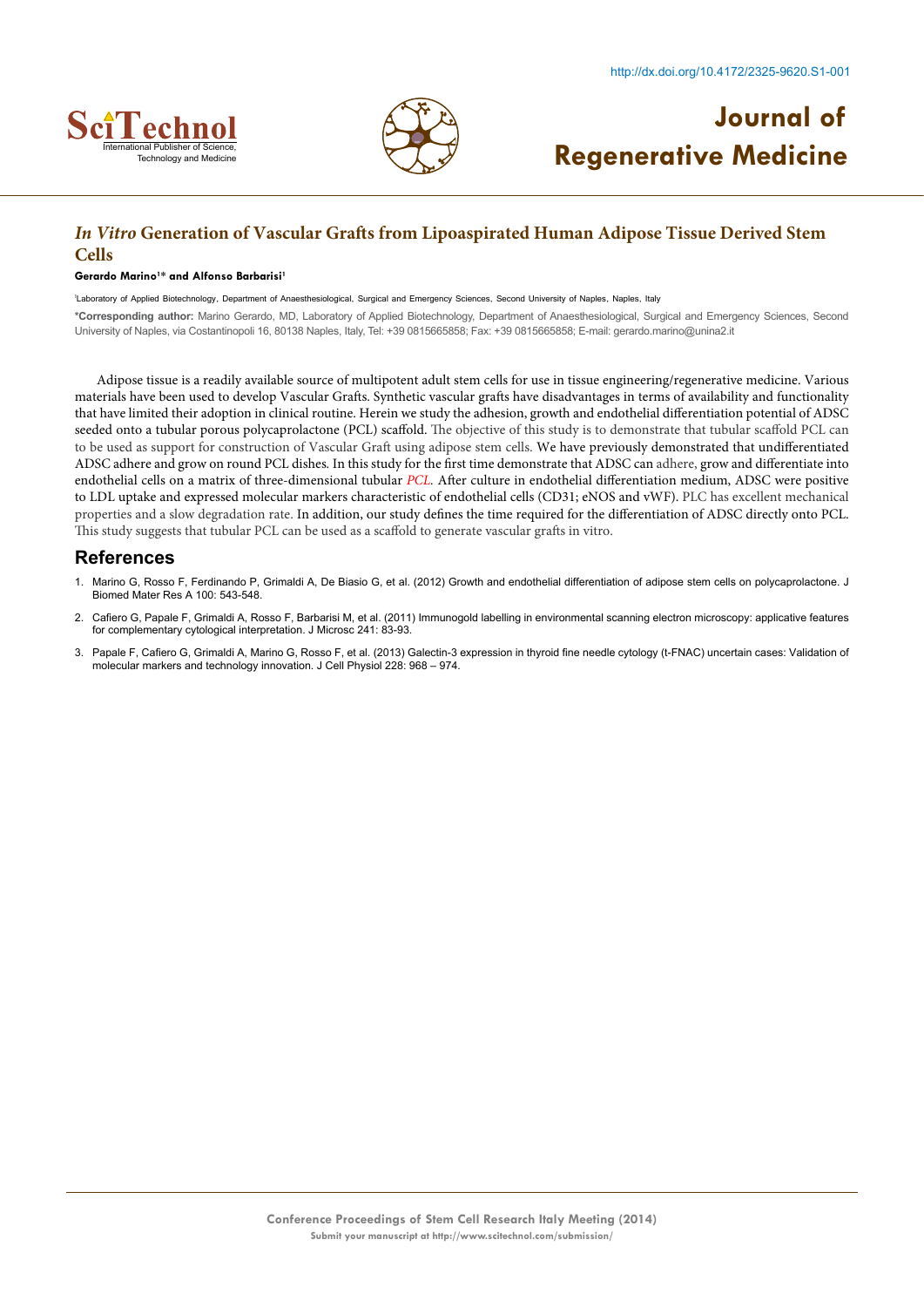



### **Functional Characterization of GAP-43 Knockout Satellite Cells during the Myogenic Processes**

#### **Morabito C1 \*, Caprara GA1 , Guarnieri S1 , Fanò-Illic G1 and Mariggiò MA1**

1 Department of Neuroscience, Imaging and Clinical Sciences, StemTeCh Group-CeSI; University "G. d'Annunzio" Chieti-Pescara, Italy

**\*Corresponding author:** Caterina Morabito, Department of Neuroscience, Imaging and Clinical Sciences, StemTeCh Group-CeSI; University "G. d'Annunzio" Chieti-Pescara, Italy, E-mail: cmorabit@unich.it

The Growth Associated Protein 43 (GAP-43) is involved in neuronal plasticity during development and regeneration. Our recent data revealed that this protein is expressed in both myoblasts and myotubes, and its cellular localization changes dramatically during differentiation. In adult fibers, GAP-43 localization is found nearby the calcium release units suggesting a functional role for this protein. The aim of this study is to define the role of GAP-43 during myogenesis and in myotubes. This was obtained analyzing the main cellular properties and intracellular calcium signaling of myogenic satellite cells isolated from wild type and GAP-43 knockout hetero- and homozygous mice [1-3].

The results showed similar proliferative and differentiative properties (assayed by morphological analyses) in all tested models. All myotube populations were responsive to KCl or caffeine with intracellular calcium increases. Interestingly, the myotubes from GAP-43 knockout hetero- and homozygous satellite cells, showed different intracellular calcium dynamics in respect to wild type ones. In particular GAP-43 knockout homozygous myotubes showed high amplitude spontaneous waves differently from the significantly lower ones expressed in wild type myotubes.

These data suggested that the absence of GAP-43 could not affect the myoblast differentiation and myotube formation, but it had a significant role in modulating intracellular calcium handling.

### **Acknowledgments**

This work was also supported by Fondazione CARICHIETI.

- 1. [Dent EW, Meiri KF \(1998\) Distribution of phosphorylated GAP-43 \(neuromodulin\) in growth cones directly reflects growth cone behavior. J Neurobiol 35:](http://www.ncbi.nlm.nih.gov/pubmed/9622012) [287–299.](http://www.ncbi.nlm.nih.gov/pubmed/9622012)
- 2. [Korshunova I, Novitskaya V, Kiryushko D, Pedersen N, Kolkova K, et al. \(2007\) GAP-43 regulates NCAM-180-mediated neurite outgrowth. J Neurochem 100:](http://www.ncbi.nlm.nih.gov/pubmed/17212696) [1599–1612.](http://www.ncbi.nlm.nih.gov/pubmed/17212696)
- 3. [Guarnieri S, Morabito C, Paolini C, Boncompagni S, Pilla R et al. \(2013\) Growth associated protein 43 is expressed in skeletal muscle fibers and is localized in proximity](http://www.ncbi.nlm.nih.gov/pubmed/23308181) [of mitochondria and calcium release units. PlosOne 8: e73816.](http://www.ncbi.nlm.nih.gov/pubmed/23308181)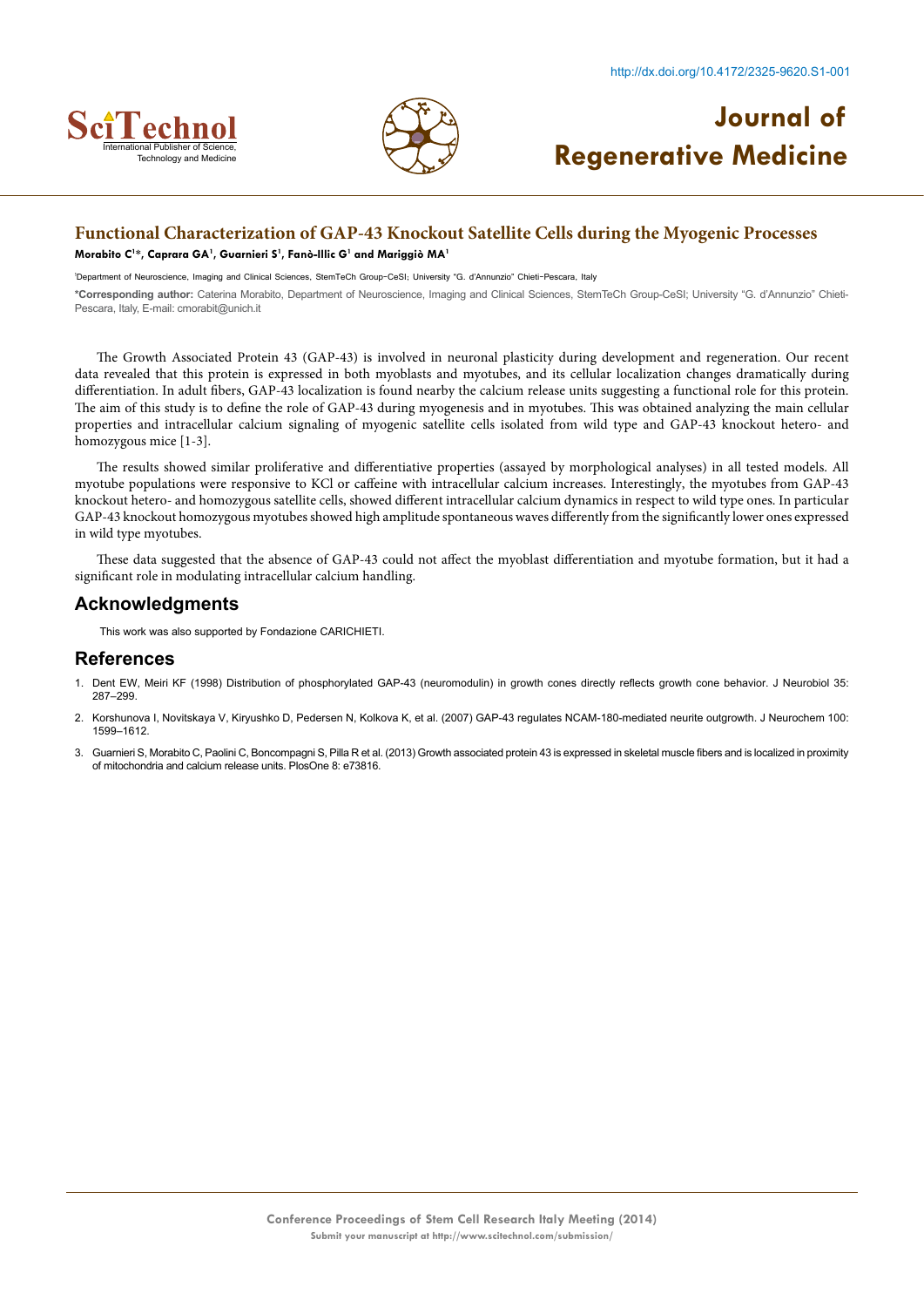



## **Extracellular Vesicles: Can Paracrine Signaling Be Exploited as a Therapeutic Tool?**

#### **Maurizio Muraca1 \***

1 Laboratory Medicine, Bambino Gesù Research Hospital, Rome, Italy

**\*Corresponding author:** Maurizio Muraca, MD, PhD, Laboratory Medicine, Bambino Gesù Research Hospital, Rome, Italy, Tel: +39 - 06 - 6859.2210; Fax: +39 - 06 – 6859.2014; E-mail: maurizio.muraca@opbg.net

Mesenchymal stromal cells (MSCs) have immunomodulatory properties demonstrated in vitro, in animal studies and in clinical applications such as the treatment of severe GVHD. However, the underlying mechanisms have not been fully clarified. The role of soluble factors is generally recognized, both in mediating the effect on B and on T lymphocytes [1]. Recently, it was demonstrated that several interactions between immune cells are mediated by secreted membrane vesicles (EVs) [2]. Various types of secreted EVs have been described (the two major species termed "shedding vesicles" and exosomes) ranging from 50 to 1000 nm diameter size and exhibiting distinct structural and biochemical properties according to their intracellular site of origin, features probably also affecting their function. An increasing body of evidence indicates that they play a pivotal role in cell-to-cell communication. In particular, EVs can play a role in intercellular signaling by exchanging mRNA, microRNA, and proteins among cells within a defined microenvironment.

We observed that the inhibitory effects of MSCs on B-cell proliferation and differentiation in a CpG-stimulated peripheral blood mononuclear cell coculture system could be fully reproduced by EVs isolated from MSC culture supernatants in a dose-dependent fashion. A dose-dependent inhibitory activity of MSC-EVs was also observed for IgM, IgG and IgA production. Moreover, in the same coculture system 7-AA-negative and Annexin-positive MSC-EVs isolated from mesenchymal stromal cells were internalized in a subset of CD86/ CD19 positive cells corresponding to activated B lymphocytes [3].

We also investigated the effect of MSC-EVs on T cells in PBMC cultures stimulated with aCD3/CD28 beads. Stimulation significantly increased the number of proliferating CD3+ cells as well as of CD4+/CD25+/CD127low T regulatory cells (Treg). Stimulation did not affect the number of apoptotic cells. Co-culture with MSCs inhibited the proliferation of CD3+ cells, with no significant changes in apoptosis. Addition of MSC-EVs to PBMCs did not affect proliferation of CD3+ cells, but induced the apoptosis in CD3+ cells and the CD4+ subpopulation and increased the proliferation and (to a lesser extent) the apoptosis of Treg. Moreover, MSC-EV treatment increased of the Treg/Teff ratio and the immunosuppressive cytokine IL-10 concentration in culture medium. The activity of indoleamine 2,3-dioxygenase (IDO), an established mediator of MSC immunosuppressive effects, was increased in supernatants of PBMC co-cultured with MSCs, but was not affected by the presence of MSC-EVs. In conclusion, MSC-EVs demonstrate immunomodulatory effects both on B and on T cells in vitro. However, both these effects and the underlying mechanisms may be different from those exhibited by the parent MSC cells.

The effect of EVs on T cells was also investigated by Mokarizadeh et al. [4]. These authors showed that EVs isolated from murine BMSCs inhibited the proliferation of both syngenic and allogenic T lymphocytes. Additionally, they demonstrated that these microparticles were able to induce apoptosis in activated T cells. Interestingly, this inhibition was associated with an increased proportion of regulatory T CD4+- CD25+-FoxP3+ cells. Moreover, an increased secretion of IL-10 and TGFβ1 by cultured splenic cells added with MSC-EVs was observed. These results suggest that MSC-EVs can induce tolerogenic signaling.

*In vitro* results are also supported by our in vivo observations in an animal model of inflammatory bowel disease induced by Dextran Sulfate Sodium (DSS). Mice injected daily with MSC-EVs showed less weight loss, improved disease activity index and a less severe reduction in colon length when compared to DSS/vehicle-treated controls. Real time RT-PCR analysis performed on RNA extracted from colon tissue revealed a strong inhibition of the induction of inflammatory cytokines with respect to untreated animals. Collectively, these data suggest that EVs isolated from MSCs could reproduce the immunomodulatory effect of MSCs. MSC-derived EVs appear to be potent organelles for induction of peripheral tolerance and modulation of immune responses.

- 1. [Doorn J, Moll G, Le Blanc K., van Blitterswijk C, de Boer J \(2012\) Therapeutic applications of mesenchymal stromal cells: paracrine effects and potential](http://www.ncbi.nlm.nih.gov/pubmed/21995703) [improvements. Tissue Eng Part B Rev 18: 101-115.](http://www.ncbi.nlm.nih.gov/pubmed/21995703)
- 2. [Fierabracci A, Del Fattore A, Luciano R, Muraca M, Teti A, et al. \(2013\) Recent advances in mesenchymal stem cell immunomodulation: the role of microvesicles.](http://www.ncbi.nlm.nih.gov/pubmed/24268069) [Cell Transplant 24: 133-149.](http://www.ncbi.nlm.nih.gov/pubmed/24268069)
- 3. [Budoni M, Fierabracci A, Luciano R, Petrini S, Di Ciommo V, et al. \(2013\) The immunosuppressive effect of mesenchymal stromal cells on B lymphocytes is](http://www.ncbi.nlm.nih.gov/pubmed/23433427) [mediated by membrane vesicles. Cell Transplant 22: 369-379.](http://www.ncbi.nlm.nih.gov/pubmed/23433427)
- 4. [Mokarizadeh A, Delirezh N, Morshedi A, Mosayebi G, Farshid AA, et al. \(2012\)Microvesicles derived from mesenchymal stem cells: potent organelles for](http://www.ncbi.nlm.nih.gov/pubmed/22705267) [induction of tolerogenic signaling. Immunol Lett 147: 47-54.](http://www.ncbi.nlm.nih.gov/pubmed/22705267)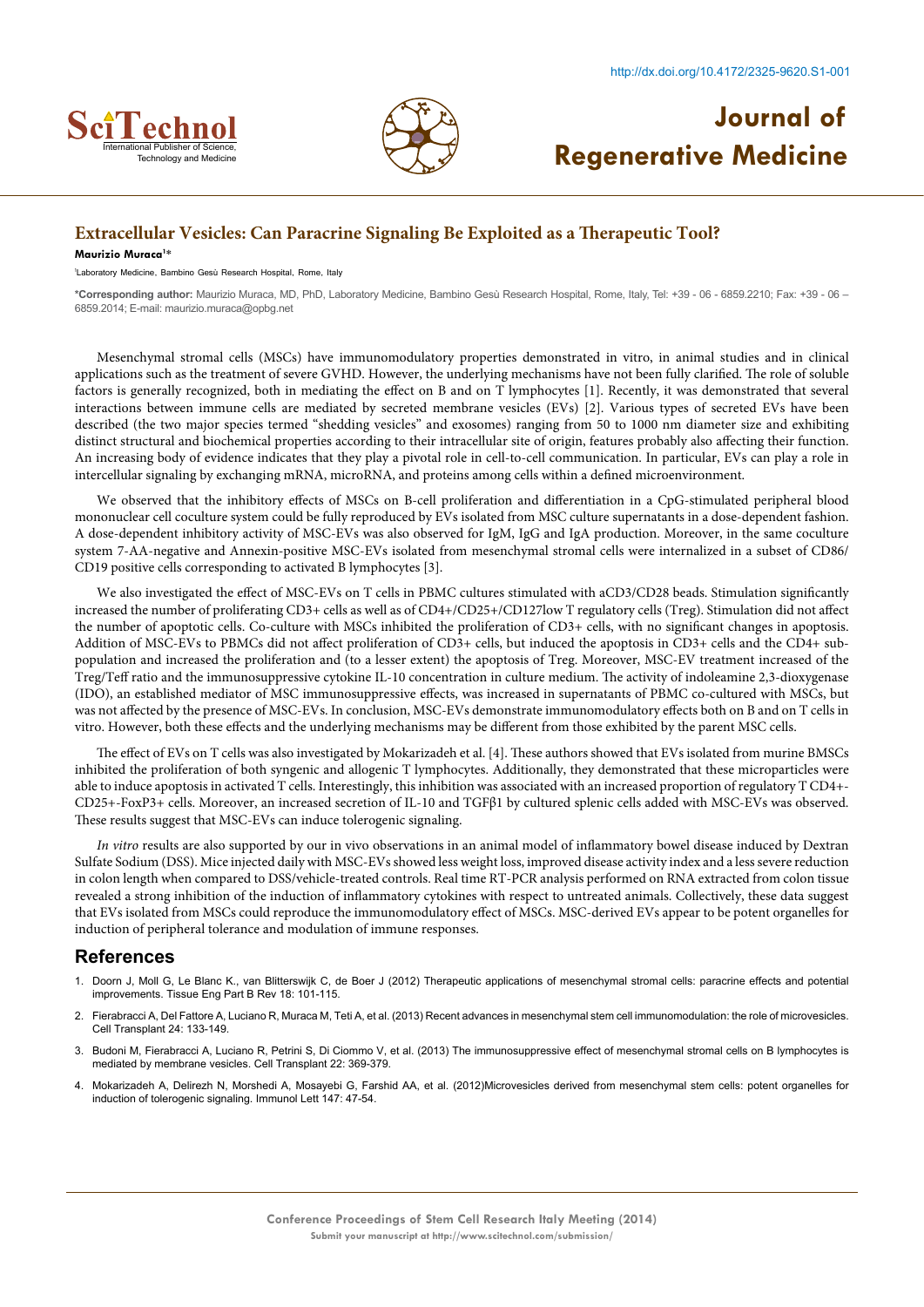



### **Amniotic Membrane Derivatives: From Preclinical Data towards Future Clinical Applications**

**Ornella Parolini1 \*, Marta Magatti1 , Stefano Pianta1 and Anna Cargnoni1**

1 Centro di Ricerca E.Menni, Fondazione Poliambulanza, Brescia, Italy

**\*Corresponding author:** Ornella Parolini, Centro di Ricerca E.Menni Fondazione Poliambulanza, Bresica, Italy, Tel: 0303518904; E-mail: ornella.parolini@poliambulanza.it

The human placenta is an unexpected source of stems cells, which has gained increased interest over the past several years. The interest raises for their differentiation capabilities but mostly for their immunomodulatory properties, along with the fact that they are easily obtained and impervious to ethical concerns [1]. Our studies have significantly contributed to elucidating the immunomodulatory action of these cells, and more importantly, to that of the conditioned medium derived from their culture [2].

We have shown that mesenchymal cells from the human amniotic membrane (hAMSC) can reduce T cell proliferation, induce modulation of T helper cell *subsets,* and induce polarization towards T regulatory cells. Additionally, we have demonstrated that hAMSC can inhibit monocyte maturation towards dendritic cells, and promote macrophage polarization towards an M2 phenotype. We confirmed these observations by the comparative studies using amniotic membrane-derived cells and conditioned medium derived from the culture of these cells in several in vivo models, such as lung and liver fibrosis, and rheumatoid arthritis [3,4]. Interestingly, we have shown that the therapeutic effects, as demonstrated by fibrosis attenuation after injection of conditioned medium, are mostly due to the release of paracrine-acting bioactive molecules derived from the culture of hAMSC [3].

In conclusion, human placenta cells and their derivatives such as conditioned medium could represent a valuable therapeutic tool in degenerative diseases through the alteration of immune reactions and inflammatory processes. Much work is still underway to unveil the mechanisms underlying their therapeutic capacities.

- 1. [Parolini O, Alviano F, Bagnara GP, Bilic G, Bühring HJ, et al. \(2008\) Concise review: isolation and characterization of cells from human term placenta: outcome](http://www.ncbi.nlm.nih.gov/pubmed/17975221) [of the first international Workshop on Placenta Derived Stem Cells. Stem Cells 26: 300-311.](http://www.ncbi.nlm.nih.gov/pubmed/17975221)
- 2. [Silini A, Parolini O, Huppertz B, Lang I \(2013\) Soluble factors of amnion-derived cells in treatment of inflammatory and fibrotic pathologies. Curr Stem Cell Res](http://www.ncbi.nlm.nih.gov/pubmed/23270631) [Ther 8: 6-14.](http://www.ncbi.nlm.nih.gov/pubmed/23270631)
- 3. Cargnoni A, Piccinelli EC, Ressel L, Rossi D, Magatti M, et al. [\(2014\) Conditioned medium from amniotic membrane-derived cells prevents lung fibrosis and](http://www.ncbi.nlm.nih.gov/pubmed/24094500) [preserves blood gas exchanges in bleomycin-injured mice-specificity of the effects and insights into possible mechanisms. Cytotherapy 16: 17-32.](http://www.ncbi.nlm.nih.gov/pubmed/24094500)
- 4. [Parolini O, Souza-Moreira L, O'Valle F, Magatti M, Hernandez-Cortes P, et al. \(2014\) Therapeutic effect of human amniotic membrane-derived cells on](http://www.ncbi.nlm.nih.gov/pubmed/24504805) [experimental arthritis and other inflammatory disorders. Arthritis Rheumatol 66: 327-339.](http://www.ncbi.nlm.nih.gov/pubmed/24504805)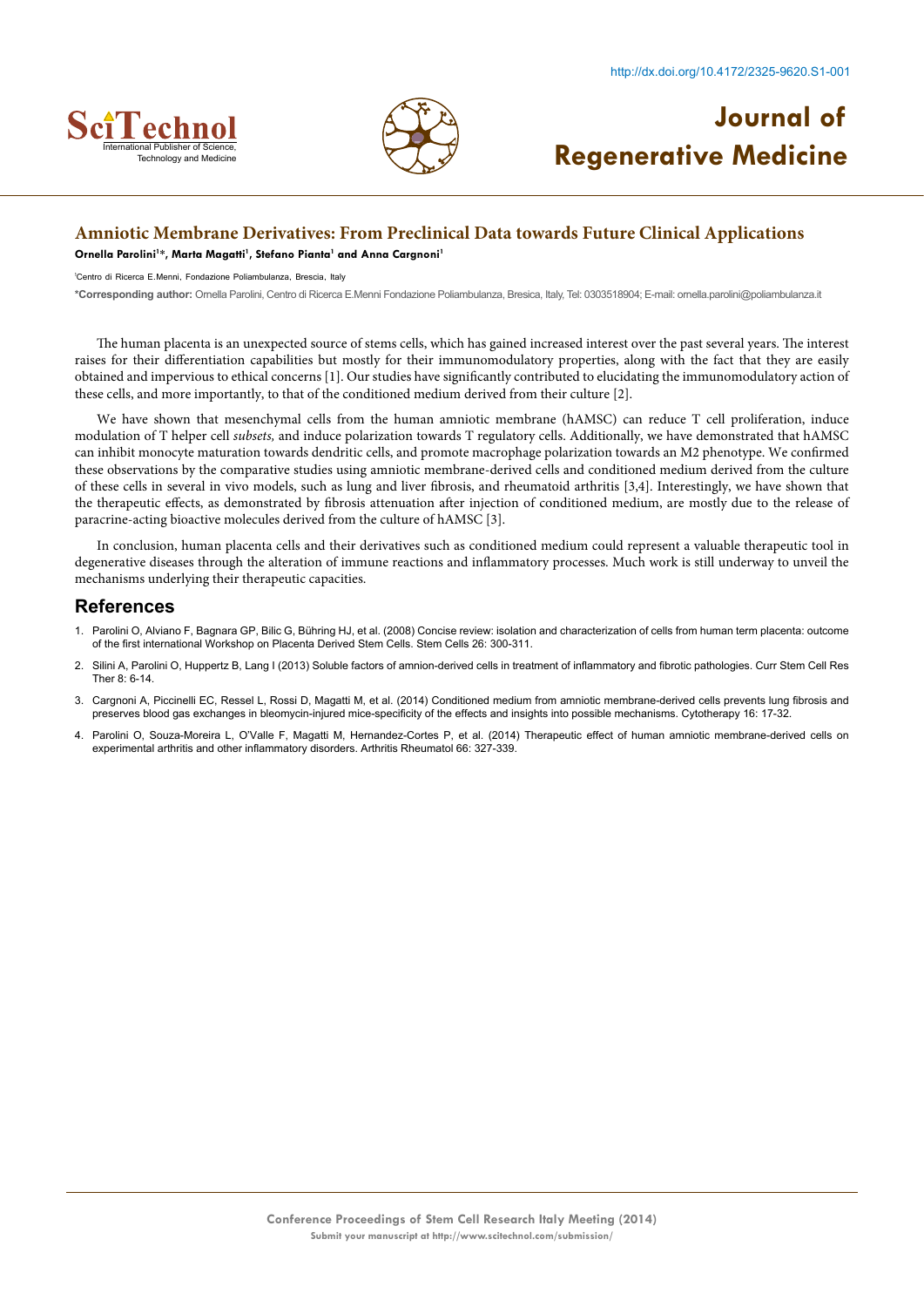



### **Expression of Aquaporin-1 and CXCR4 in Ovine Mesenchymal Stem Cell**

**Pelagalli A1,2\*, Zannetti A1 , Nardelli A1 , Lucarelli E3 , Scala S4 , Alfano B1 , Brunetti A2 and Salvatore M2**

1 Istituto di Biostrutture e Bioimmagini-CNR, Napoli, Italy

2 Dipartimento di Scienze Biomediche Avanzate, Università degli Studi di Napoli "Federico II, Italy

3 Istituto Ortopedico Rizzoli Bologna, Italy 4 Istituto Nazionale per lo Studio e la Cura dei Tumori "Fondazione Giovanni Pascale" - IRCCS Napoli, Italy

**\*Corresponding author:** Alessandra Pelagalli, Dipartimento di Scienze Biomediche Avanzate, Università degli Studi di Napoli "Federico II - Istituto di Biostrutture e Bioimmagini-CNR, Napoli, Italy, Tel: 328 3515414; E-mail: alpelaga@unina.it

Mesenchymal stem cells (MSCs) are a well characterized and highly adaptable cell source for regenerative medicine and tissue engineering. Ovine species is considered as a valuable model for human bone turnover and remodeling activity, due to the fact that adult animals show similar bone structure and composition [1]. Therefore, in orthopedic research, sheep are frequently employed for critical-size bone defects, which are then treated with different biomaterials combined with (predifferentiated) MSCs. Despite a considerable number of reports employing ovine MSCs (oMSCs) in tissue engineering, their molecular characterization is limited to few studies. Unlike human MSCs, ovine MSC are not well studied regarding isolation, expansion and surface antigen expression of oMSC.

Recently, a family of 13 water-transporting membrane channel proteins, called aquaporins (AQPs) known for their key role in fluid transport in various epithelial and endothelial tissues, have been extensively studied [2]. Such proteins seem to have important functions in diverse biological processes related to cell migration, proliferation, apoptosis and cell volume-regulation. Furthermore, many studies have demonstrated that stem cell migration and organ-specific homing are regulated by chemokine and their receptors [3].

Therefore, the aim of this work was to determine whether water channel molecule, aquaporin 1 (AQP1) and chemokine receptor type 4 (CXCR4) could be expressed in o-MSCs to regulate some cellular events. MSC isolated from fresh bone marrow obtained from the posterior iliac crest of sheep were cultured on flasks by incubation in a humidified atmosphere at 37 °C with 5% CO2 in culture medium (a-MEM) supplemented with 10% fetal bovine serum (FBS). Further phenotypical characterization of MSC was performed via cytofluorimetric analysis of cell surface markers at passage 2. MSC resulted positive for CD44, CD73, CD90, CD105, CD146 and negative for CD34 and CD45. The analysis was performed using a FC500 flow cytometer (Beckman Coulter, Brea, CA, USA). To obtain conditionated Medium (CM), oMSCs were grown for different times 24 h, 48 h and 72 h in cultured medium with 1% FBS. Then, CM was collected, filtered and stored in aliquots at -20 °C until required, to investigate the impact of CM composition on AQP1 and CXCR4 expression. Morphological changes of cells exposed to CM were observed by light microscope. Whole protein extracts were prepared and analyzed by western blotting. Furthermore, oMSCs proliferation and migration analysis were performed also in presence of CM.

Our results showed that oMSCs cultured in 10% FCS medium express high level of AQP1 and CXCR4. Furthermore, CM after an exposure to oMSCs for 48 h, causes an increase of AQP1 and CXCR4 expression as well as an enhancement of cell proliferation. In conclusion, the results of this study suggest that oMSCs produce some regulatory factors (cytokines, chemokines or growth factors) that promote their migration by autoctine pathways [4]. It is well known that these soluble mediators may act directly, triggering intracellular mechanisms of injured cells, or indirectly, inducing secretion of functionally active mediators by neighboring cells. For these reasons, the results of this study could improve the knowledge on oMSC characterization in consideration of their application in regenerative medicine because of handling and housing, cost, and ethical acceptance.

- 1. Guo X, Wang C, Duan C, Descamps M, Zhao Q, et al. (2004) Repair of osteochondral defects with autologous chondrocytes seeded onto bioceramic scaffold in sheep. Tissue Eng 10: 1830–1840.
- 2. [Verkman AS \(2008\) Mammalian aquaporins: diverse physiological roles and potential clinical significance. Expert Rev Mol Med 10: e13.](http://www.ncbi.nlm.nih.gov/pubmed/18482462)
- 3. [Miller RJ, Banisadr G, Bhattacharyya BJ \(2008\) CXCR4 signaling in the regulation of stem cell migration and development. J Neuroimmunol 198: 31–38.](http://www.ncbi.nlm.nih.gov/pubmed/18508132)
- 4. [Li L, Jiang J \(2011\) Regulatory factors of mesenchymal stem cell migration into injured tissues and their signal transduction mechanisms. Front Med 5: 33–39.](http://www.ncbi.nlm.nih.gov/pubmed/21681672)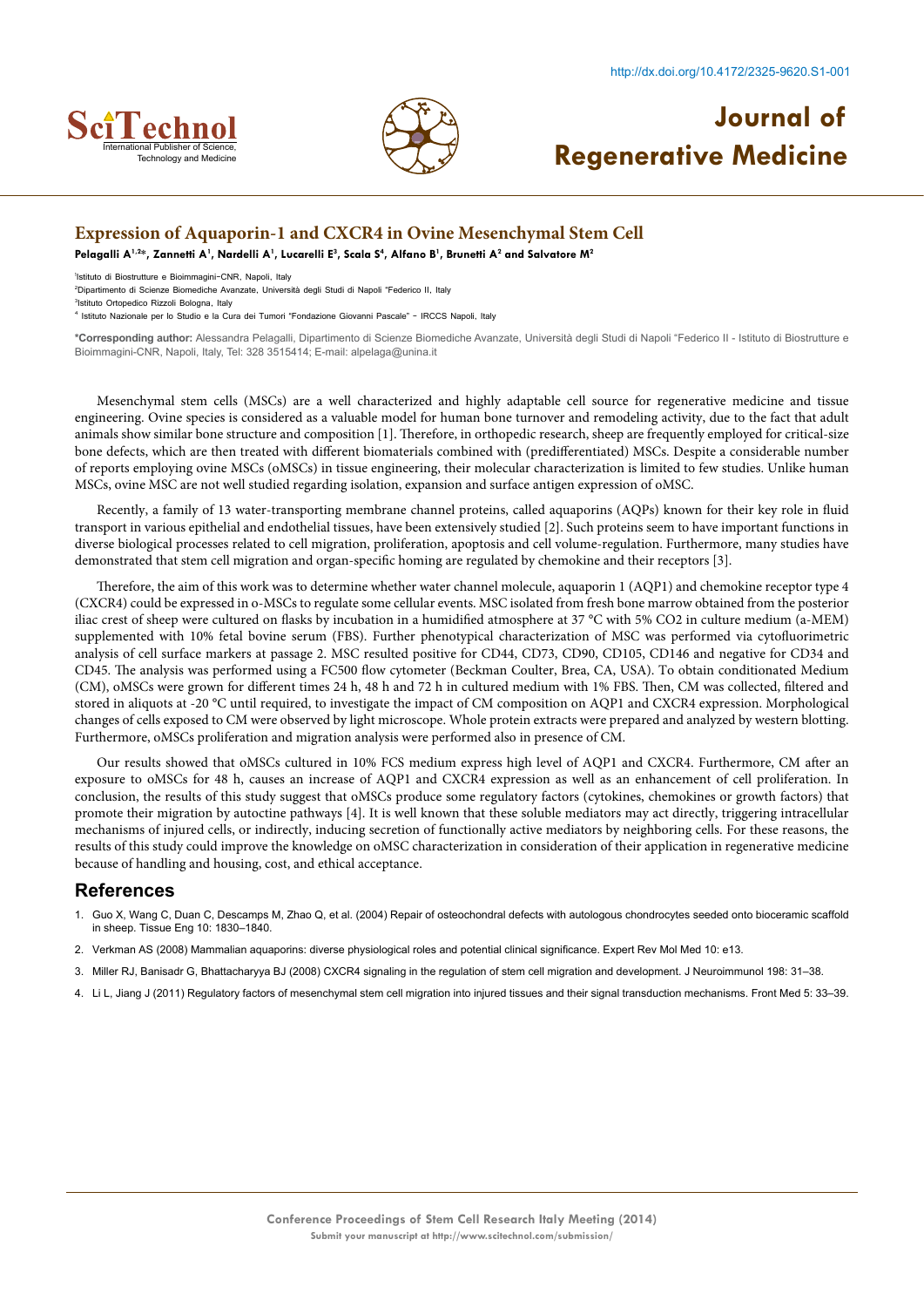



### **Paclitaxel Uptake Release by Mesenchymal Stromal Cells**

**Augusto Pessina1 \*, Arianna Bonomi1 , Valentina Coccè1 and Luisa Pascucci2**

1 Department of Biomedical, Surgical and Dental Sciences, University of Milan, Italy

2 Sections of Veterinary Anatomy, Department of Biopathological Sciences and Hygiene of Animal and Food Productions, University of Perugia, Italy

**\*Corresponding author:** Augusto Pessina, Department of Biomedical, Surgical and Dental Sciences, University of Milan, Italy, Tel: 0039 02 50315072; E-mail: augusto.pessina@unimi.it

Mesenchymal stromal cells (MSCs) are easy to isolate and expand, have good migration capacity and after injection "*in vivo*" show the ability to home pathological tissues expressing a significant tumour tropism. These characteristics have contributed to candidate MSCs as an interesting vehicle to deliver drugs. For this purpose several strategies have been setup for using engineered MSCs to deliver anti-neoplastic agents in the tumor microenvironment to limit the collateral toxicity making more specific the therapy. Our previous studies showed that exposure of bone marrow derived MSCs to high doses of Doxorubicin led them to acquire anti-proliferative potential towards co-cultured haematopoietic stem cells (HSCs). We thus hypothesized whether MSCs isolated from different tissues (eg: bone marrow, adipose tissue and dermis) after *in vitro* loading with the anti-cancer drug and then localized near tumor cells, could inhibit their proliferation.

In our recent studies we used Paclitaxel (PTX) that is an important drug able to block cell proliferation binding tubulin and also expressing strong anti-angiogenic properties. The incorporation of PTX into MSCs was studied by using FITC-labelled-PTX and analyzed by FACS and confocal microscopy. The ultra structural analysis performed by electron microscopy revealed that the loading with PTX did not induce morphological alterations in PTX primed MSCs (MSCs-PTX). The results showed that MSCs rapidly incorporate PTX and only a little fraction of cells were lost, due to chemo-induced apoptosis. More than 80% of viable MSCs were able to release PTX in the conditioned medium (CM) in a time dependent manner. The release of PTX in culture medium by MSCs-PTX was demonstrated by HPLC. The activity of the culture medium and the direct anti-tumor activity of MSCs-PTX (by co-culture systems) were tested *in vitro* by evaluating the inhibition of the proliferation of different tumor cell lines as DU145, MOLT-4, T-98, B16 and CF-PAC. Our results demonstrated that MSCs-PTX (both from bone marrow, adipose tissue and dermis) exerted a potent anti-tumor effect that has been also confirmed by the *in vivo* studies performed in nude mice. Although genetically modified cells provided encouraging results in animal models, they are not devoid of risks if considered for clinical applications. Our data demonstrate, for the first time, that without any genetic manipulation, MSCs can uptake and subsequently release PTX, thus becoming a potential safer tool for drug delivery in new therapeutic approaches.

- 1. [Pessina A, Bonomi A, Coccè V, Invernici G, Navone S, et al. \(2011\) Mesenchymal stromal cells primed with paclitaxel provide a new approach for cancer](http://www.ncbi.nlm.nih.gov/pubmed/22205945) [therapy. PLoS One 6: e28321.](http://www.ncbi.nlm.nih.gov/pubmed/22205945)
- 2. [Pessina A, Coccè V, Pascucci L, Bonomi A, Cavicchini L, et al. \(2013\) Mesenchymal stromal cells primed with Paclitaxel attract and kill leukaemia cells, inhibit](http://www.ncbi.nlm.nih.gov/pubmed/23293837) [angiogenesis and improve survival of leukaemia-bearing mice. Br J Haematol 160: 766-778.](http://www.ncbi.nlm.nih.gov/pubmed/23293837)
- 3. Pessina A, Coccè V, Bonomi A, Cavicchini L, Sisto F, et al. [\(2013\) Human skin-derived fibroblasts acquire in vitro anti-tumor potential after priming with](http://www.ncbi.nlm.nih.gov/pubmed/22931415) [Paclitaxel. Anticancer Agents Med Chem 13: 523-530.](http://www.ncbi.nlm.nih.gov/pubmed/22931415)
- 4. [Bonomi A, Coccè V, Cavicchini L, Sisto F, Dossena M, et al. \(2013\) Adipose tissue-derived stromal cells primed in vitro with paclitaxel acquire anti-tumor](http://www.ncbi.nlm.nih.gov/pubmed/24046947) [activity. Int J Immunopathol Pharmacol 26: 33-41.](http://www.ncbi.nlm.nih.gov/pubmed/24046947)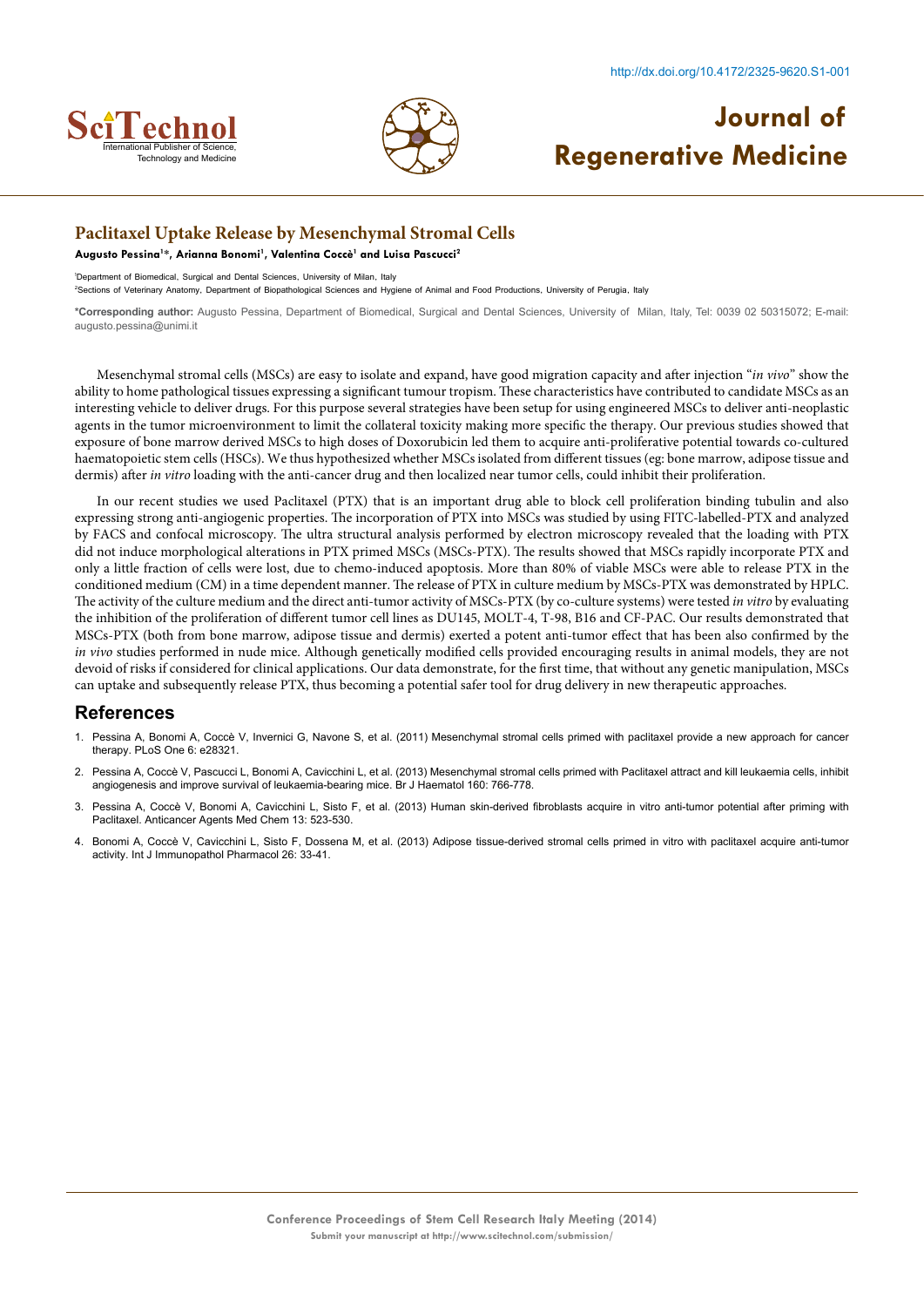





### **Calcimimetic R-568 Improves Osteogenic Differentiation of Human Amniotic Fluid Mesenchymal Stem Cells (hAFMSCs) through Calcium Sensing Receptor (CaSR) Activation**

Pipino C<sup>1,4,5</sup>\*, Di Tomo P<sup>1,4,5</sup>, Mandatori D<sup>1,4,5</sup>, Cianci E<sup>1,4,5</sup>, Lanuti P<sup>2,4,5</sup>, Cutrona M<sup>1,4,5</sup>, Penolazzi L<sup>6</sup>, Pierdomenico L<sup>2,4,5</sup>, Lambertini E<sup>6</sup>, Antonucci I<sup>3,4,5</sup>, **Romano M2,4,5, Piva R6 , Marchisio M2,4,5 and Pandolfi A1,4,5**

1 Department of Experimental and Clinical Sciences, Italy

2 Department of Medicine and Aging Science, Italy

3 Department of Psychological Sciences Humanities and Territory, School of Medicine and Health Sciences ''G. d'Annunzio'' University Chieti-Pescara, Chieti, Italy

4 Aging Research Center, Ce.S.I, ''Università G. d'Annunzio'' Foundation, Chieti, Italy

5 StemTeCh Group, Chieti Italy

<sup>6</sup>Department of Biomedical and Specialty Surgical Sciences, University of Ferrara, Italy

**\*Corresponding author:** Pipino C, Department of Experimental and Clinical Sciences; Aging Research Center, Ce.S.I, ''Università G. d'Annunzio'' Foundation; StemTeCh Group, Chieti, Italy, Tel: +39 0871-541-438; E-mail: c.pipino@unich.it caterinapipino@gmail.com

Human mesenchymal stem cells derived from amniotic fluid (hAFMSCs) have been identified as a promising model for therapeutic applications in bone traumatic and degenerative damage. Calcium Sensing Receptor (CaSR), a G protein-coupled receptor, plays a physiological role in the regulation of bone metabolism. Thus, the bone CaSR could be targeted by allosteric modulators, in particular by agonists such as the calcimimetic R-568, which may be potentially helpful in treating bone diseases [1].

The aim of our study was to characterize CaSR expression in hAFMSCs and to evaluate the activity of calcimimetic R-568 during *in vitro* osteogenesis. Using western blotting, immunofluorescence and flow cytometry, we demonstrated basal CaSR diffuse expression in hAFMSCs which increased along osteogenic differentiation. Notoriously, both R-568 and calcium significantly enhanced hAFMSC osteogenic differentiation after exposure to osteogenic medium.

To provide additional evidence of the involvement of CaSR in osteogenesis, we correlated its expression with that of established osteogenic markers, i.e. alkaline phosphatase (ALP), runt-related transcription factor 2 (Runx2) and osteopontin (OPN), as well as novel, not yet completely defined regulators of osteogenesis. Among these, β-catenin and Slug, which are mediators of Wnt signalling [2], and Nuclear factor of activated T cells c1 (NFATc1), which plays a critical role in calcium/calcineurin signalling [3].

Taken together, our results demonstrate, for the first time, that CaSR is expressed in hAFMSCs, positively correlates with osteogenic markers and is activated by R-568. Importantly, down regulation of CaSR by RNA interference supports the conclusion that CaSR activation plays a fundamental role in hAFMSC osteogenesis.

Therefore, this study provides relevant information on the mechanisms of hAFMSC osteogenesis, which could provide additional molecular basis for the application of calcimimetics in bone regenerative medicine.

#### **Acknowledgement**

This study was supported by the Cari-Chieti Foundation (Italy) and ERA-AMGEN (USA).

- 1. [Di Tomo P, Pipino C, Lanuti P, Morabito C, Pierdomenico L, et al. \(2013\) Calcium sensing receptor expression in ovine amniotic fluid mesenchymal stem cells](http://www.ncbi.nlm.nih.gov/pubmed/24040082) [and the potential role of R-568 during osteogenic differentiation. PLoS One 8: e73816.](http://www.ncbi.nlm.nih.gov/pubmed/24040082)
- 2. [D'Alimonte I, Lannutti A, Pipino C, Di Tomo P, Pierdomenico L, et al. \(2013\) Wnt signaling behaves as a "master regulator" in the osteogenic and adipogenic](http://www.ncbi.nlm.nih.gov/pubmed/23605563) [commitment of human amniotic fluid mesenchymal stem cells. Stem Cell Rev 9: 642–654.](http://www.ncbi.nlm.nih.gov/pubmed/23605563)
- [Penolazzi L, Lisignoli G, Lambertini E, Torreggiani E, Manferdini C, et al. \(2011\) Transcription factor decoy against NFATc1 in human primary osteoblasts. Int](http://www.ncbi.nlm.nih.gov/pubmed/21584488) [J Mol Med 28: 199–206.](http://www.ncbi.nlm.nih.gov/pubmed/21584488)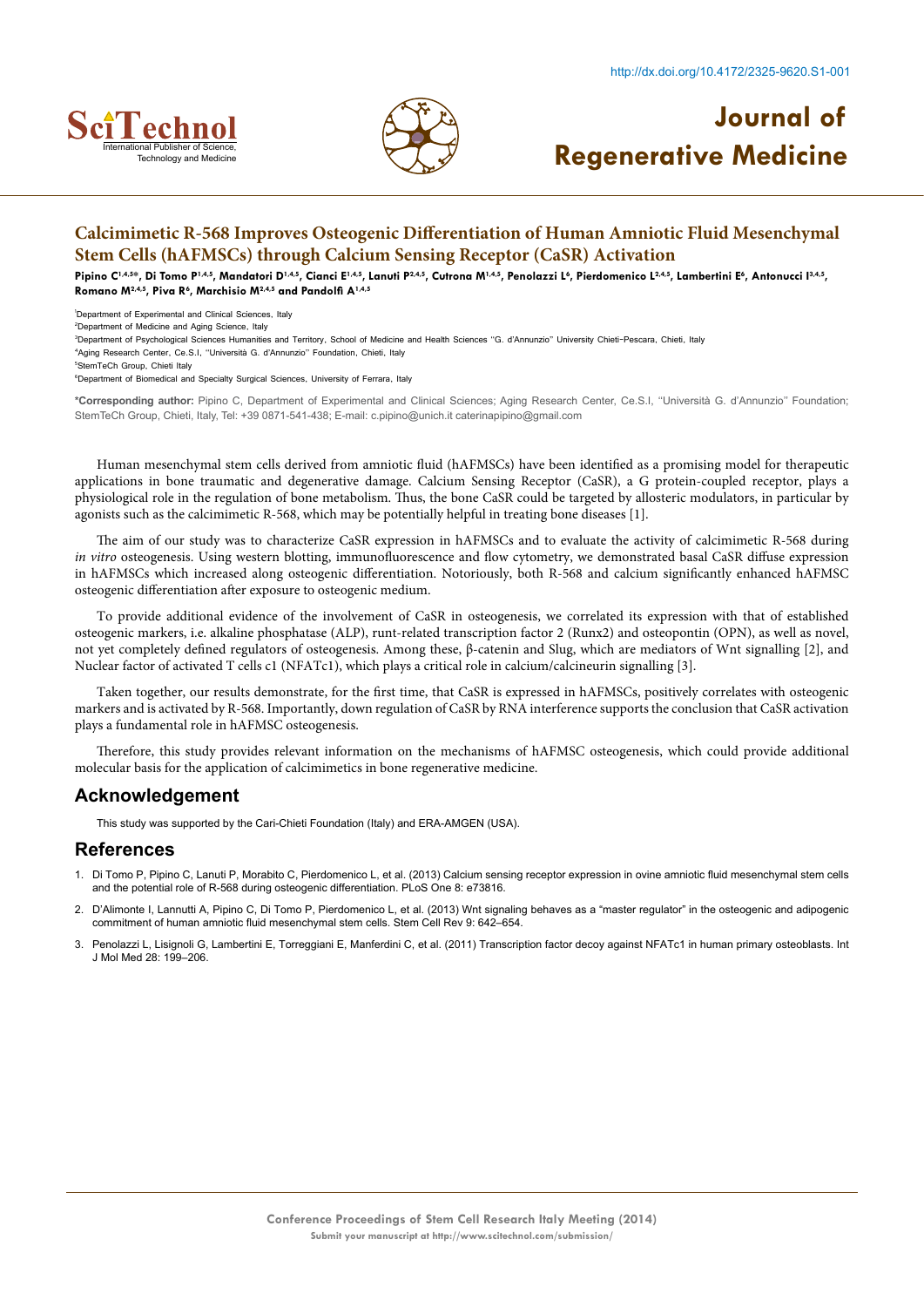



## **Characterization of Human Amniotic Fluid-Derived Cells through a Morphological and Proteomic Study**

Pipino C<sup>1,2\*</sup>, Pierdomenico L<sup>1,2</sup>, Di Tomo P<sup>1,2</sup>, Di Giuseppe F<sup>1,2</sup>, Cianci E<sup>1,2</sup>, D'Alimonte I<sup>1,2</sup>, Morabito C<sup>1,2</sup>, Centurione L<sup>1,2</sup>, Antonucci I<sup>1,2</sup>, Centurione MA<sup>1,3</sup>, **Mariggiò MA1,2, Ciccarelli R1,2, Marchisio M1,2, Romano M1,2, Angelucci S1,2 and Pandolfi A1,2**

1 University G. d'Annunzio Chieti-Pescara, Italy 2 StemTeCh Group, Chieti, Italy 3 Institute of Molecular Genetics, National Research Council, Chieti, Italy

**\*Corresponding author:** Pipino C, Department of Experimental and Clinical Sciences; Aging Research Center, Ce.S.I, ''Università G. d'Annunzio'' Foundation; StemTeCh Group, Chieti, Italy, Tel: +39 0871-541-438; E-mail: c.pipino@unich.it caterinapipino@gmail.com

Mesenchymal Stem Cells derived from Amniotic Fluid (AFMSCs) are multipotent cells able to give rise to multiple mesenchymal lineages and therefore of great interest for regenerative medicine [1]. Although the presence of different cell populations in the amniotic fluid has been documented, the two predominant cell types, i.e. Epithelial-like (E-like) and Fibroblast-like (F-like), need to be fully characterized.

In the present study, we isolated the cell populations from second trimester amniotic fluid of pregnant women and classified as E-like or F-like phenotype (by phase contrast and toluidine blue-stained semithin section microscopy) on the basis of the prevalence (60-70%) of epithelial or fibroblast morphology of the cultured cells, respectively. Importantly, we tested the immunophenotype of cultured AFMSCs by flow cytometry analysis using large types of markers. These phenotypes showed slight differences in surface and stemness markers, with higher CD90 and lower Sox2 and SSEA-4 expression in F-like compared to E-like cells, whereas CD326 (Ep-CAM) was expressed only in the E-like phenotype. Nevertheless, they displayed similar capability to differentiate into osteogenic and adipogenic lineages. In fact both E-like and F-like AFMSCs maintained in osteogenic medium, exhibited a greater time-dependent (7-14-21 days) increase in calcium deposition compared to cells kept in normal medium and a comparable increment in Oil Red O staining as well as in the presence of single adipocytes with multiple vacuoles [2]. Furthermore, proteomic analysis [3] revealed proteins specifically expressed in each cluster (HC1, epithelial; HC2, fibroblast). Of note, twenty-five and eighteen protein spots were differentially expressed in HC1 and HC2 classes, respectively. The protein-interaction networks (PIN) for both phenotypes, showed strong interactions between specific AFMSC proteins and molecular chaperones, such as pre-proteasomes and mature proteasomes, both important for cell cycle regulation and apoptosis.

Thus, our results provide the first evidence that, although cultured E-like and F-like AFMSCs displayed a differential proteomic phenotype, they showed similar *in vitro* properties. Then, proteomic profile of E-like and F-like AFMSCs could be uncoupled from the differentiation potential and therefore both cell phenotype might be considered an excellent source for basic research and for potential therapeutic use.

### **Acknowledgement**

This study was supported by the Cari-Chieti Foundation (Italy)

- 1. [Cananzi M, Atala A, De Coppi P \(2009\) Stem cells derived from amniotic fluid: new potentials in regenerative medicine. Reprod Biomed](http://www.ncbi.nlm.nih.gov/pubmed/19281660) [Online 18 Suppl 1: 17–27.](http://www.ncbi.nlm.nih.gov/pubmed/19281660)
- 2. [D'Alimonte I, Lannutti A, Pipino C, Di Tomo P, Pierdomenico L, et al. \(2013\) Wnt Signaling Behaves as a "Master Regulator" in the](http://www.ncbi.nlm.nih.gov/pmc/articles/PMC3785124/) [Osteogenic and Adipogenic Commitment of Human Amniotic Fluid Mesenchymal Stem Cells. Stem Cell Rev 9: 642–654.](http://www.ncbi.nlm.nih.gov/pmc/articles/PMC3785124/)
- 3. [Angelucci S, Marchisio M, Di Giuseppe F, Pierdomenico L, Sulpizio M, et al. \(2010\) Proteome analysis of human Wharton's jelly cells during](http://www.proteomesci.com/content/8/1/18) *in vitro* [expansion. Proteome science 8: 18.](http://www.proteomesci.com/content/8/1/18)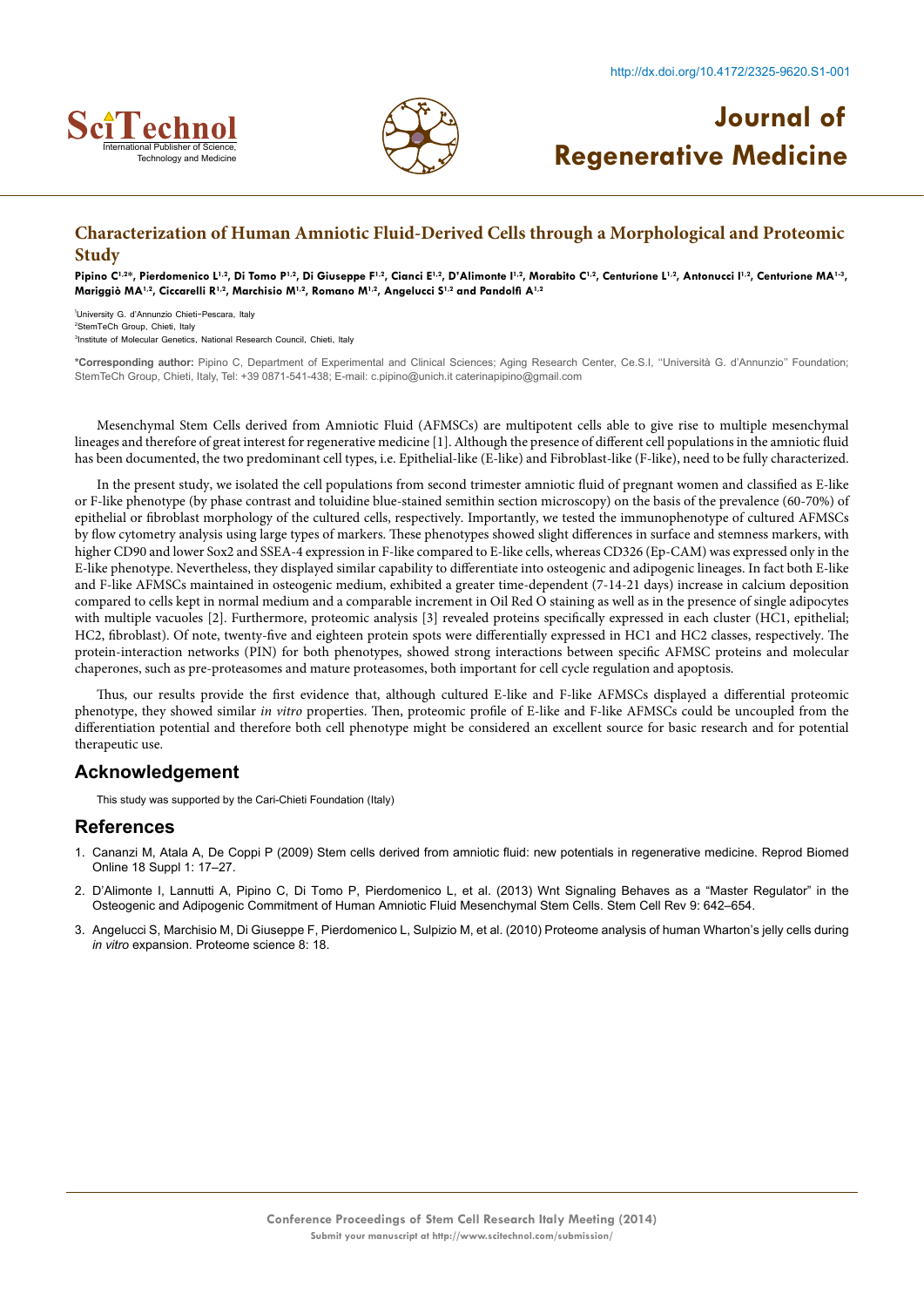



#### **Increase in Post-Thaw Viability of Cord Blood HSC by adding rMnSOD: Preliminary Results**

 $R$ uggiero MG<sup>1</sup>, Pollio ML<sup>1</sup>, Toriello M<sup>4</sup>, Borrelli A<sup>2</sup>, Schiattarella A<sup>2</sup>, Mancini A<sup>3</sup>, Poggi V<sup>4</sup> and Pica A<sup>1</sup>

1 Department of Biology, University of Naples Federico II, Naples, Italy

2 Istituto Nazionale Tumori "Fondazione G.Pascale", Naples, Italy

3 Leadhexa Biotecnologies Inc. QB3@ 953 Indiana Street, San Francisco, CA, USA

4 Department of Oncology, A.O.R.N. Santobono-Pausilipon, Naples, Italy

**\*Corresponding author:** Maria Grazia Ruggiero, Department of Biology, University of Naples Federico II, Naples, Italy.

### **Abstract**

Umbilical cord blood (UCB) represents a source for hematopoietic stem cells (CB-HSC), and transplantation of cord blood has been part of clinical practice since more than 10 years [1]. The UCB is usually collected by public or private cord blood banks, which store it for an unknown recipient for an undetermined time. The cryopreservation process, used for stem cell storage, is particularly critical for umbilical cord blood [2]. The most used cryoprotectant agent (CPA) to avoid or reduce cell damage caused by ice crystals, is 10% dimethyl sulfoxide (Me $_{2}$ SO). Me $_{2}$ SO, while protecting the cells from membrane rupture, however has a toxic effect on them, depending on the temperature and the exposure time for both pre-freeze and post-thaw periods [2]. Generation of oxygen-free radicals (ROS) is a major cause of cell damage during low-temperature storage. Cells counteract ROS accumulation through antioxidant enzymes, such as superoxide dismutase (SOD) and glutathione peroxidase (GPX). The addition of antioxidants to the conventional freezing medium improves the post-thaw cell recovery [3]. The purpose of this study is the improvement of cord blood HSC's (CB-HSC) cryopreservation method by addition of a new isoform of recombinant manganese superoxide dismutase (rMnSOD), obtained from the native liposarcoma derived form (LSA-MnSOD) [4]. rMnSOD, while having the same enzymatic activity common to all SODs, differs for its higher molecular weight (30 kDa versus 24 kDa) due to the presence of an additional sequence, called leader peptide, not cleaved during its maturation. As demonstrated by Mancini *et al.* [4], recombinant LSA-type MnSOD (rMnSOD) has a distinctive capacity to penetrate cells and converts ROS to H<sub>2</sub>O<sub>2</sub>. The latter is rapidly converted to O<sub>2</sub> and H<sub>2</sub>O by catalase, thus resulting in a beneficial oxygenation of healthy cells.

#### **Materials and Methods**

In this study, we isolated mononuclear cells [5] by lymphoprep gradient tube (Pan Biotech, Germany) from cord blood after informed consent of healthy donors, received by the Cord blood Bank Ba.S.C.O of "*Santobono Pausilipon"* hospital of Naples. HSCs CD43+ were detected by flow cytometry and immunocytochemical methods at L.M., by using specific stem cell antibodies before and after the following experimental treatment. Cultured CB-HSCs were incubated with scalar concentrations from 1.5 µM to 0.015 µM of rMnSOD for 5 hours (with StemPro®-34 SFM, Life Technologies) and frozen using standard freezing protocol with 10% Me<sub>2</sub>SO. After thawing, CD34+ viable cells were counted by flow cytometry FACSCalibur II (Becton & Dickinson) by using BD Stem Cell Enumeration Kit (BD Biosciences).

#### **Results**

The viability of CB-HSC CD34+ increased from 10% of the control to 45% by adding 0.15 µM rMnSOD. Further experiments are in progress to define the rMnSOD concentration able to obtain the greatest increase of post-thaw CB-HSC viability. The addition of rMnSOD results in a beneficial effect when the cell resumes its post-thaw activity, due to its oxygenating toxicity free action. This is why the rMnSOD does not need to be removed from the sample, unlike other cryoprotectant agents.

In conclusion, the rMnSOD seems to be a new promise as a cryoprotectant agent to improve the efficiency of stem cell transplants.

- 1. [Lee OK, Kuo TK, Chen WM, Lee KD, Hsieh SL, et al. \(2004\) Isolation of multipotent mesenchymal stem cells from umbilical cord blood. Blood 103: 1669-1675.](http://www.ncbi.nlm.nih.gov/pubmed/14576065)
- 2. [Berz D, McCormack EM, Winer ES, Colvin GA, Quesenberry PJ \(2007\) Cryopreservation of Hematopoietic Stem Cells. Am J Hematol 82: 463–472.](http://www.ncbi.nlm.nih.gov/pmc/articles/PMC2075525/)
- 3. [Limaye LS, Kale VP \(2001\) Cryopreservation of human hematopoietic cells with](http://www.ncbi.nlm.nih.gov/pubmed/11672518) membrane stabilizers and bioantioxidants as additives in the conventional freezing [medium. J Hematother Stem Cell Res 10:709–718.](http://www.ncbi.nlm.nih.gov/pubmed/11672518)
- [Mancini A, Borrelli A, Schiattarella A, Fasano S, Sehr P, et al. \(2006\) Tumor suppressive activity of a variant isoform of manganese superoxide dismutase](http://www.ncbi.nlm.nih.gov/pubmed/16550599) [released by a human liposarcoma cell line. Int J Cancer 119: 932-943.](http://www.ncbi.nlm.nih.gov/pubmed/16550599)
- 5. <https://www.youtube.com/watch?v=Cl4sTwKFe9k>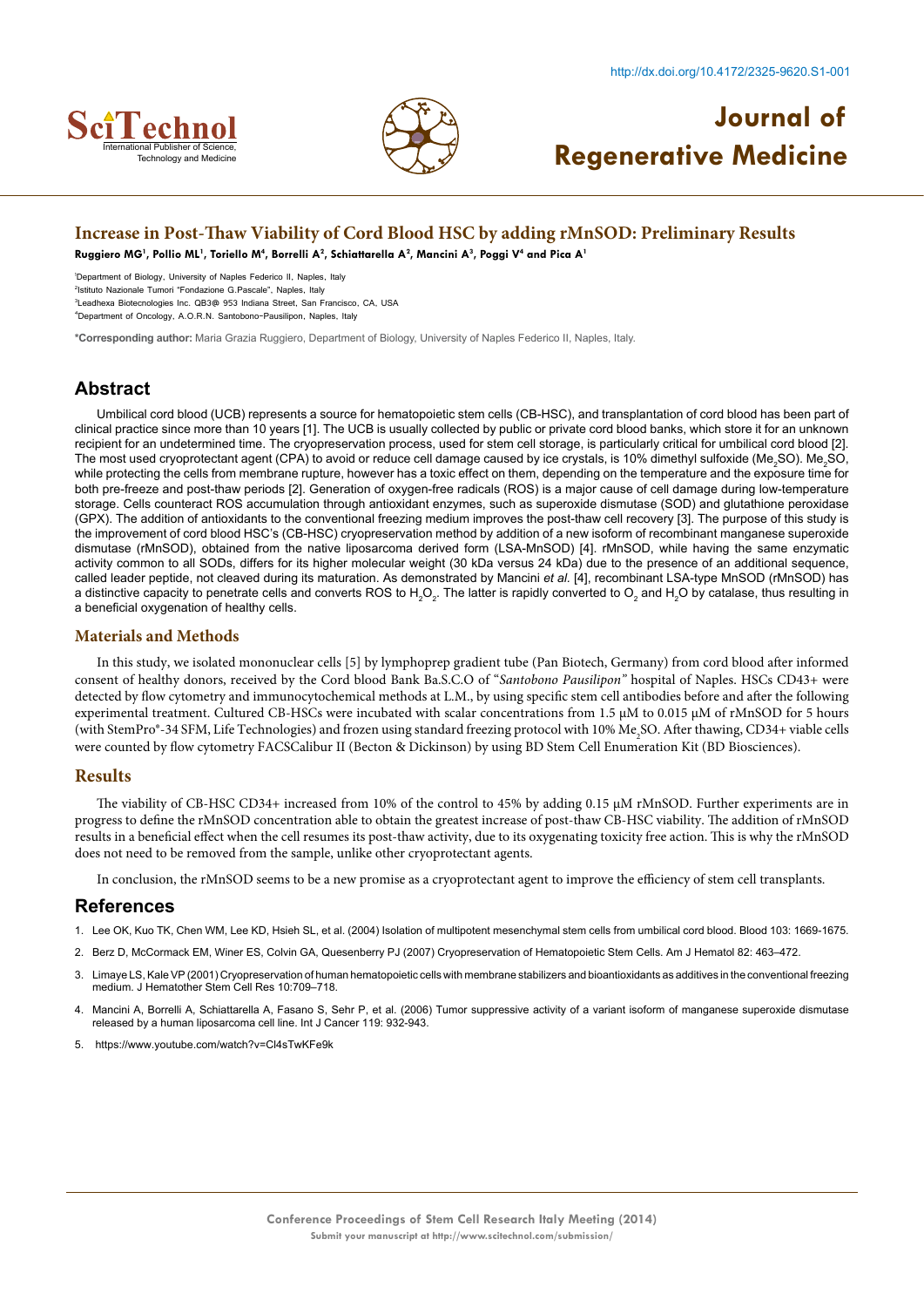



### **Immunoregulatory Effects of** *Fast* **Human Amniotic Stem Cells on Experimental Type 1 Diabetes**

**Romani R1 \*, Fallarino F1 , Pirisinu I1 \*\*, Calvitti M1 , Mancuso F1 , Donti E2 and Puccetti P1**

1 Department of Experimental Medicine, University of Perugia, Italy

2 Department of Clinical and Experimental Medicine, University of Perugia, Italy

**\*Corresponding author:** Romani R, Department of Experimental Medicine, University of Perugia, Polo Didattico Sant'Andrea delle Fratte, Piazzale Gambuli, 06132 Perugia, Italy, Tel: +39.075.5858356; E-mail: rita.romani@unipg.it.

Type I diabetes mellitus is caused by autoimmune destruction of pancreatic β cells. Effective treatment might require rescuing β-cell function in a context of reinstalled immune tolerance. The Nonobese diabetic (NOD) mice have become a prototypic model of autoimmune disease. Recently, Villani *et al.* have shown that amniotic fluid stem cells protect NOD mice from β-cell damage while increasing β−cell regeneration [1]. We isolated human amniotic stem cells characterized by a doubling time of 14 hours (*fast* human amniotic stem cells or fHASCs). Those cells are pluripotent stem cells with immunoregulatory properties. When treated with interferon (IFN)-γ, fHASCs induce the immunomodulatory enzyme indoleamine 2,3-dioxygenase 1 (IDO1). On coculture with human peripheral blood mononuclear cells, IFN-γ–treated fHASCs will thus cause a significant decrease in T-cell proliferation and an increased frequency of regulatory T cells [2]. Both effects require functional IDO1 and are cell contact-independent. *In vivo*, fHASCs can prevent and/or cure type I diabetes in most NOD recipients of the transferred cells. In this setting, fHASCs were found to migrate to the pancreas, contributing to the suppression of the autoimmune process. These findings indicate that fHASCs may represent a novel type of stem cells from amniotic fluid, potentially useful in both regenerative medicine and modulation of the immune system.

#### **Acknowledgements**

\*co-financed by the European Social Fund within POR Umbria, "Obiettivo Competitività Regionale e Occupazione" 2007-2013.

- 1. Villani V, et al. (2013) Cytotherapy 1-15.
- 2. Romani R, et al. (2012) J Tissue Eng Regen Med 1: 464.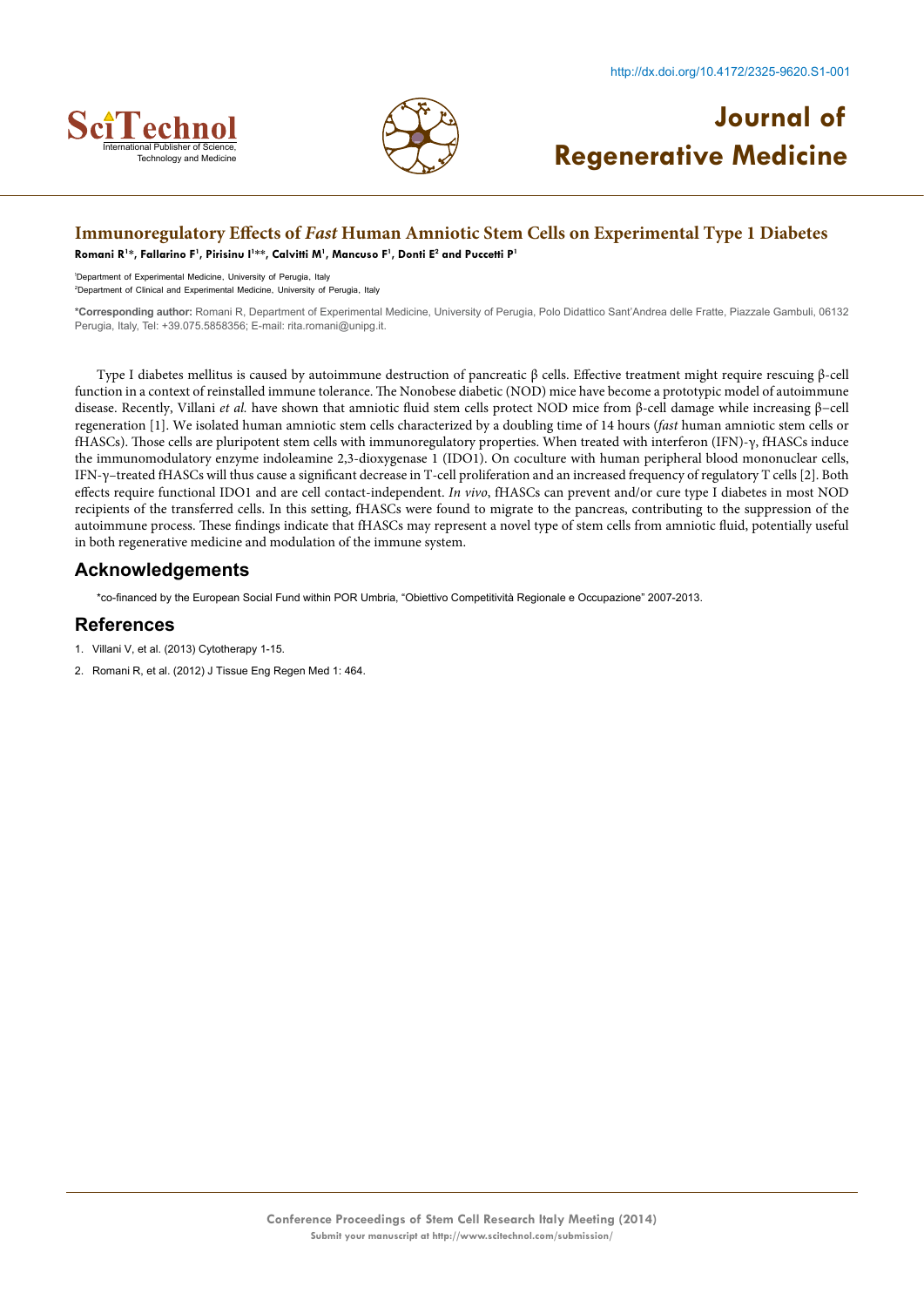



## **Cells with Characteristics of Cancer Stem/Progenitor Cells Isolated from Clear Cell Renal Cell Carcinoma Expressed Genes Conferring Resistance to the Cisplatin Treatment**

**Sallustio F1,2\*, Galleggiante V1,2, Rutigliano M1 , Lucarelli G1 , Ditonno P1 , Serino G1 , Costantino V1 , Battaglia M and Schena FP2**

1 Department of Emergency and Organ Transplantation, University of Bari, Piazza G. Cesare 11 70124 Bari, Italy 2 C.A.R.S.O. Consortium, strada Prov. le Valenzano-Casamassima Km 3, 70100 Valenzano (Ba), Italy

**\*Corresponding author:** Sallustio F, Department of Emergency and Organ Transplantation, University of Bari, Piazza G. Cesare 11 70124 Bari, Italy.

Recent studies demonstrate the presence of a stem-like cell population in several human cancers that is crucial for the tumor development. It is becoming clear that these "cancer stem cells" maintain the ability to self-renew and sustain the tumor via the expression of tumor-progenitor genes. They are often biologically distinct from the differentiated cancer cells that comprise most of the tumor bulk [1]. Because cancer stem cells are believed to be primarily responsible for tumor initiation as well as resistance to chemo- and radiotherapy, their persistence may account for relapsing disease [2].

With the aim to study and characterize Renal Cancer Stem Cells (RCSCs) derived from clear cell renal cell carcinoma (cc-RCC), we isolated CD133+/24+ from healthy and tumoral renal tissue of 40 patients. Cells were characterized for their mesenchymal phenotype and stemness proteomic profile. The colony-forming efficiency and self-renewal ability were tested with low-density plating and serial passaging. The tumorigenic properties of RCSCs were evaluated with soft agar assay *in vitro*. Microarray analysis was performed on 24 healthy Adult Renal Stem/Progenitor Cells (ARPCs) and 24 RCSCs. An additional control group consisting of CD133- tumoral cells was used. Results were validated using qRT-PCR analysis.

 Using fluorescence activated cell sorting (FACS) analysis it was shown that the CD133+/CD24+ tumoral cells did not express the mesenchymal stem cell markers. We showed, by protein array, that CD133+/CD24+ tumor cells were more undifferentiated than ARPCs. RCSCs were clonogenic and able to differentiate in adipocytes, epithelial and osteogenic cells. Microarray analysis identified 52 genes differently modulated between RCSCs and ARPCs. 23 genes were expressed exclusively in RCSCs but not in ARPCs and CD133- tumoral cells. Among the most significant pathways and biological processes differently modulated we identified the cancer biological processes and in particular the proliferation of vascular endothelial cells.

The gene expression profile identified NRCAM and CTR2 as putative markers for renal cancer stem cells. Moreover, we identified 2 genes (ERCC1 and CTR2) that are involved in the mechanism conferring resistance to the cisplatin treatment in patients. The identification of these cancer cells in ccRCC and related markers could have a role in supporting the diagnosis and prognosis of patients with RCC and the improving of the therapeutic strategies.

- 1. [Rosen JM, Jordan CT \(2009\) The Increasing Complexity of the Cancer Stem Cell Paradigm. Science 324: 1670-1673.](http://www.ncbi.nlm.nih.gov/pubmed/19556499)
- 2. [Bertolini G, Roz L, Perego P, Tortoreto M, Fontanella E, et al. \(2009\) Highly tumorigenic lung cancer CD133+ cells display stem-like features and are spared](http://www.ncbi.nlm.nih.gov/pubmed/19805294) [by cisplatin treatment. Proc Natl Acad Sci U S A. 106: 16281- 16286.](http://www.ncbi.nlm.nih.gov/pubmed/19805294)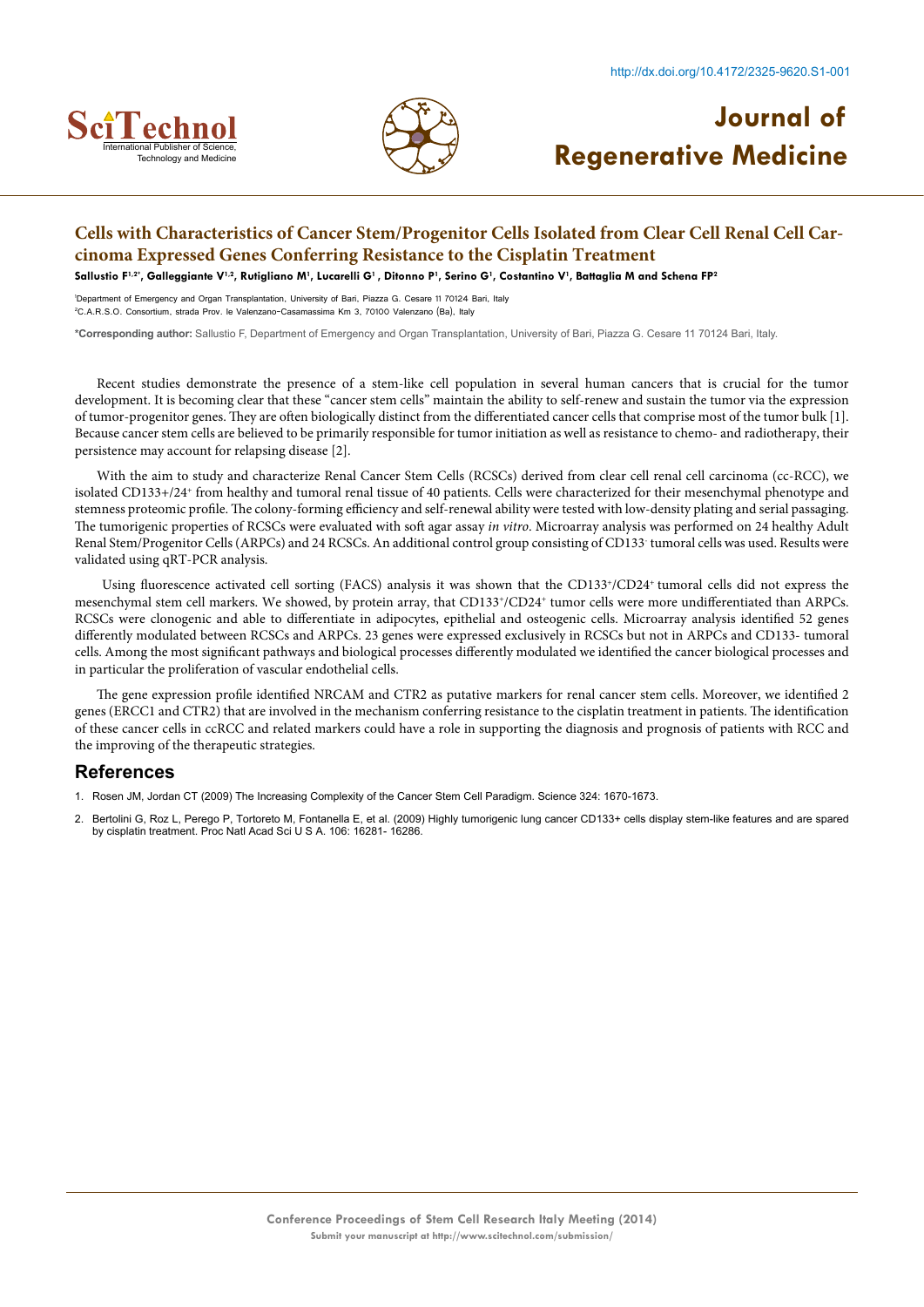



### **Disease-Specific Induced Pluripotent Stem Cells from Fetal and Somatic Cells: A Platform for Human Genetic Disease Modeling**

#### **Spitalieri P1 \*, Talarico V1 , Murdocca M1 , Novelli G and Sangiuolo F1**

1 Department of Biomedicine and Prevention, Tor Vergata University of Rome, Rome, Italy

**\*Corresponding author:** Spitalieri Paola, Department of Biomedicine and Prevention, Tor Vergata University of Rome, Rome, Italy, E-mail: paola.spitalieri@uniroma2.it

Many diseases or disease predispositions have genetic components that vary from person to person. Now cells from individuals can be readily reprogrammed to form pluripotent cells, and then directed to differentiate into the lineage and the cell type in which the disease manifests. Those cells will contain the genetic contribution of the donor, providing an excellent model to delve into human disease at the level of individuals and their genomic variants [1]. iPSCs is a innovative personalized-regenerative technology, which can transform ownself cells into embryonic stem –like cells.

The objective of the present study is to reprogram patient-specific fetal cells deriving from prenatal diagnosis for several genetic disorder as Cystic Fibrosis (CF, OMIM #219700), Myotonic Dystrophy (DM1; Steinert's disease; OMIM #160900), β-Thalassemia (β-Thal; OMIM #613985), Spinal Muscolar Atrophy (SMA1; OMIM #253300), Lymphema-Distichiasis Syndrome (LDS; OMIM #153400) or from skin biopsy of a patient affected by Marfan Syndrome (MFS1; OMIM #154700) and of an healthy individual, as control.

The cell type used for create iPSCs can significantly influence the reprogramming efficiency and kinetics. Here, we show that amniotic fluid (AF) and chorionic villus sampling (CVS) represent an ideal cell resource for more rapid and efficient generation of human iPSCs respect to adult somatic dermal fibroblasts (Fib) [2,3]. The reprogramming were done using a polycistronic lentiviral vector (hSTEMCCA-loxP) encoding Oct4, Sox2, Klf4 and c-Myc genes necessary to cell reprogramming. Moreover loxP sites can be excised with Cre recombinase [4]. Stem cells express specific morphological, molecular (OCT4; Nanog; Sox2) and immunocytochemical markers (ALP; OCT4; SSEA4; TRA1- 60; TRA1-81) confirming the successful reprogramming. Additionally, we evaluated their ability to differentiate into the three embryonic germ layers (ecto, endo and mesoderm) by immunocytochemical characterization and their ability to form teratomas *in vivo*. To date, this represents the first example of iPS cells derived from a very early extra-embryonic fetal tissues like chorionic villi (hIPS-CVS).

In this case prenatal diagnosis provided in the same time the opportunity to perform an early diagnosis of a genetic disease and to reprogram fetal cells to induced pluripotent ones.

hIPS-CVS/AF with hiPS-Fib can be considered a valid target for disease modeling and drug screening, and also an ideal source for autologous cell-replacement therapy in the later life of the fetus.

- 1. [Trounson A, Shepard KA, DeWitt ND \(2012\) Human disease modeling with induced pluripotent stem cells. Curr Opin Genet Dev 22: 509-516.](http://www.sciencedirect.com/science/article/pii/S0959437X12000822)
- 2. [Easley CA , Miki T, Castro CA, Ozolek JA, Minervini CF, et al. \(2012\) Human amniotic epithelial cells are reprogrammed more efficiently by induced pluripotency](http://www.ncbi.nlm.nih.gov/pubmed/22686477) [than adult fibroblasts. Cell Reprogram 14: 193-203.](http://www.ncbi.nlm.nih.gov/pubmed/22686477)
- 3. [Spitalieri P, Cortese G, Pietropolli A, Filareto A, Dolci S, et al. \(2009\) Identification of multipotent cytotrophoblast cells from human first trimester chorionic villi.](http://www.ncbi.nlm.nih.gov/pubmed/20025524) [Cloning Stem Cells 11: 535-556.](http://www.ncbi.nlm.nih.gov/pubmed/20025524)
- 4. Somers A, Jean JC, Sommer CA, Omari A, Ford CC, et al. [\(2010\) Generation of transgene-free lung disease-specific human induced pluripotent stem cells](http://www.ncbi.nlm.nih.gov/pubmed/20715179) [using a single excisable lentiviral stem cell cassette. Stem Cells 28: 1728-1740.](http://www.ncbi.nlm.nih.gov/pubmed/20715179)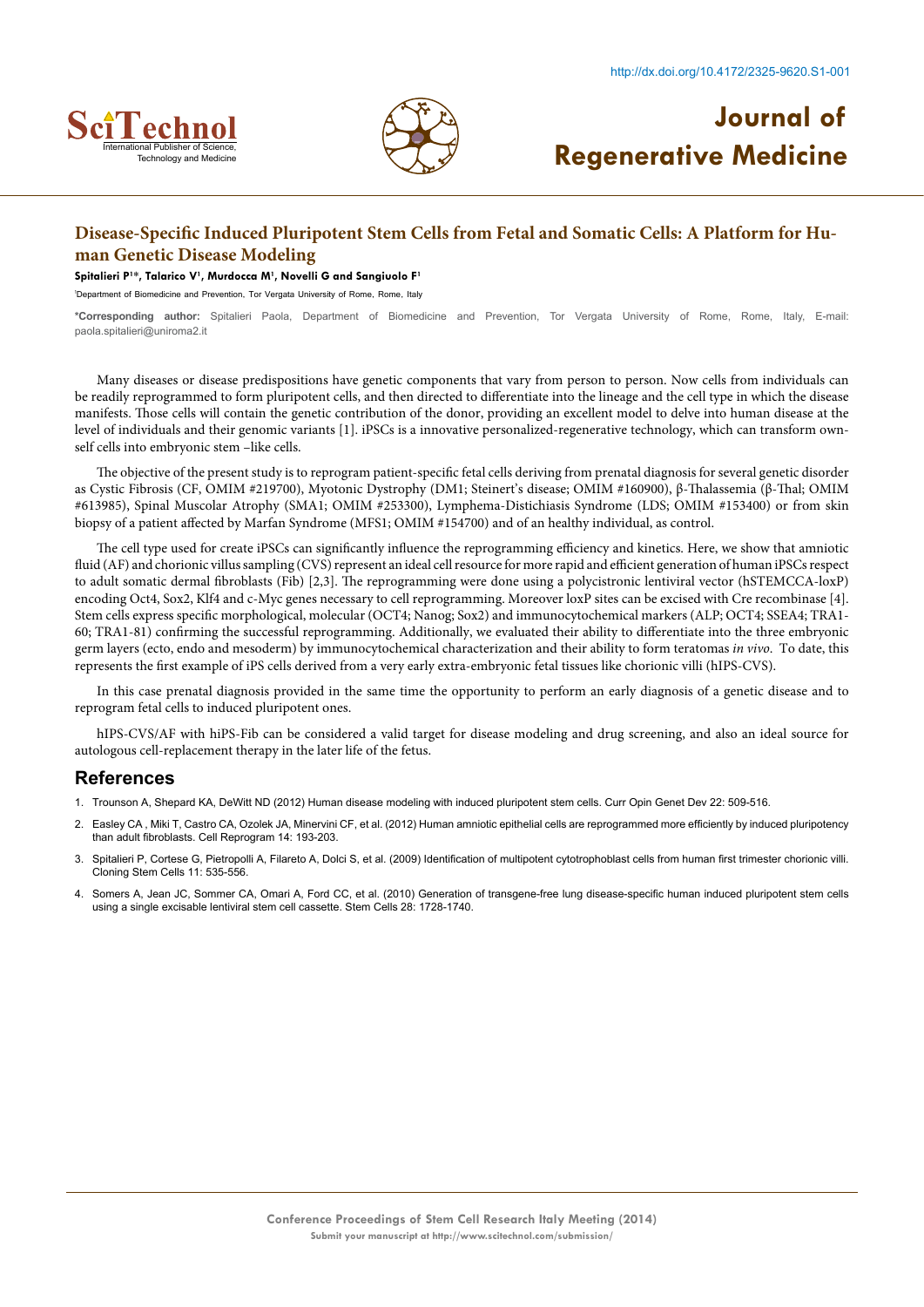



## **Identification of the Molecular Events Underlying Liver Stem Cell Choices at the Branch of Epithelial/Mesenchymal Differentiation**

#### **Cozzolino AM1 , Noce V1 , Battistelli C1 , Grassi G1 , Cicchini C1 , Amicone L1 and Tripodi M1,2\***

1 Istituto Pasteur-Fondazione Cenci Bolognetti, Department of Cellular Biotechnologies and Haematology, Sapienza University of Rome, Italy

2 L Spallanzani National Institute for Infectious Diseases, IRCCS, Rome, Italy

**\*Corresponding author:** Marco Tripodi, Department of Cellular Biotechnology and Haematology , Sapienza University of Rome, Viale Regina Elena, 324 - 00161 Roma (IT) Italy, Tel: +39 06 4461387; E-mail: tripodi@bce.uniroma1.it

Beside the many promises and expectation, as yet current therapeutic applications of tissue engineering and regenerative medicine are restricted to a limited number of epithelial tissues (i.e. skin, cornea and heart valve) [1] where both 3D structure and instructive signals arising from cellular interplay show a low level of complexity. Regarding the liver, the challenge of the use of tissue engineering for the treatment of acute and chronic hepatic failure is still far from won; the organ, in fact, is composed by several histotypes that guarantee liver functions only when they correctly set up cell-cell interactions in the complex anatomical architecture of the hepatic lobule. Moreover, local micro-environmental elements, such as growth factors and both stiffness and composition of the extracellular matrix (ECM), provide important cues to determine cell fate. Particularly, mechanical properties of the ECM play a pivotal role in the regulation of many important cell processes that, eventually, decide cell fate and function.

Here, we present experimental data obtained with the use of a new cellular tool constituted by resident liver stem cells (RLSCs), derived from murine livers and established in lines [2]. These cells display a metastable phenotype, as underlined by i) the co-expression of epithelial and mesenchymal markers and ii) the ability to differentiate toward two mutually exclusive epithelial or mesenchymal derivatives: hepatocytes and hepatic stellate cells (HSCs). These progenitor cells, indeed, when transplanted in healthy growing livers (i.e. in murine newborns 1-2 days old) were found to contribute to the liver tissue with both hepatocytes and HSCs properly integrated in the hepatic architecture. Heterotopic transplantations, while confirm the dual differentiation potentiality of RLSCs, indicate as tissue local cues are necessary to drive a full hepatic differentiation [3].

One of the local elements mainly influencing the liver cell function is the elasticity/stiffness of the ECM. Liver tissue in physiological condition displays a liver stiffness (LS) lower than 6 KPa. LS increases during progression of liver fibrosis, a pathological state shared by several liver diseases and characterized by proliferation of collagen producing cells [4].

Our results showed that mechanical stimuli drive RLSCs differentiation choices within 24 hours: soft matrix (0,4 KPa) selectively induces epithelial differentiation while stiff matrix (80 KPa) induces mesenchymal differentiation.

We are currently characterizing, in this dynamic cellular model, the epigenetic events that anticipate liver-specific gene expression, focusing in particular on the promoter region of HNF4alpha, a transcriptional master regulator of hepatic differentiation. Our data would disclose new insight into the early events driving pivotal cellular choices at the branch of epithelial/mesenchymal differentiation.

- 1. [Parenteau NL, Hardin-Young J \(2002\) The use of cells in reparative medicine. Ann N Y Acad Sci 961:27-39.](http://www.ncbi.nlm.nih.gov/pubmed/12081858)
- 2. [Conigliaro A, Colletti M, Cicchini C, Guerra MT, Manfredini R, et al. \(2008\) Isolation and characterization of a murine resident liver stem cell. Cell Death Differ](http://www.ncbi.nlm.nih.gov/pubmed/17932501) [15: 123-133.](http://www.ncbi.nlm.nih.gov/pubmed/17932501)
- 3. [Amicone L, Costa V, De Santis Puzzonia M, Mancone C, Sacchetti B, et al. \(2013\) Evidence for a common progenitor of epithelial and mesenchymal components](http://www.researchgate.net/publication/236920539_Evidence_for_a_common_progenitor_of_epithelial_and_mesenchymal_components_of_the_liver) [of the liver. Cell Death Differ 20: 1116–1123.](http://www.researchgate.net/publication/236920539_Evidence_for_a_common_progenitor_of_epithelial_and_mesenchymal_components_of_the_liver)
- 4. [Mueller S, Sandrin L \(2010\) Liver stiffness: a novel parameter for the diagnosis of liver disease. Hepat Med 2: 49-67.](http://www.ncbi.nlm.nih.gov/pmc/articles/PMC3846375/)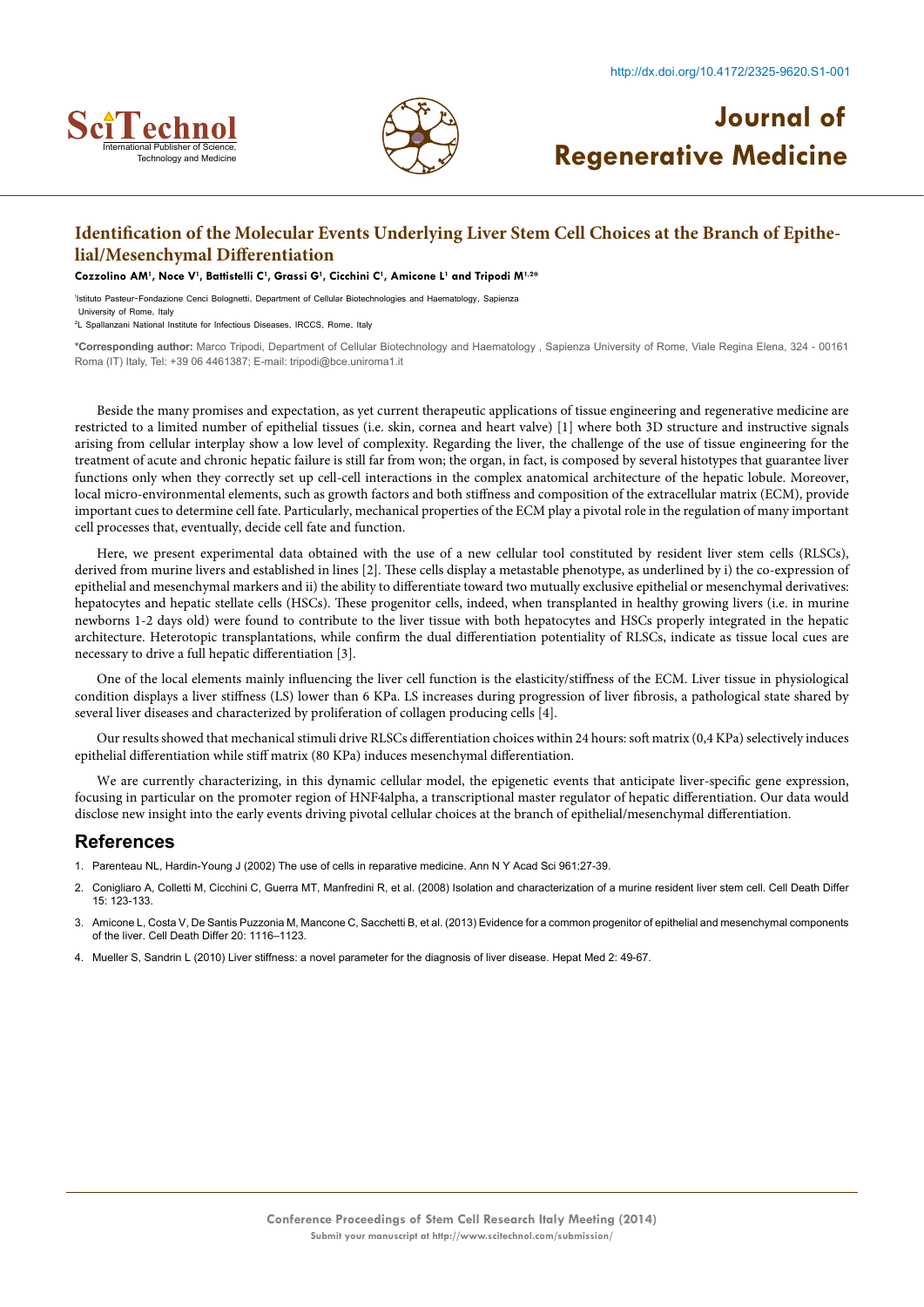



### **New Insights about MSC Immunoregulation**

#### **Antonio Uccelli\***

1 Department of Neurology, Rehabilitation, Ophthalmology, Genetics, Maternal and Child Health University of Genoa – Italy

**\*Corresponding author:** Antonio Uccelli, Department of Neurology, Rehabilitation, Ophthalmology, Genetics, Maternal and Child Health University of Genoa – Italy, E-mail: auccelli@neurologia.unige.it

Mesenchymal stem cells (MSC) are a heterogeneous subset of stromal stem cells that can be isolated from many adult tissues. They can differentiate into cells of the mesodermal lineage, such as adipocytes, osteocytes and chondrocytes, as well as cells of other embryonic lineages. MSCs can interact with cells of both the innate and adaptive immune systems, leading to the modulation of several effector functions. Recent data have shown that MSC are licensed in their imunomodulatory activity by inflammatory signals such as interferon γ (IFNγ), thus supporting their use in clinical inflammatory conditions driven by an aberrant immune response such as in graft versus host disease and autoimmunity. In fact, upon in vivo administration in preclinical models of autoimmunity including experimental autoimmune encephalomyelitis (EAE), MSC induce peripheral tolerance inhibiting T and B cell responses to relevant self-antigens and T cell priming by dendritic cells. Moreover, MSC fostered tissue repair mainly by means of paracrine mechanisms and not through transdifferentiation in neural cells. In fact, recent studies have emphasized that MSC secretome may suffice to recapitulate many of the effects carried out by these cells on immune and tissue resident cells, thus suggesting that even engraftment in the target organ could be dispensable. This new paradigm predicts MSC clinical translation based on their ability to work mainly as drug-stores However, MSC priming by local cues, upon interaction with the host environment, represents a prerequisite to maximally enhance their therapeutic plasticity and may still support stem cells transplantation over the administration of their secreted factors. These results have been translated into appropriate clinical trials currently on-going.